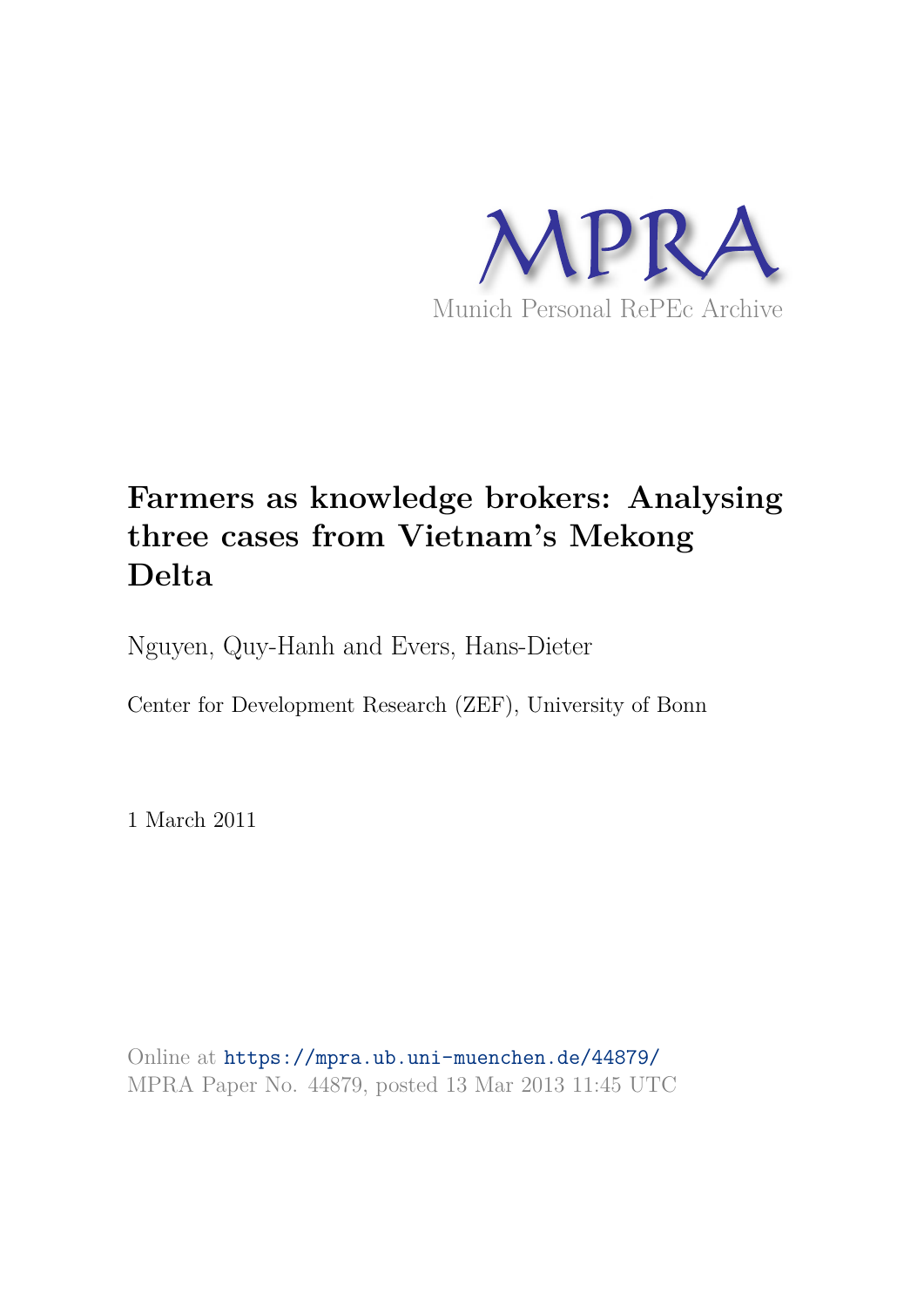

**Zentrum für Entwicklungsforschung Center for Development Research University of Bonn**

# **ZEF**

# **Working Paper Series 86**

Quy-Hanh Nguyen, Hans-Dieter Evers

Farmers as knowledge brokers: Analysing three cases from Vietnam's Mekong Delta



ISSN 1864-6638 Bonn, December 2011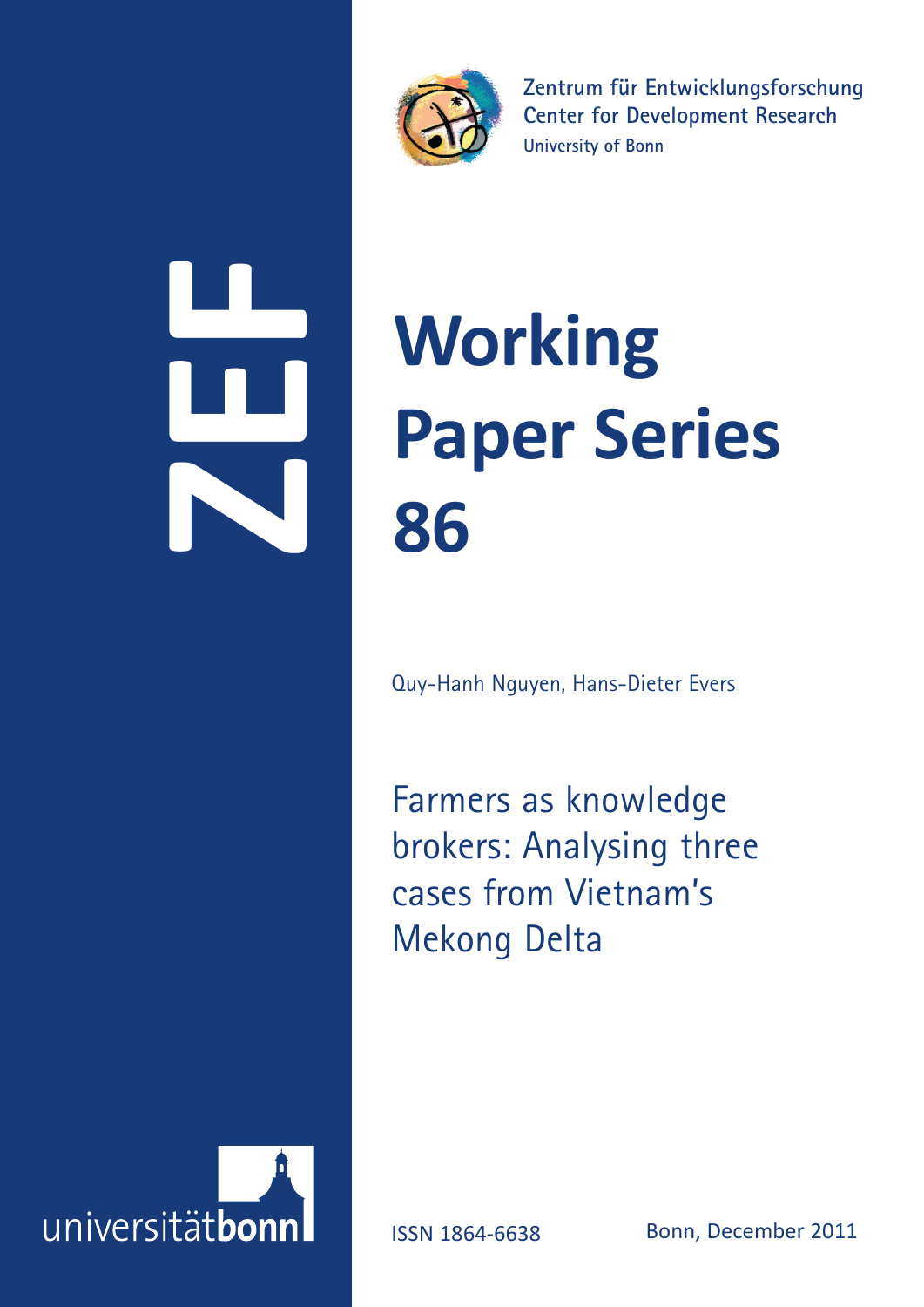ZEF Working Paper Series, ISSN 1864‐6638 Department of Political and Cultural Change Center for Development Research, University of Bonn Editors: Joachim von Braun, Manfred Denich, Solvay Gerke, Anna‐Katharina Hornidge and Conrad Schetter

Authors' Addresses

Quy‐Hanh Nguyen Junior Researcher/PhD Student Center for Development Research (ZEF), University of Bonn Walter‐Flex‐Str. 3, 53113 Bonn, Germany Tel: +49(0)228‐73 4981 E‐mail: hanh.nguyen@uni‐bonn.de

Hans‐Dieter Evers Professor Emeritus of Development Planning and Development Policy and Senior Fellow Center for Development Research (ZEF), University of Bonn Walter‐Flex‐Str. 3, 53113 Bonn, Germany Tel: +49(0)228‐73 4909, Fax: +49(0)0228‐73 1972 E‐mail: hdevers@uni‐bonn.de

www.zef.de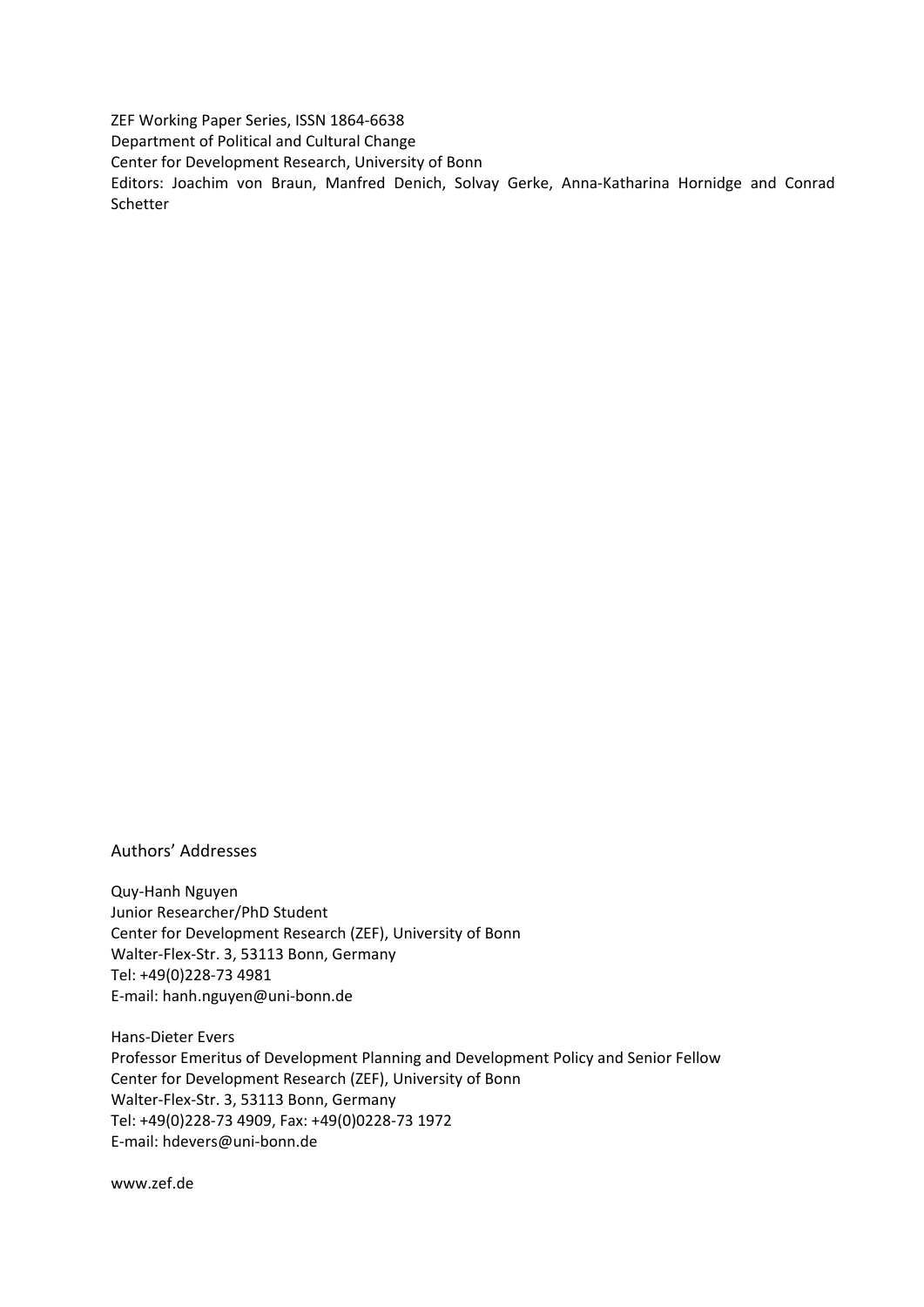# **Farmers as knowledge brokers: Analysing three cases from Vietnam's Mekong Delta**

Quy‐Hanh Nguyen Hans‐Dieter Evers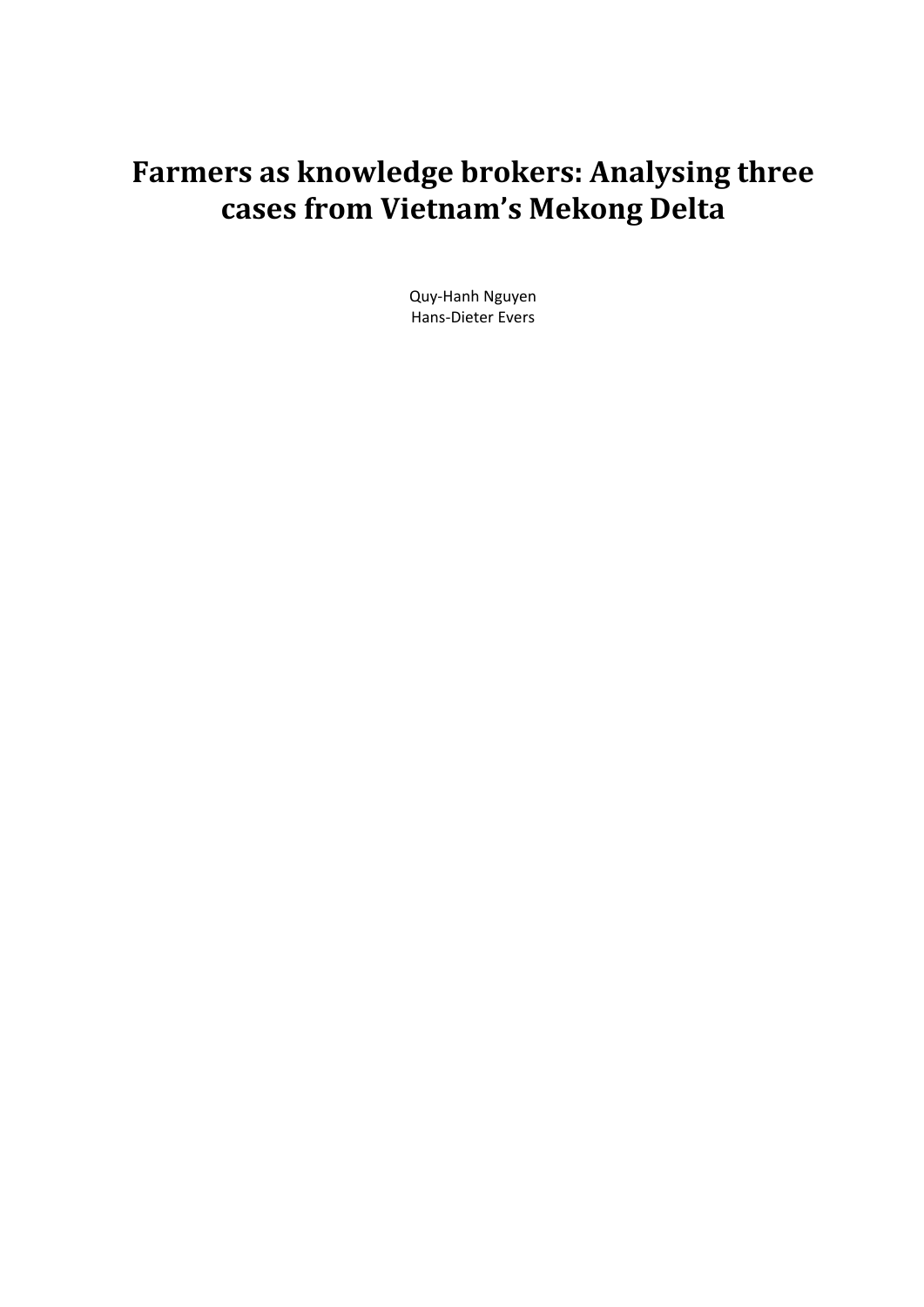# **Table of Contents**

| $\mathbf{1}$   |                                                                                   |  |
|----------------|-----------------------------------------------------------------------------------|--|
| $\overline{2}$ |                                                                                   |  |
| 3              |                                                                                   |  |
| 4              |                                                                                   |  |
| 5              |                                                                                   |  |
| 6              |                                                                                   |  |
| 7 <sup>1</sup> |                                                                                   |  |
| 8              | Networks/communities of practice: Coordinating knowledge and innovation flows  20 |  |
| 9              |                                                                                   |  |
| 10             |                                                                                   |  |
| 11             |                                                                                   |  |

### **List of Figures**

Figure 1: A universal VACB system layout in the Mekong Delta

Figure 2a: Farmer X's egocentric knowledge flow network

Figure 2b: Farmer Y's egocentric knowledge flow network

Figure 2c: Farmer Z's egocentric knowledge flow network

Figure 3: "Model" farmer‐based knowledge diffusion

Figure 4: Brokering farmer‐based knowledge diffusion

Figure 5: A constellation of networks/communities of practice identified within VACB knowledge brokering/diffusion

Figure 6: "Second order" knowledge diffusion management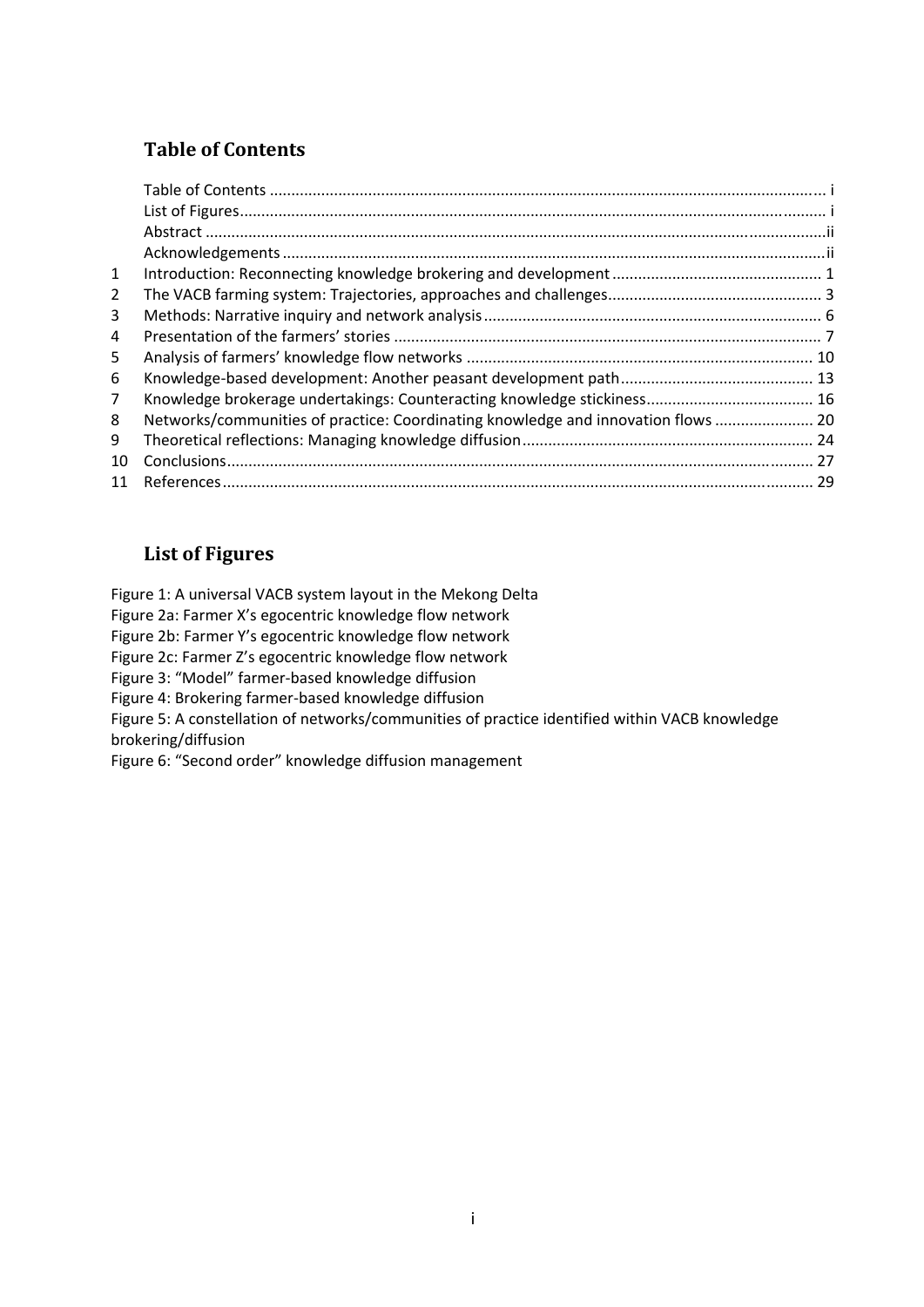#### **Abstract**

The paper explores the novel dimensions of agrarian change and of an agricultural knowledge-creation culture in Vietnam's Mekong Delta by examining cases of farmers engaged in knowledge brokering. Farmers empowered with knowledge, and through intensive engagement in networks and communities of practice, are taking an increasingly more important role in diffusing and (re)producing knowledge via brokering services. This research investigates the development path, brokerage undertakings and knowledge networking practiced by farmers, who act as knowledge brokers. In addition, it analyses the stories and knowledge flow networks of three selected cases. The analysis is contextualised in the diffusion of the VACB farming system, designed to make small‐scale rural farming more sustainable through integrated horticulture (V), pisciculture (A), animal husbandry (C) and biogas installation (B). The findings suggest an appreciation of farmer‐constructed learning structures in managing knowledge diffusion, and an integration of informal knowledge flows into the common agricultural/rural development goals of responsible organisations and the sector. An extended framework of knowledge diffusion management is also proposed. The data used in this analysis were collected during a one‐year field research project in the Mekong Delta within the period April 2010‐11.

Key words: knowledge brokering farmers, knowledge diffusion management, VACB farming system, narratives, network analysis, Mekong Delta

#### **Acknowledgements**

This paper is based upon and part of research undertaken within the WISDOM Project/Knowledge Management Work Package by the Centre for Development Research (ZEF), University of Bonn, with support from the German Federal Ministry of Education and Research (BMBF), the Vietnamese Ministry of Science and Technology (MoST) and the German Federal Ministry of Economic Cooperation and Development (BMZ) via the German Academic Exchange Service (DAAD). Useful comments by Dr. Gabi Waibel are gratefully acknowledged.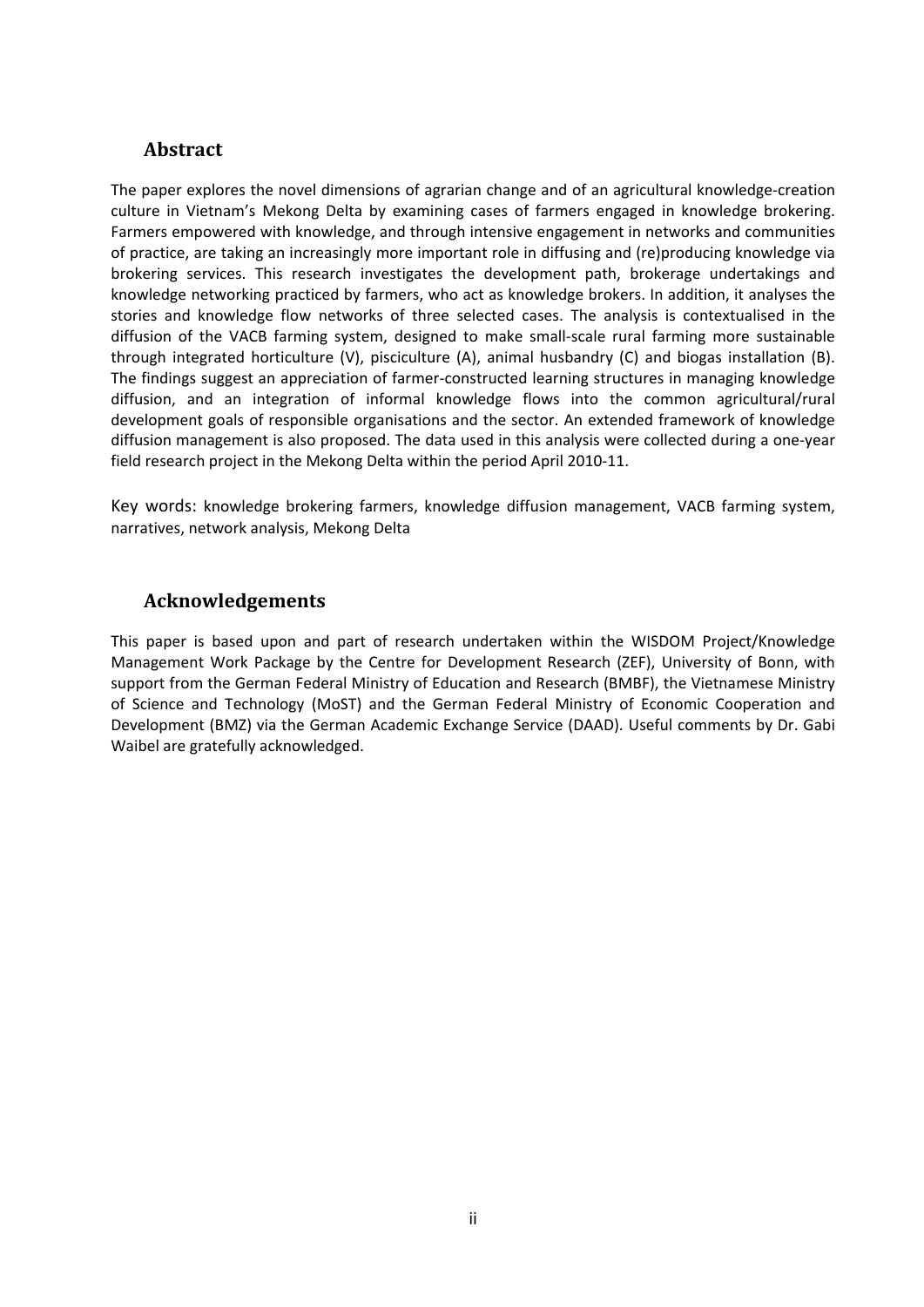# **1 Introduction: Reconnecting knowledge brokering and development**

Globalisation has transformed the way knowledge is produced, transmitted and applied (Evers et al. 2009), as research results from one part of the world are transmitted over long distances to users. A wide gap has often arisen between epistemic culture, the culture of knowledge production and the social and cultural conditions in which knowledge is applied (Evers 2005). This problem is by no means new but has taken on new dimensions. In the field of agricultural extension this basic problem was recognised a long time ago (Rogers [1962] 2003), but has taken on dramatic proportions in the wake of the globalisation of knowledge. The role of "knowledge brokers", who translate knowledge to a variety of users, has therefore become more important.

Very often, knowledge brokering has to bridge the research‐to‐action gap crafted by the closed world‐ boundaries of researchers and decision makers, who increasingly need research-based evidence (Evers and Menkhoff 2010; Ward et al. 2009:2). Micheals (2009), for instance, strategises knowledge brokering to match diverse and complex environmental policy problems and settings. Knowledge brokering, in actual fact, reaches larger fields and end-users. Knowledge brokers, with their in-between world position or double peripherality (Meyer 2010), are adept at handling problems of knowledge stickiness<sup>1</sup> inherent in not only the nature of knowledge itself and the knowledge transfer process, but also the characteristics and relationships between knowledge producers and users (Sié and Yakhlef 2009:176). Essential attributes and skills of knowledge brokers identified by Lomas (2007:130) embrace an excellent understanding of the cultures of the knowledge source and recipients, the professional capability to deliver and disseminate knowledge and the aptitude to instill trust and credibility in the eyes of others. Taking a view from the social constructivist perspective that knowledge is locally produced and socially constructed (Micheals 2009:995), successful knowledge brokerage requires knowledge transfer feedback mechanisms and new knowledge generation and application continua.

Knowledge brokering for development is not new; for example, since 1906, an agricultural extension liaison division has been established at the University of Wisconsin to link local farmers and university researchers (Lomas 2007:131). In Germany, Friedrich Wilhelm Raiffeisen, born in Hamm near Bonn in 1818, created self-help, credit and seed distribution organisations for poor farmers in the 1860s. Knowledge brokering has recently gained growing importance in development conceptualisation and practice, particularly now that development itself is being redefined as "the ability to generate, acquire, disseminate and employ knowledge, both modern and traditional" (Oldham and McLean 1997). Acting either as knowledge managers, linkage agents or capacity builders, knowledge brokers make knowledge accessible, understandable and usable for their audiences, as well as create positive social outcomes by enhancing access to brokered knowledge within a society/community (Oldham and McLean 1997; Ward et al. 2009:2). In Vietnam, the demand of the development process that focuses on poverty reduction and rural development has encouraged the involvement of various knowledge brokering actors: international non-governmental organisations (under development projects and consultation services<sup>2</sup>), government agencies (mainly through agricultural extension systems and governmental programmes), universities and research agencies (via their technology transfer centres or practical research implementation), mass organisations and mass media. Relied on for their visions and resources, such knowledge brokers, who are trained experts in certain fields, transfer "proven" technology and

 $^1$  Knowledge stickiness is understood as difficulties encountered in transferring knowledge to a form usable by knowledge seekers (Li and Hsieh 2009:426).

 $2$  One excellent example is the advisory work provided by the Netherlands Development Organisation (SNV) for sustainable development in Vietnam. For further information about SNV Vietnam and its consultancy services, please visit http://www.snvworld.org/en/countries/vietnam/Pages/default.aspx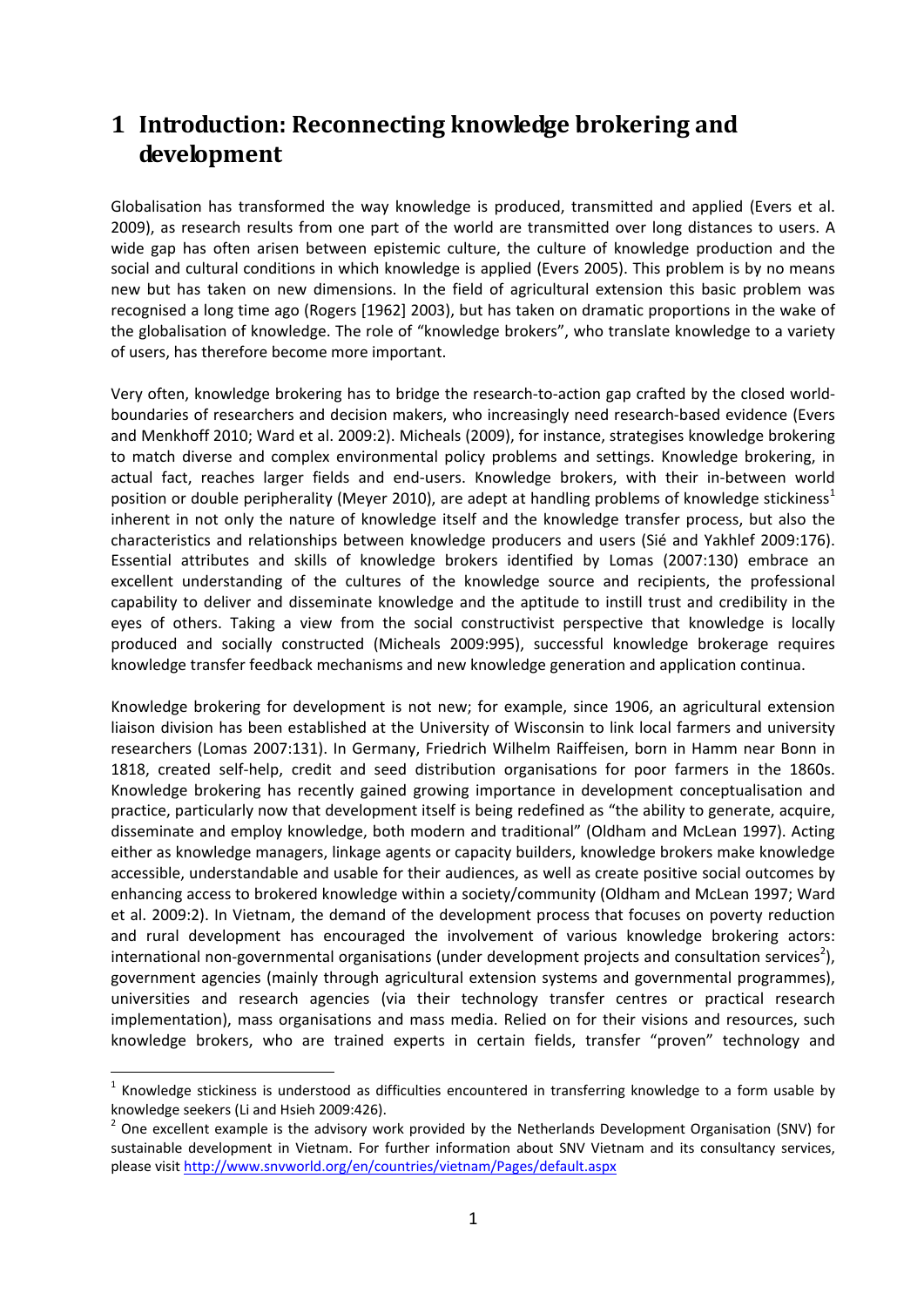knowledge to "targeted" communities that are believed capable of acquiring and using the knowledge to solve their "underdeveloped" problems. Within the rural development context, it is evident that the synthesis of the knowledge triangle of education, research and extension services has been practiced to ensure positive development impacts. Yet, under the umbrella of mainstream development based on expert knowledge, technocratic agendas and "for the common good" goals (cf. Zai 2011), in most cases farmers and rural communities are seen as passive recipients of knowledge for development.

Against this background, the present paper examines three cases of farmers who act as "professional" knowledge brokers. Constituting the main thesis of the paper is the reconstruction of agrarian change and epistemic cultures of agricultural/rural development grounded on research experts' and farmers' practices of knowledge diffusion and regeneration. The analysis is contextualised in the transfer of VACB, an integrated farming system of horticulture, pisciculture, animal husbandry and biogas, into Vietnam's Mekong Delta, which will be reviewed in the next section. By analysing farmers' stories and knowledge flow networks, the research explores the development path, brokerage undertakings and knowledge networking undertaken by knowledge brokering farmers in the subsequent sections. Based on the research findings, theoretical reflections on managing knowledge diffusion are framed, after which the paper concludes with practical recommendations for managers of development projects and the agricultural/rural development sector and suggestions for further research.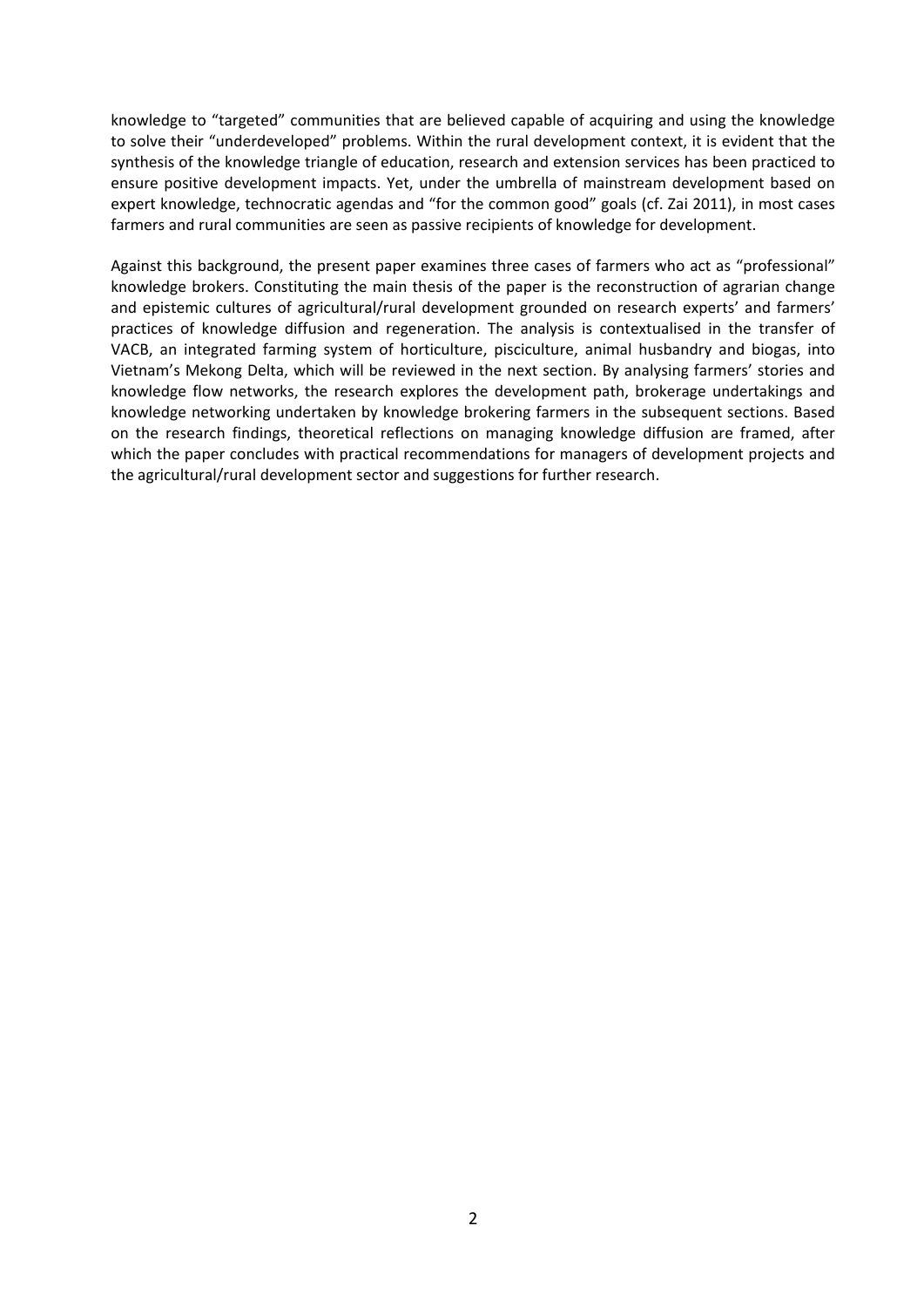# **2 The VACB farming system: Trajectories, approaches and challenges**

Improved water control systems, new and advanced technologies and appropriately changed economic institutions have led to a rapidly modernised and highly productive agricultural industry in the Mekong Delta, which has been long known as the greatest national rice basket (Evers and Benedikter 2009; Nguyen, N.D. 2006:1ff). However, chasing after high‐yield, multi‐crop mono‐culture rice cultivation did not bring higher marginal income for its growers, whilst increasing pest and disease pressure and intensive pesticide application caused environmental degradation. Integrated farming systems were therefore developed and promoted.

VAC, an intensive household‐scale symbiotic farming system of horticulture (V), pisciculture (A) and animal husbandry (C), was the first model of its kind, and was initiated and launched by the National Association of Vietnamese Gardeners (NAVG) in 1986. It is based on traditional gardening methods used by Red River Delta<sup>3</sup> farmers, and it has rapidly gained farmers' interest because it promises to combat rural hunger and malnutrition by providing diversified vegetables, fruits and animal proteins, helping to reduce economic risks that stem from their dependence on a single product, and instead increase their self-reliance and household income through saved capital input from the output-input recycling mechanism between subsystems. Additionally, the VAC itself is ecologically desirable and sometimes called the "VAC ecosystem", as it helps to vitalise and make green fallow and uncultivated land while sustaining local resources (Ikeguchi et al. 2008:12; NAVG 1995:4f; Wieneke 2005:23f). In the course of development, the model has been modified to be more appropriate for the climate and typology specifications of application areas. For example, it is observed in the Mekong Delta that an internal alum‐washing drainage system is dug around and between a garden, where prominent citrus species and coconut palms are intercropped with mango, guava, pineapple, cacao and pepper plants (NAVG 1995:4f). The system can also be extended by adding more possible subsystems; for example, VACRRR<sup>4</sup> (R: rice, R: cash crops and R: forestation) is well developed as a typical farming model in Song Hau Farm<sup>5</sup> areas.

VAC and its modified versions, however, do not provide an apposite treatment of animal waste, particularly within the C component where swine raising is prominent. In order to make it a more sophisticated and practical appliance, a combined biogas module was supplemented, which created the VACB system (B: biogas) (see Figure 1). Biogas technology has long been adopted in livestock‐based farming in Vietnam. Biogas construction design is principally distinguished by two models: (1) brick and concrete biogas plants<sup>6</sup> designed by NAVG and (2) lower-cost and easier-to-operate plastic (tubular

 $3$  After the Mekong Delta, the Red River Delta is nationally the second largest in the northern Vietnam. Natural conditions and historical development have created different water‐shaped landscapes for the two deltas (Waibel 2010). Peasant social systems are described as distinctive in the two regions in that Mekong communities are seen as "open peasantry" while northern villages are represented by "closed corporate peasant communities" (Rambo 1973). Corresponding to models, this does not mean that closed, traditional Vietnamese villages uphold an unchanged social structure (Nguyen, D.C. 2008).

 $4$  Within the system, rice-fish or rice-cash crops can be grown by either intercropping or rotational cropping throughout the seasonal calendar.

<sup>5</sup> A detailed description and statistical data related to the model can be accessed at http://www.sohafarm.com.vn/index.php?nv=Intro&fc=view&id=9

<sup>&</sup>lt;sup>6</sup> This advanced biogas design is called a "hybrid technology biodigester with automatic scum control – HTASC" or a VACVINA biodigester. Vietnam's Ministry of Agriculture and Rural Development, in Decision No. 4414/QĐ-BNN-KHCN dated 18 October 2002, recognises this initiative and permits its application nationwide. Since 2000, thanks to Toyota Foundation funding, over 300 technicians have been trained and 750 biogas demonstration models built in 61 provinces, resulting in more than 7,000 VACVINA biogas plants constructed within the project. The VACVINA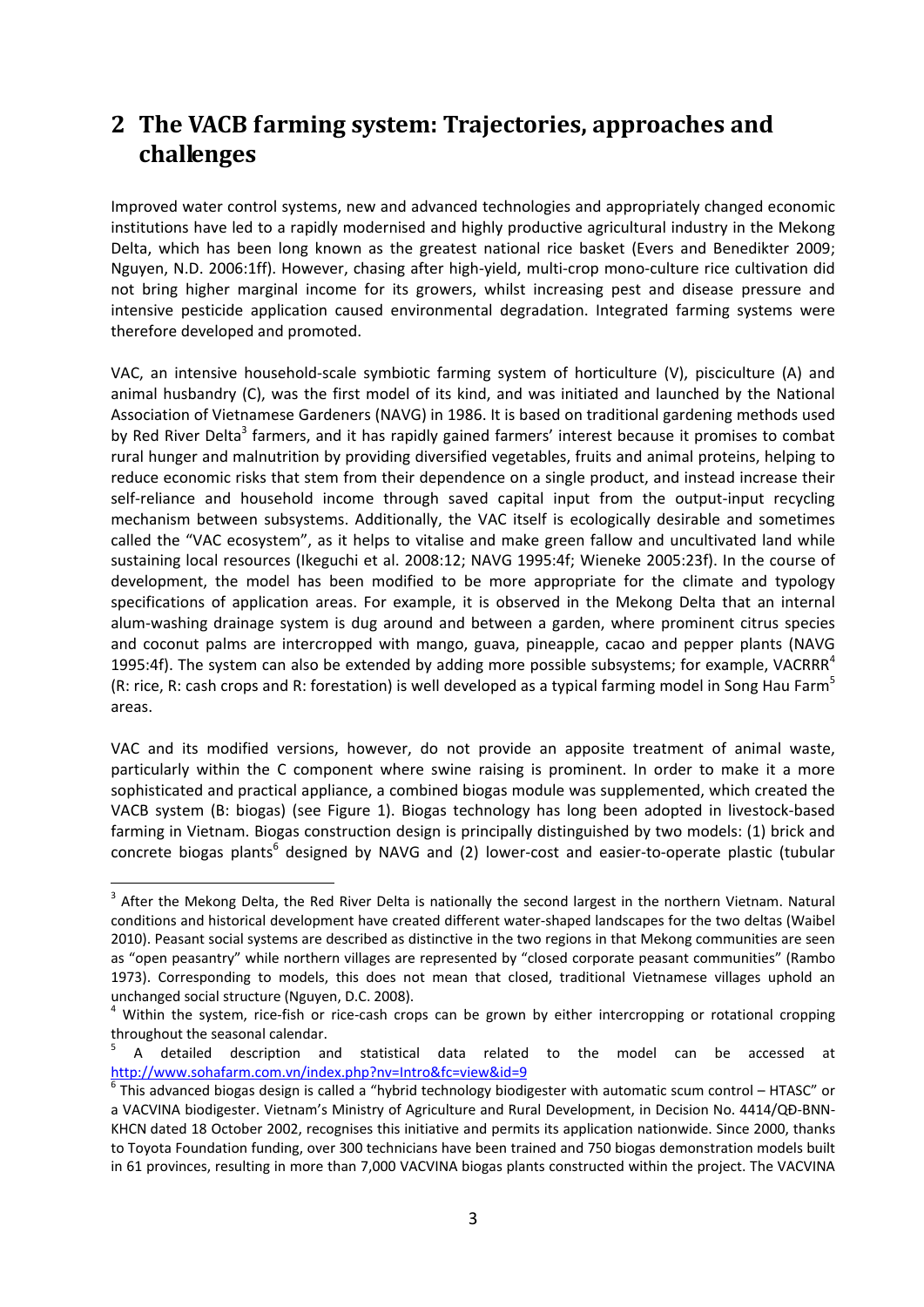polyethylene film) biodigesters<sup>7</sup> introduced by Ho Chi Minh City University of Agriculture and Forestry in 1992. Biodigesters produce properly treated by-products within the system, clean domestic energy and better rural sanitation from an ecological perspective<sup>8</sup> (especially where both animal waste and human faeces are connected to and treated in biodigesters $^9$ ). Farmers in the Mekong Delta widely use the latter model, as it suits their small-scale farming, initial construction investment and technical maintenance<sup>10</sup>.



**Figure 1:** A universal VACB system layout in the Mekong Delta (Source: Wieneke (2005:24) with minor changes)

The transfer of integrated farming technology and knowledge is mainly designed as part of a project's framework with the participation of (inter)national project managers, universities and/or development agencies as technology developers, technical advisors and local governments and communities as beneficiaries. Following mainstream technology transfer $^{11}$ , the "from model farms to extensive fields" approach is adopted as the major dissemination strategy (cf. NAVG 1995:5). The diffusion process is chronologically implemented as follows: eligible pilot households are selected by the project and local government, models are established with subsidised inputs and technical support by project technicians and development practitioners and finally dissemination seminars and meetings are organised for broader communities in order to inform them about the model and share experiences when initial

biodigester has spread further afield under the auspices of various project schemes and includes a marketoriented approach (CCRD nd.).

 $\overline{a}$ 

<sup>7</sup> Since 1992, the Ho Chi Minh City University of Agriculture and Forestry, with support from SidaSAREC, FAO and the Ministry of Education of Viet Nam, has recorded the installation of more than 15,000 plastic biodigesters throughout over 40 provinces. The technology has also been introduced to neighbouring countries including Cambodia, Laos, the Philippines and Thailand (Duong and Le 2002).

 $^8$  Ecological sanitation is "a holistic approach to save water, prevent water pollution, to sanitize and recycle the nutrients and organics in order to restore soil and soil fertility" (Wieneke 2005:28). The basic principles for its sustainable acceptance include: (1) consistency with cultural and social values and to meet the needs of all household members (2) easy to construct, to use and to maintain with local available resources and (3) accessible to households of different social status in the community (Wieneke 2005:28).

<sup>9</sup> The wide use of fish latrines in the Mekong Delta, as well as vapid changes caused by government regulations and policies, call for more practical measures, in which biogas technology can take a role. An analysis of rural sanitation and water supply in the Mekong Delta can be read from Reis and Mollinga (2009).

 $10$  Over time, the decomposited liquid mixture is brought to the surface by pellicle, which interrupts gas circulation. Technical know-how is needed to break the pellicle in the concrete biodigester. However, this can be done easily with direct blows from outside of the plastic biodigester (Interview, CTU senior researcher, male, 06.10.2010).

 $11$  By this we mean the prominent approach of agricultural and rural extension in Vietnam. Since 1993, a professional extension system has been created nationwide over four levels of administration (national, provincial, district and commune). However, service performance is confronting insufficient funding and staff and a lack of up-to-date extension principles and practices (Poussard 1999). Influenced by the top-down and hierarchical structure, in order to obtain central funding local extension divisions have to "adopt themselves to meet the criteria without consideration of local needs and ecosystem suitability" (Nguyen, N.D. et al. 2005:85).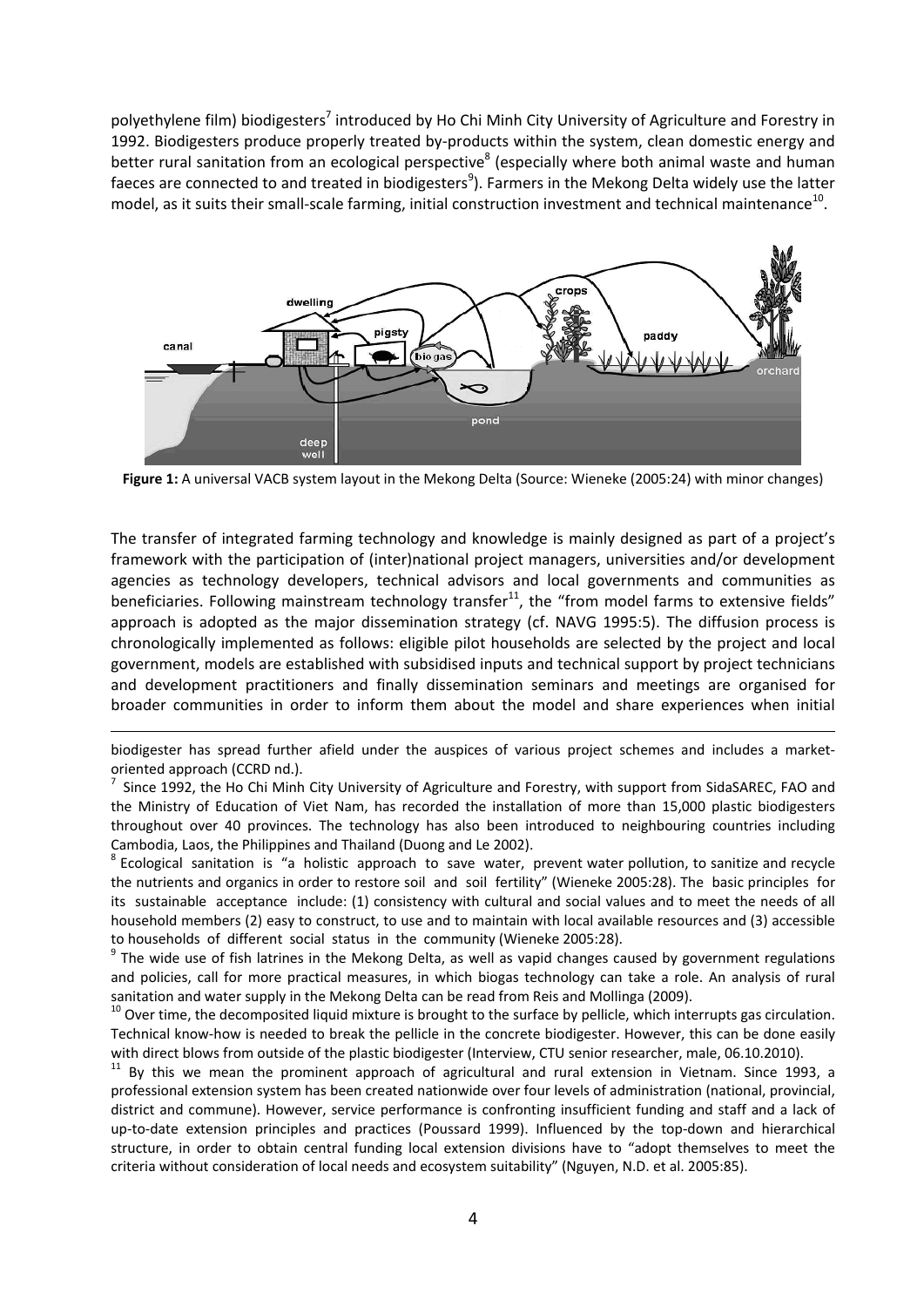results are achieved (cf. NAVG 1995:5). It is expected that new practices are multiplied when the model's principles and outcomes are obtained and proven through this process.

Since the system is complicated in terms of effective adoption and operation in the long run, rather than technological understanding and acceptance, on the spot and post‐project consultations and support are required, as this need is hardly satisfied by a centralised project and its resource constraints. Besides "hard" technological issues related to subsystem installation and arrangement, production activities require further multidisciplinary and multi‐stakeholder efforts. It is always challenging for both scientists and farmers to address the basic question: Which kinds of plants, animals and fish need to be grown within the integrated system, taking into account the dynamics of local conditions, needs, pest and disease outbreaks, as well as market demand. Furthermore, even when intensive dissemination is needed, it is crucial to keep in mind that the system is under investigation, theoretically and practically, for optimisation over the time-space axis (cf. Wieneke 2005:24).

Taking a different approach, local academics, particularly from Can Tho University (CTU), have diffused VACB technologies through their development‐induced action‐research interventions. Funded by governmental programmes or via individual research networks, these projects are planned and implemented directly by groups of university researchers from relevant disciplines. Due to their research-driven features, such research/development projects frequently provide better access, constant contacts, relation maintenance beyond project boundaries and learning spaces between the knowledge source and the recipient. In addition, by working closely with farmers, scientists can provide short, instantaneous problem‐solving advice and extensive, well‐prepared lessons to farmers as well as conduct experiments and tests and make modifications corresponding to farmer's experiences, local conditions and practical trials. Throughout this process, localised knowledge and new values are generated and added, and trained farmers have emerged as a new category of VACB knowledge brokers working across the delta, as discussed below following the Methods section.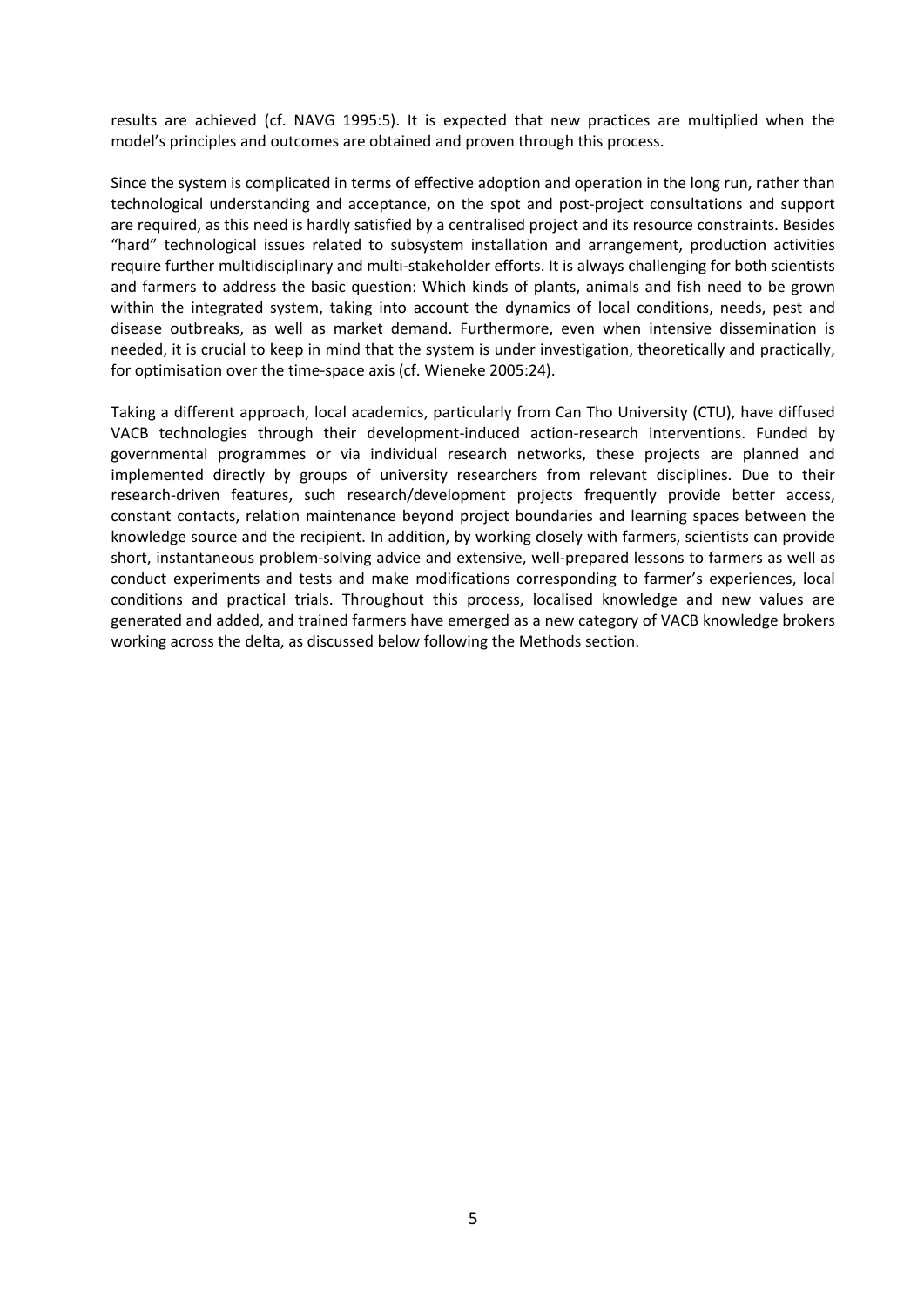# **3 Methods: Narrative inquiry and network analysis**

In the research<sup>12</sup>, a qualitative narrative inquiry was applied. From a constructivist view, stories people construct and tell are instrumental in understanding the way they make sense of and change their lives (Shkedi 2005:13). Lemmer (2009:85) explicates that narrative analysis is a powerful research tool for creating accounts of "epiphanic moments, crisis or significant events in life, relationships or careers". In the field, it turned out to be difficult to identify and select respondents for interviews, especially as farmers who act as knowledge brokers were not registered or recognised as such. Even the farmers themselves did not see knowledge brokering as a professional activity. Moreover, academic researchers who used to work with the farmers were also not fully aware of all the brokering work in which the farmers were involved<sup>13</sup>. The study employed snowball sampling<sup>14</sup> as a data accessing strategy to gain access to the "hidden population" (Noy 2008:330f). The generational participant, Farmer  $Z^{15}$ , was previously contacted and interviewed by the author in an attempt to effect the saturation of purposive farmer interviews for the one-year research project in the Mekong Delta. This first participant then introduced Farmer Y, while Farmer X was chosen on Farmer Y's recommendation. Farmer X reintroduced Farmers Y and Z, and also located some of his colleagues from VACB training courses; however, none of them was selected because of repetition within the sample category. Consequently, three narrative interviews conducted with farmers X, Y and Z contributed to this analysis.

The respondents were invited to tell their stories, starting with the overarching question: "Please tell me about changes in your personal and occupational life. I am interested in your whole life, especially since you work hard to transfer your farming knowledge and skills to other farmers. You have as much time as you like. I will not ask you any questions for now. I will take some notes and may raise questions later." All interviews were digitally recorded, lasted between two and two-and-a-half hours and were verbatim transcribed, from which the farmers' stories<sup>16</sup> were produced thematically. However, for the purpose of this analysis we are trying to construct collective stories<sup>17</sup> instead of individual or personal first-order narratives. In addition to the narrative interview conducted, each farmer was invited to draw on his network of knowledge flows. The findings of these enquiries were complemented by other results from the field research.

 $12$  This paper is based on broader research on knowledge diffusion practices in agricultural/rural development in Vietnam's Mekong Delta, designed within the period of 2009‐2012 (with one year of field research in between)

under the WISDOM project (<u>www.wisdom.caf.dlh.de</u>).<br><sup>13</sup> As a senior university lecturer explained: "We have maintained long-term relations with several farmers as field research collaborators. They have to be enthusiastic, knowledgeable and better-off farmers who can host and give support to our trainee students and researchers. Such voluntary cooperation is without a written contract. The farmers learn many things from working with us, yet we have no knowledge whether or with whom she/he shares the acquired knowledge" (Interview, CTU senior researcher, male, 08.12.2010).

 $14$  Noy (2008) defines snowball sampling as a procedure in which "the researcher accesses informants through contact information that is provided by other informants" (p. 330) and argues it is not merely an instrumental procedure but effective in the research of organic social networks (p. 340).

 $15$  Farmer Z and others (X, Y, etc.) in this research are pseudonyms.

 $16$  Corvellec (2006:8) claims that "to be a story a narrative has to be emplotted – provided with a plot".

<sup>&</sup>lt;sup>17</sup> "The collective story displays an individual's story by narrativizing the experiences of the social category to which the individual belongs, rather than by telling the particular individual's story [...] Although the narrative is about a category of people, the individual response to the well-told collective story is 'That's my story. I am not alone'" (Richardson 1990:25f, cited in Elliot 2005:13).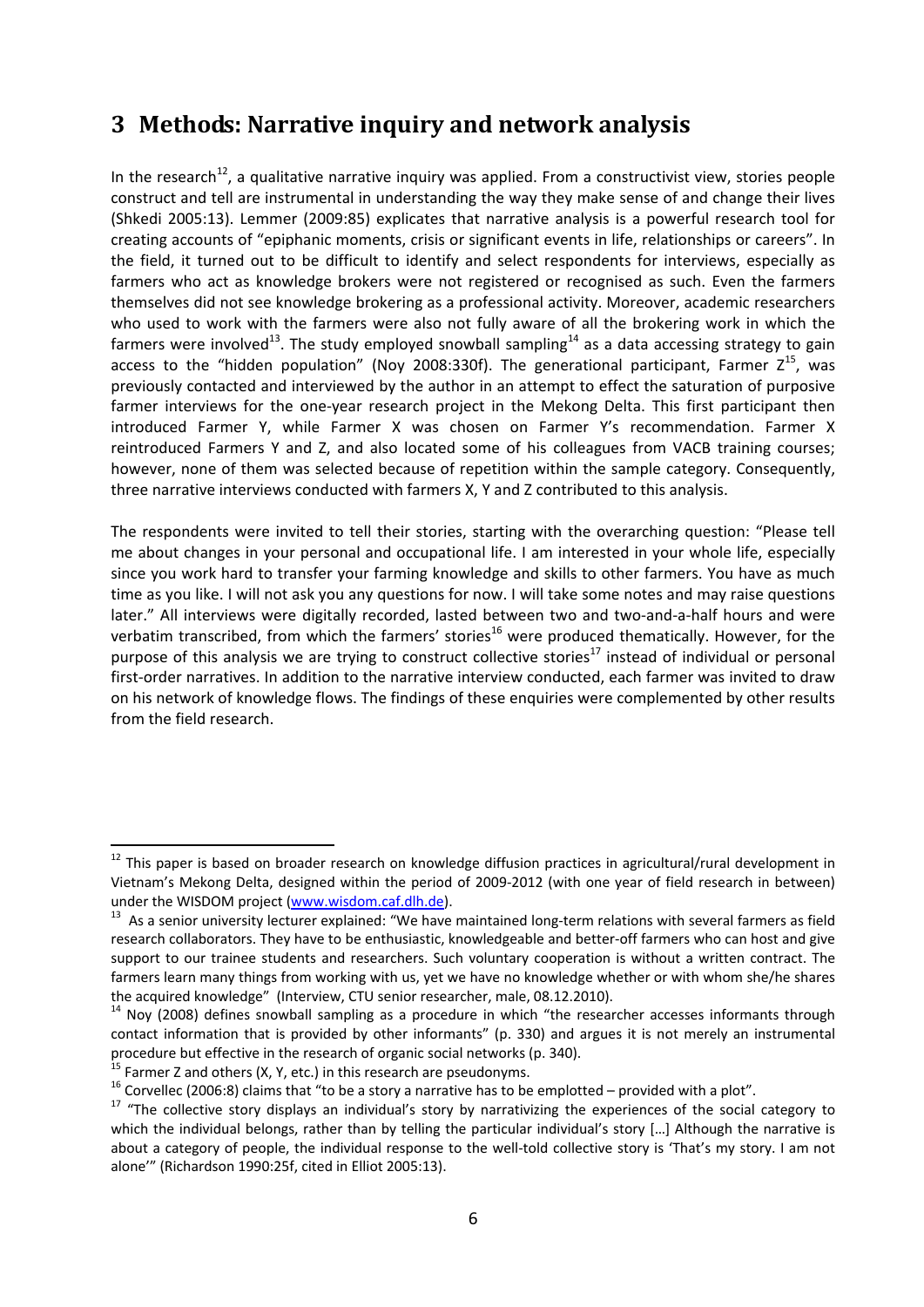# **4 Presentation of the farmers' stories**

#### **Farmer X's story: From fruit broker to knowledge broker**

Farmer X, aged 47, was born and grew up in a poor peasant family of five children. Like most other children in his village, he dropped out of school in the fifth grade and started working full‐time with his parents on a small rice field. After getting married, he and his wife inherited from his parents a small piece of residential land equal in size to those of his other siblings. Lacking land for cultivation, they became dependent on a boat steered along rivers and canals to collect fruit and vegetables from local gardens and sell them in the early-morning floating market. With the birth of their first and then second daughters, they decided to sell the boat and settled down so that their children could go to school. They were confronted with great economic difficulties, due to modest incomes from the wife's pig and chicken raising and the husband's hired labour work. For a few years, the couple hired some land in Dong Thap Province to grow rice, but due to the poor condition of the local soil and an unidentified pest and disease outbreak, they had to leave, empty-handed, and returned to their small plot. Having to make use of their limited land for living forced them to diversify their agricultural activities.

In 2009, the family was accepted onto a VACB "clean environment" project administered by CTU scientists and researchers. The project focused on pig raising technologies in response to the spread of blue ear disease. His house, easily accessible for local villagers from different sides, was selected as the project communication post and permanent class for the project training courses. Partially financed by the project, his temporary house was upgraded with extended eaves capable of housing 60‐70 seats. A plastic biodigester was installed to connect waste from a newly‐built toilet and animal raising facilities, facilitating farming using a complete VACB system. More than 10 courses have been conducted by CTU experts on different VACB‐related topics, from horticultural diversification, swine farming techniques, swine disease prevention and treatment, fish hatching and fish stock management, to biogas plant construction and maintenance. In each thematic course, 60‐70 local farmers are invited and CTU trainee students participate as observers. The training, which is structured around a theoretical component followed by practical sessions, lasts normally from one to three days or sometimes longer.

To date, Farmer X has actively attended all classes and intensively worked with experts in solving local emerging issues, as he plays the role of intermediary between scientists and locals applying for new technologies. He often communicates with other advanced farmers such as Farmers Y and Z to exchange practical experiences and lessons. Problems that cannot be solved within the group are presented to external researchers/experts, who either advise the farmers in a phone call or visit directly for sample collection and laboratory testing. Farmer X and his wife are willing to share their experience with local people, explain to them any issues they do not thoroughly understand and distribute the project's training materials. At the time when this interview was conducted, an older villager was waiting for Farmer X to check his new biogas plant operation. Farmer X also helps CTU trainee students implement their experiments in his field. It is through such formal and informal learning and practice that he can acquire essential knowledge of the VACB system. For him, passion, knowledge and practice are the key elements to his present success. In the expansion phase of the project, he was selected to follow the project's researchers in assisting new VACB households to set up the model, a testament to his persistent thirst for learning. This recruitment drive also provided him with a second job as a knowledge broker.

#### **Farmer Y's story: Exchanges for new knowledge generation and professionalism**

Farmer Y, aged 62, lives in a village famous for its citrus production, from which many local households have made a significant amount of money. After only his second harvest, he could afford the construction of their house, but in 1993, his gardens – like all others in the village – were completely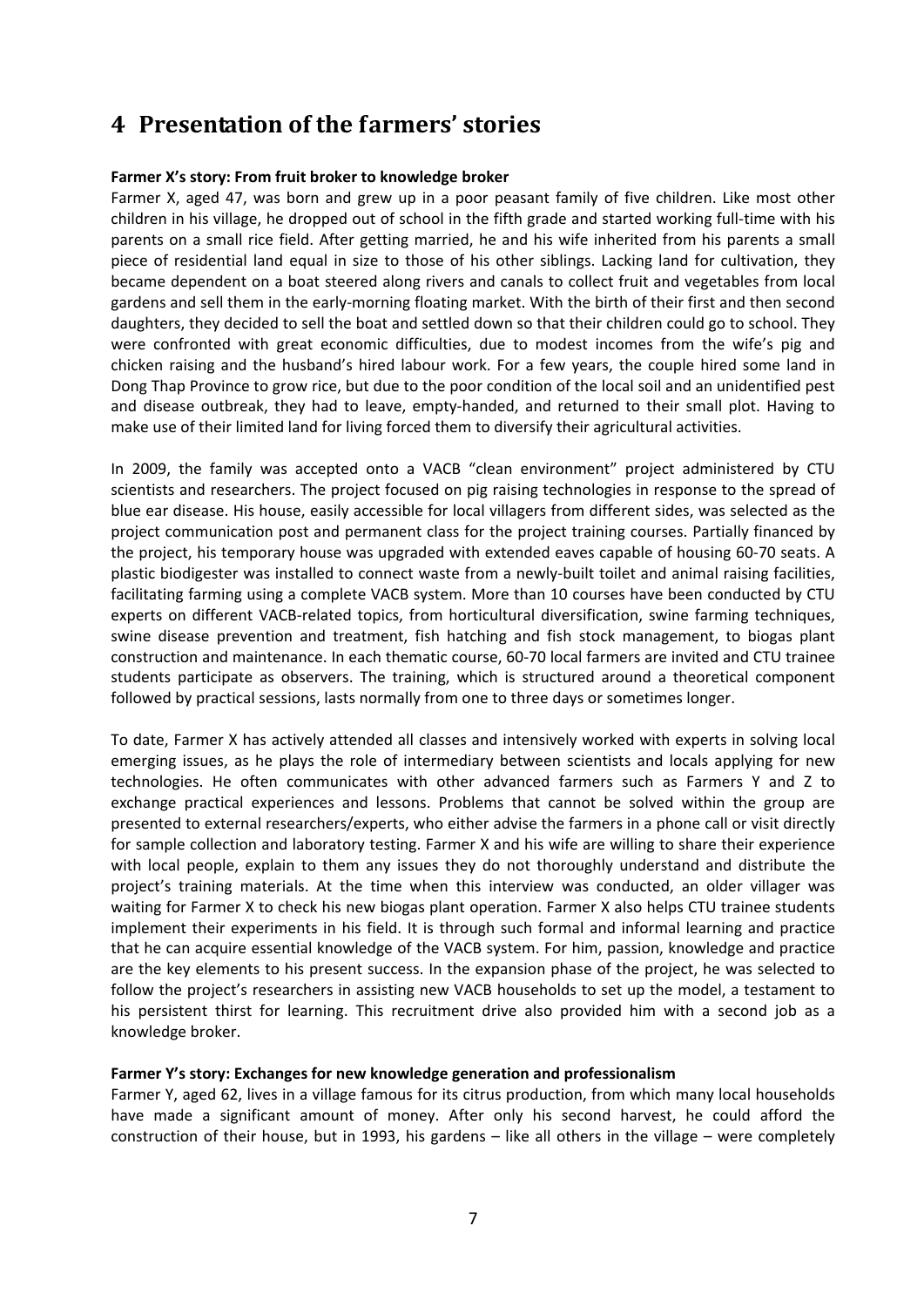ruined due to the citrus greening<sup>18</sup> outbreak. As a result, he had to chop down and burn affected plants and restart a new crop. Again, though, the trees' leaves were observed with blotchy or yellowing mottles and the fruit was misshapen and fell prematurely, forcing the elimination of his entire crop. His family faced extremely hard economic times in the following years.

In assisting waning citrus‐dependent farmers, in 1996 the VACB system was introduced for the first time to Farmer Y's district through a "learning by doing" principled CTU project. He joined the programme comprising 33 farmers, who were intensively trained on subsystem-based courses. He recalled that a new kind of fish, *Trichogaster pectoralis regan* (TPR), was promoted within the pond subsystem. Many registered but only he was present on the day to collect juvenile specimens. The project's scientist asked, "Now that 17 households have withdrawn, what is your decision?" He made an assertion, "I have no fear, when you are with me". He was carefully instructed how to handle and release fish into the lake, feed and take care of them. His fishery mentor maintained weekly visits to his farm. He shared that he followed all the instructions strictly and tried to understand thoroughly every procedure to induce spawning, from hormone preparation, dosage calculation and injection techniques to egg collection and larvae feeding. His first crop was a great success, with an average weight of 100 grams per six‐month old fish, which surprised even provincial agriculture leaders. He became the first Mekong Delta farmer to succeed in in TPR breeding and fertilised fish egg production and was well‐known in local and national mass media.

Finding new technology and knowledge for him was as important as localising such knowledge by proposing modifications, advancements or improvements gleaned from local practical application. He realised that apart from a strong educational background<sup>19</sup>, local understanding, good communication skills and continuous learning create a high‐profile knowledge broker. Besides collaboratively implementing applied research provided by the university on his farm, he has been employed as a lecture assistant and technical advisor in CTU's VACB training projects, as well as a number of other provincial and international development projects. Farmer Y is also energetically involved in local development activities. In 1998, he was appointed the head of his commune's extension club of 22 members, which went on to become the 21-participant agriculture cooperative that he has chaired since 2003. For him, farmer groups are useful for VACB technology and knowledge diffusion among members, yet his cooperative, which focuses on producing pigs and fertilised fish eggs, is on the verge of dissolution because of a series of outbreaks of bird flu and blue ear pig diseases, the escalating price of input materials and the non‐operationalised cooperation in product consumption.

Recently, he has delivered on the spot training sessions to farmers from various provinces in the Mekong Delta, based on their invitations and contracts. Some initial efforts are being made to establish a VACB technology transfer association comprising state managers, scientists and knowledge brokering farmers. Throughout his knowledge brokering, new knowledge is generated through improvements, modifications and practical implications; however, little is discussed and added to VACB training materials. When asked about training material preparation, he pointed to his head: "Here, it is all inside here".  $\overline{a}$ 

<sup>18</sup> Citrus greening disease (*Citrus Vein Phloem Degeneration)* is reported to be the main cause of catastrophic crop losses in the Mekong Delta. The proposed causative agent is *Liberobacter asiaticum bacterium* transferred through the insect vector *Citrus pyrilla* (*Diaphorina citri*), the most serious sucking pest (Nguyen, T.L. et al. 2010:153). Until now there has been no cure for the disease except heat treatment on affected plants and prevention by insect vector control.

<sup>&</sup>lt;sup>19</sup> Farmer X graduated from high school education. Our interview recorded some similar farmer cases of high attainment of formal education in the Mekong Delta. In a contrasting regional pattern, as the 2007 statistical data indicate, approximately 92% of employed population just have a basic education and that the region has the lowest enrolment rates in upper secondary school and in colleges and universities in the whole country (Vormoor 2010:21).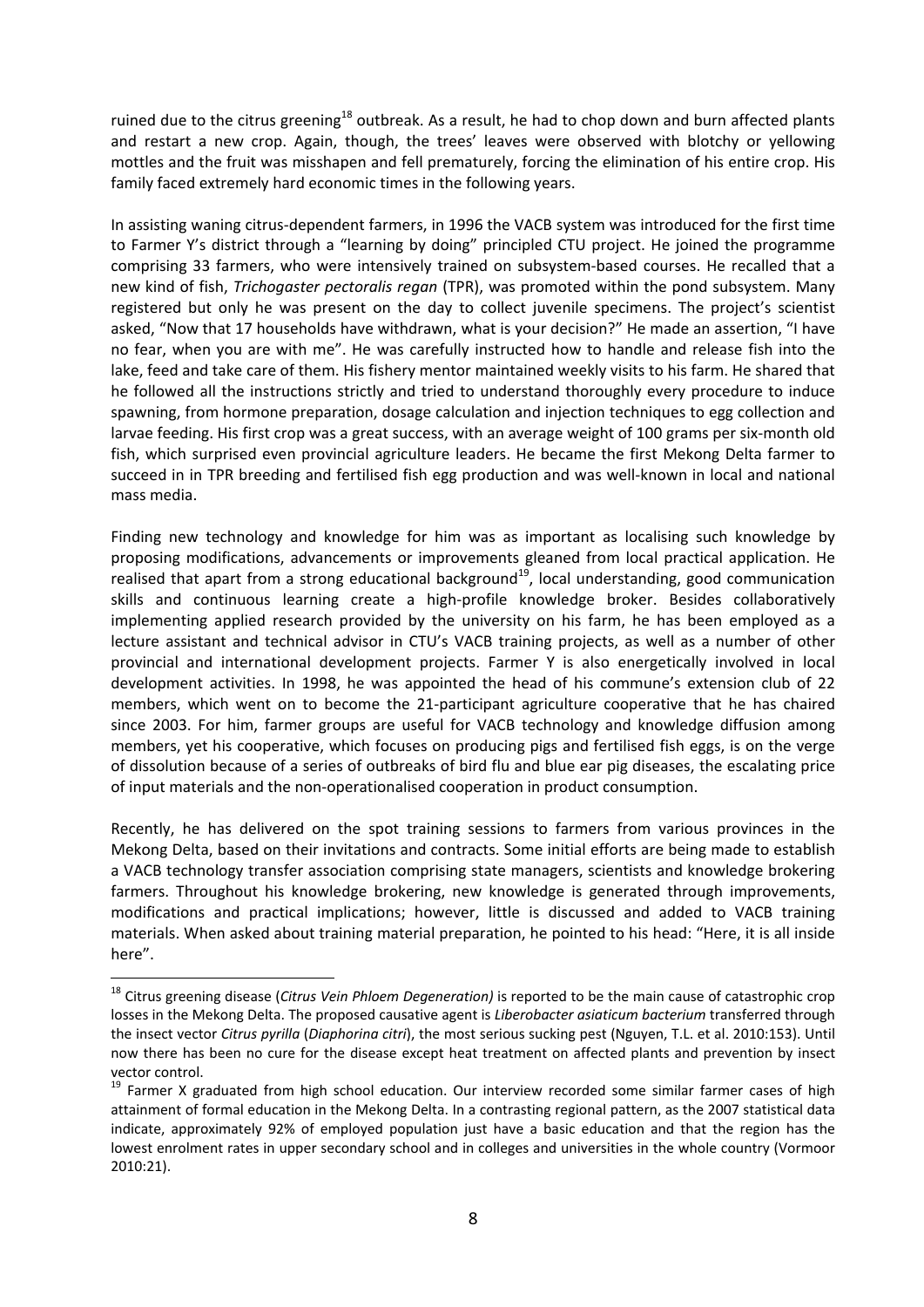#### **Farmer Z's story: Knowledge brokering over a production chain**

Farmer Z left school before finishing his high‐school education. After getting married, he had to assure sufficient food for six family members and education for his two children. He tried various new cultivation approaches he learned from radio and television programmes on agriculture extension, but to no avail. In 2000, he learnt about Farmer Y's VACB model from a local television programme and went to see him to share his experience. Back home, he decided to chop down more than 60 longan trees to create a pond, and applied for a bank loan of VND 10 million to invest in TPR and pig‐raising. However, the first crop failed because of poor TPR eggs. Not discouraged, he kept on the second TPR crop, but still quite a number of fish were dying after the first 20‐30 days.

In fact, after his first crop failure he started participating in a project run by CTU researchers on native fish conservation through protection zoning and local livelihood improvement. One day, while transporting a CTU scientist around the village to select suitable households for biodigester construction, he was so worried and impatient about his fish conditions that he recounted his futile attempts at fish rearing to the scientist, a fishery mentor who also helped Farmer Y in another VACB project: "If I fail this time again, I guess I will have to leave my house. I have little hope now that the fish are dying". Without delay, the scientist visited his pond. Sample testing revealed the disease was related to brachial parasites. After two days of treatment under scientific instructions the health of his fish recovered significantly. Under the continued supervision of the scientist, ten months later he had more than 10 tons of mature fish that he continued to culture, in order to satisfy market demand, into brook fish. He earned a profit of VND 30 million for this crop. In the next crop in 2003 he mastered TPR spawning and produced nearly one ton of TPR fish eggs, but still could not meet demand. He then became the direct technology transferor for nearby interested farmers and the quality checker of fish eggs for selling to out‐grow farmers. He developed and led a group of 30 local farmers to specialise in TPR egg production. After learning biodigester construction techniques, under other projects or within his own schemes he instructed on and built an array of biogas plants for others in the Mekong Delta. He also helped to spread *Trichanthera gigantae<sup>20</sup>* as a feedstuff for livestock and fish after successful experiments carried out by CTU agro‐scientists.

Similar to Farmer Y, Farmer Z first worked as a knowledge broker within CTU projects, before being introduced and connected with provincial and international development partners. His experience taught him the importance of on-farm, throughout-the-process training for farmers whereby, accompanied by his colleagues, he would stay the whole week with farmers to transfer fish breeding techniques. Essentially, he ruminated on the applicability of what he presented to farmers during his theoretical and practical courses. One of the most difficult questions that many farmers asked him during his courses was: "Thanks to your technology we can make good production, for sure, but we are now worried about the market, so can you help us with our product sales?" After a few years of VACB knowledge brokering, he formed a wide network of application farmers from his own region and all over the Mekong Delta, who agreed to connect together in a VAC fish egg supply group that was able to satisfy any immediate order for one to two tons of TPR eggs. This networking initiative helped to develop Farmer Z's knowledge brokering over the production chain, from TPR breeding to marketing.

<sup>20</sup> *Trichanthera gigantea*, a plant found in Colombia and other Central and South American countries, easily adapts to a wide range of tropical ecosystems. It is established simply from leaf and green stem cuttings. It has been successfully introduced to Vietnam and can be harvested after 8 to 9 months of planting and subsequently at intervals of two to four months. Its annual fresh biomass yield is about 60 tones/ha, containing about 2 tons of protein (Rosales 1997:46).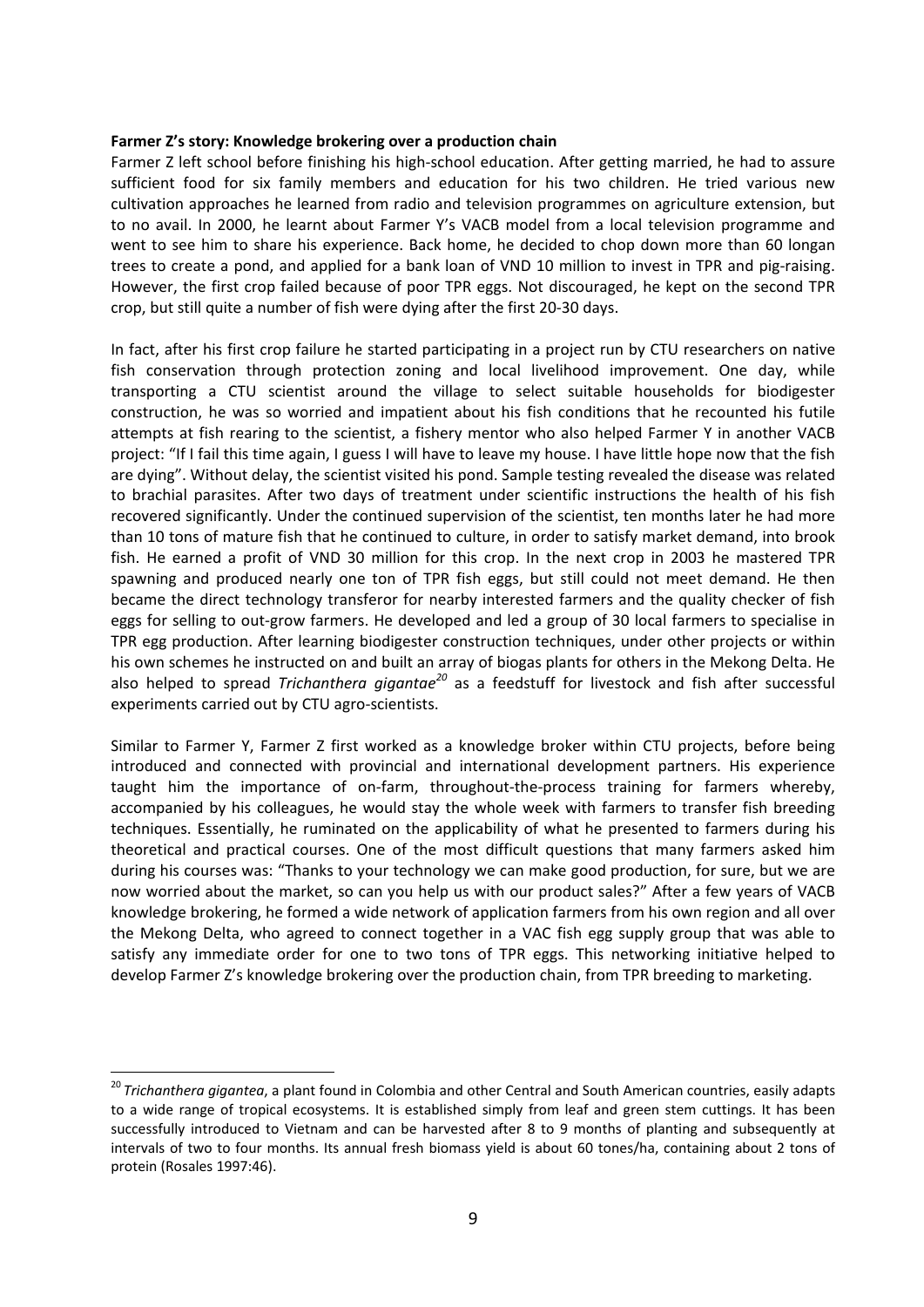# **5 Analysis of farmers' knowledge flow networks**

This section analyses the interaction, significance and intensification of various actors and organisations, individually or in‐group, over the knowledge transfer flow network centred on Farmers X, Y and Z (see Figures 2a-c)<sup>21</sup>. Perceptibly, the main sources of knowledge of the three farmers are (1) the university scientist community, who have brought them new technologies and knowledge to solve current farming problems, as well as opportunities to learn and transfer new knowledge for their fellows in need and (2) the professional group of VACB farmers, in which three of them play core roles. Depending on the foci of a certain VACB project, the farmers tended to maintain close relations with scientists specialised in that particular VACB subsystem. The more intensively the farmers worked with scientists within or beyond one research/development project, the higher the importance of the scientist's roles was ranked by the farmers. In the case of Farmer Z, this role was more concentrated on one scientist, his pisciculture mentor. Farmer Z has widened his sources of knowledge by networking with groups of students<sup>22</sup> and farmers with whom he has had a chance to work, which is less observed in the other two cases. Within the group of brokering farmers, Farmers Y and Z maintain a stronger relationship compared to their connections with Farmer X, who is considered a new recruit and thus tends to learn and receive information/knowledge from the other two farmers. Only Farmer X retains a strong knowledge transfer tie with his wife because they both have joined in an animal husbandry development project which is designed to promote the woman's role in household livestock activities.

In the knowledge receipt sector, we can observe a trend to broaden the audience over the spatial dimension as the farmers become more experienced in their knowledge brokering. The majority of Farmer X's knowledge brokerees are within his locality and were introduced through CTU development projects in which he is involved. In contrast, Farmers Y and Z have expanded their services across the delta, through invitations by local and international projects or private farmer groups. Very often, the farmers maintain a strong relationship with the heads of the group or the most progressive farmers of the cohort to which they make the transfer. Based on this network, Farmer Z has formed a fish egg club that enjoys delta‐wide membership and high productivity.

A loose knowledge‐related connection between the farmers and local extension workers and/or provincial agricultural officials in the networks was observed, although an exception was Farmer Y, who was recognised as a "good farmer" by the commune and was responsible for the local extension club

<sup>&</sup>lt;sup>21</sup> The VennMaker 0.9.6 VIP software was used to present the networks. Relevant by-default actor types (names and images) including female, male, actor or institutional actor were applied based on how the farmer (Ego) addressed these actors, or Alter(i). Alteri mainly included: (1) CTU academic researchers (abbreviated to "Res."), (2) CTU trainee students ("Trainee"), (3) farmers, who were further subcategorised as farmers within the village ("Villager"), farmers in a project ("Proj.far."), either CTU, local government ("Local") or international ("Int.") projects, and farmers from the delta in general ("Farmer"). As not each and every actor in one group could be individually identified, for example, cohorts of trainee students or local farmers with whom Ego worked, they were representatively demonstrated with 1,2,3, …, n in the network. The size of Alter symbolised its importance determined by Ego. Alter attributes were illustrated via (1) three sectors: knowledge source, knowledge receipt and the buffer sector where Ego had indirect VACB knowledge diffusion relationship with Alteri, for example trainee students, and (2) three concentric circles signifying the spatial proximity (district, province and delta levels) of the Alteri to Ego. Strong, simple and weak ties were used to illustrate respective types of Ego‐Alter and Alter‐ Alter relations. Further reading includes Manual VennMaker 0.9.5 VIP by Kronenwett (2009).

<sup>&</sup>lt;sup>22</sup> He was fond of talking about VACB issues with trainee students and visitors, from whom he learned a lot. He was willing to let trainee students carry out their experiments on his high-value ponds, upon which he could only take any actions with the students' agreements. In return, they helped him with sample experiments, training document preparation and report drafting. It was through old trainee relations that he was able to work for some international development projects (Farmer Z, interview, 08.12.2010).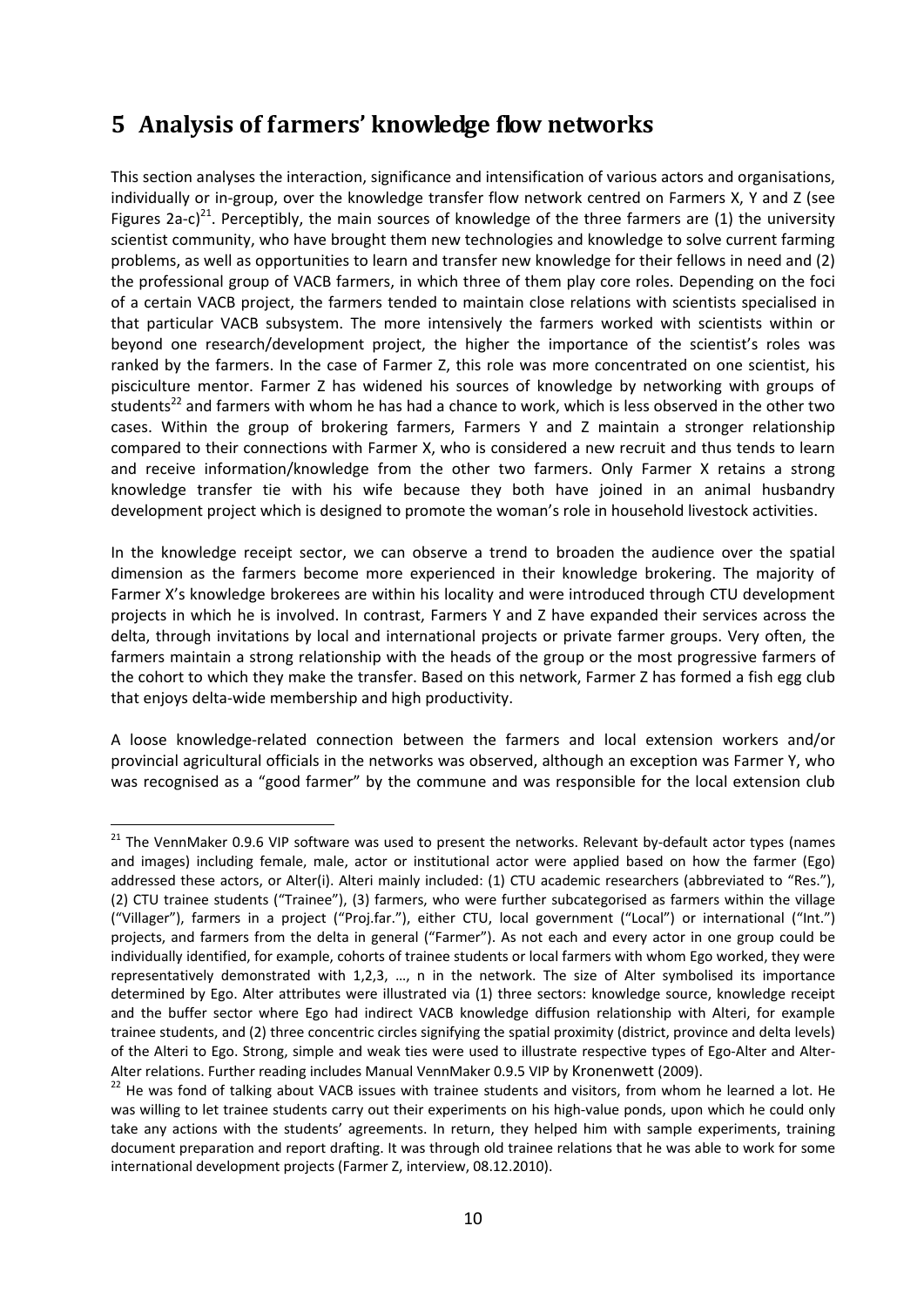and later the cooperative in his commune. Newly-applied knowledge and technology by CTU farmers should be prioritised by their local extensionists and agricultural officials to apply in localities with the sameness or similarity of physical and institutional landscapes. Such "dovetailed" knowledge could be widely transferred and wisely used within the locality, if more intensively linked.



**Figure 2a:** Farmer X's egocentric knowledge flow network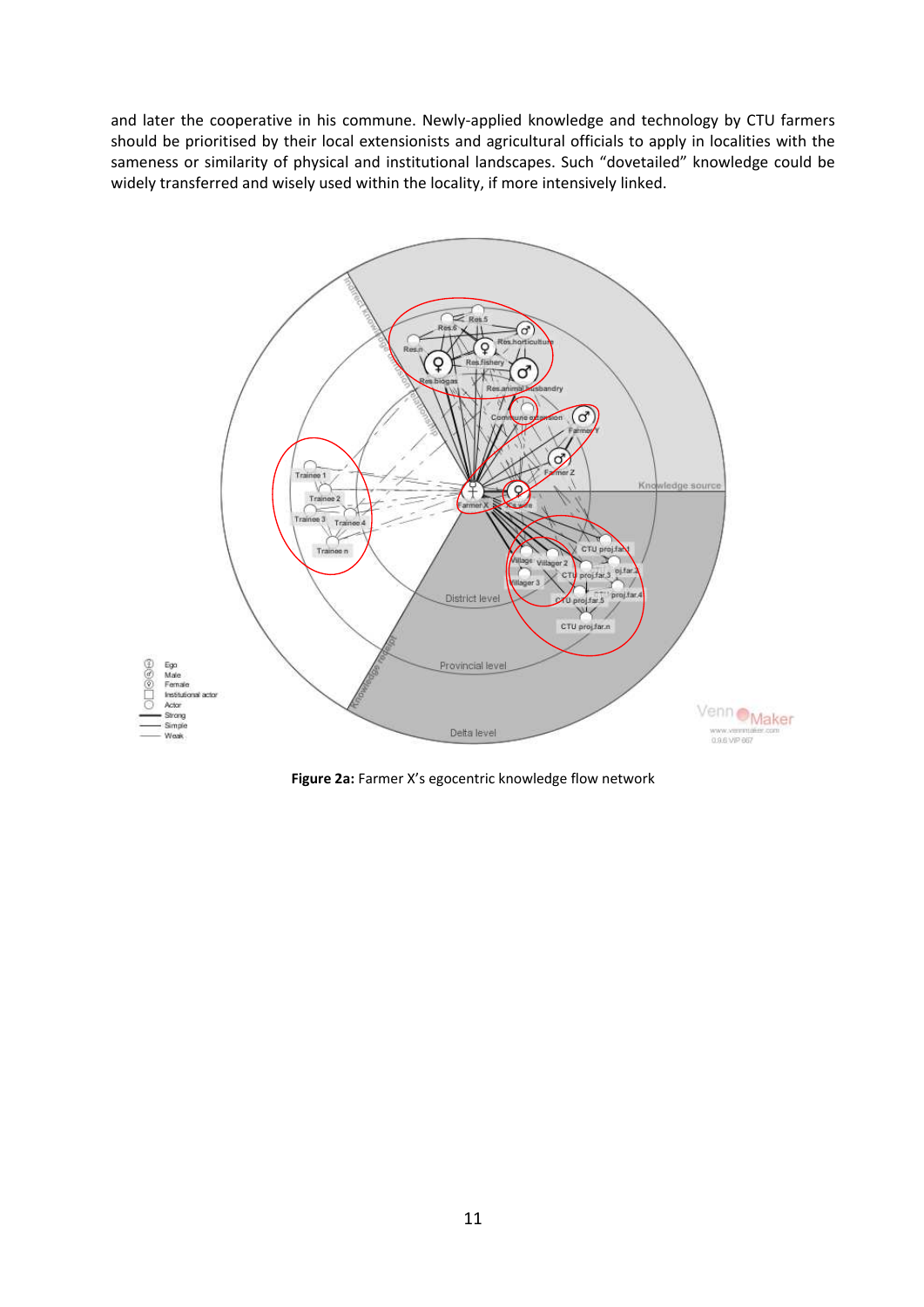

**Figure 2c:** Farmer Z's egocentric knowledge flow network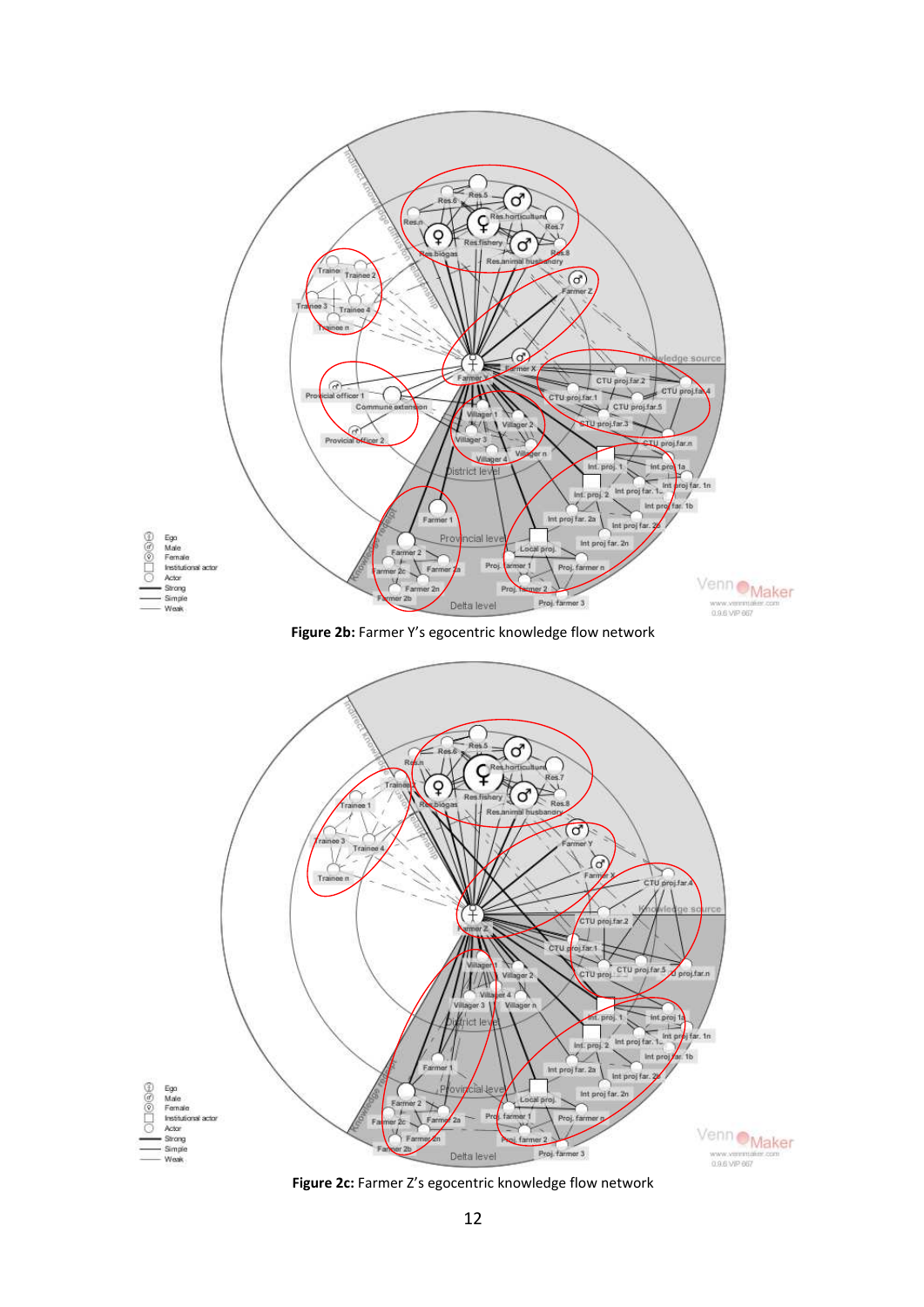# **6 Knowledge‐based development: Another peasant development path**

The main theme that runs through Farmers X's story is his struggle with livelihood diversification, his engagement in applying VACB and his duplication and transformation into a knowledge broker. Meanwhile, the main feature of Farmer Y and Z's stories is their brokerage development experiences through interactions with academic researchers and farmers with whom they have worked. These complementary stories convey that the farmers, in ways different from the universally conceptualised agrarian change in Vietnam that is based on land and production accumulation (Akram‐Lodhi 2001, 2004, 2005), have gone through a personal and professional change process driven by knowledge accretion from diffusion and learning. The process can be reflected in five stages: (a) nuclear household farmer, (b) active knowledge disseminator, (c) paid technical consultant, (d) "advanced" farmer and (e) professional knowledge broker.

It has been highlighted that nuclear household formation is an important landmark in the farmers' life stories. The farmers stated that as the main bread winners of their newly-formed families they (and their wife, in case of Farmer X) have worked very hard for a better life. They, like many other farmers in the Mekong Delta, have painstakingly worked to escape deprivation, but not all of them during their life can find a solution to "from where and how to get out of and not fall back into the poverty cycle" (Interview, Farmer Z, 08.12.2010). Under the increasing lack of access to cultivatable land<sup>23</sup>, less effective traditional production methods and increasing needs for children's nutrition and education, farming intensification and diversification, as well as new technology adoption, have been commonly promoted and adopted<sup>24</sup>. Nevertheless, unrecognisable and uncontrollable pest and disease outbreaks and negative market demand and supply externalities have greatly hindered or even bankrupted smallscale farmers. What makes Farmers X, Y and Z different from other farmers is that, when selected as project beneficiaries, they made use of the opportunity to work with and learn from scientists/researchers in order to solve obstacles to farming and accumulate knowledge from the project courses and through their own practice. Farmer Y, for example, was the only one out of 18 farmers who accepted the opportunity to rear TPR in his pond. Given the technology was new, his decision was made based on a better educational background, confidence in scientific knowledge and even risk-taking. Formal educational attainment defines the ability of farmers to learn, but the desire to

<sup>&</sup>lt;sup>23</sup> Although the formation of private large farms is observed, the main characteristic of agricultural land ownership in Vietnam and the Mekong Delta is small and distributed plots. The man-land ratio in the Mekong Delta declined from 0.6 ha/farmer in the mid‐1980s to less than 0.45 ha/farmer in 2001 (Nguyen, T.K. 2009:232). Nguyen V.T. and Le (2010:156-161) describe small-scale agricultural production and its "behind the village bamboo range" traditional practice and cultural habits as a trap (*bẫy tiểu nông*) that hampers the development of a large‐farm economy and the application of ecologically sound technology.

<sup>&</sup>lt;sup>24</sup> "In nuclear families, the phases of creation, expansion, accumulation, and consolidation confer to the household life cycle as well as to the livelihood strategies. The phenomenon of young couples living with the husbands' family may be explained differently by anthropologists; in our study we distinguish this as a phase of preparation towards establishing an independent household since the cohabitation only starts after marriage to allow the young couple to save money. Off‐farm diversification was important for all households from preparation until expansion, but for the resource‐poor, it was a necessity at all times. In the expansion phase the farmers increased the farm turnover by keeping more livestock, and in a later phase they accumulated their savings either in land, houses or the education of their children. The Mekong Delta farmers diversified on‐farm activities to increase food production and maximise the cash income from their limited area. This on‐farm diversification and the effective integration of components affected income positively, but needed know-how, and a minimum area of land in, or close to, the homestead". (Bosma et al. 2005:64)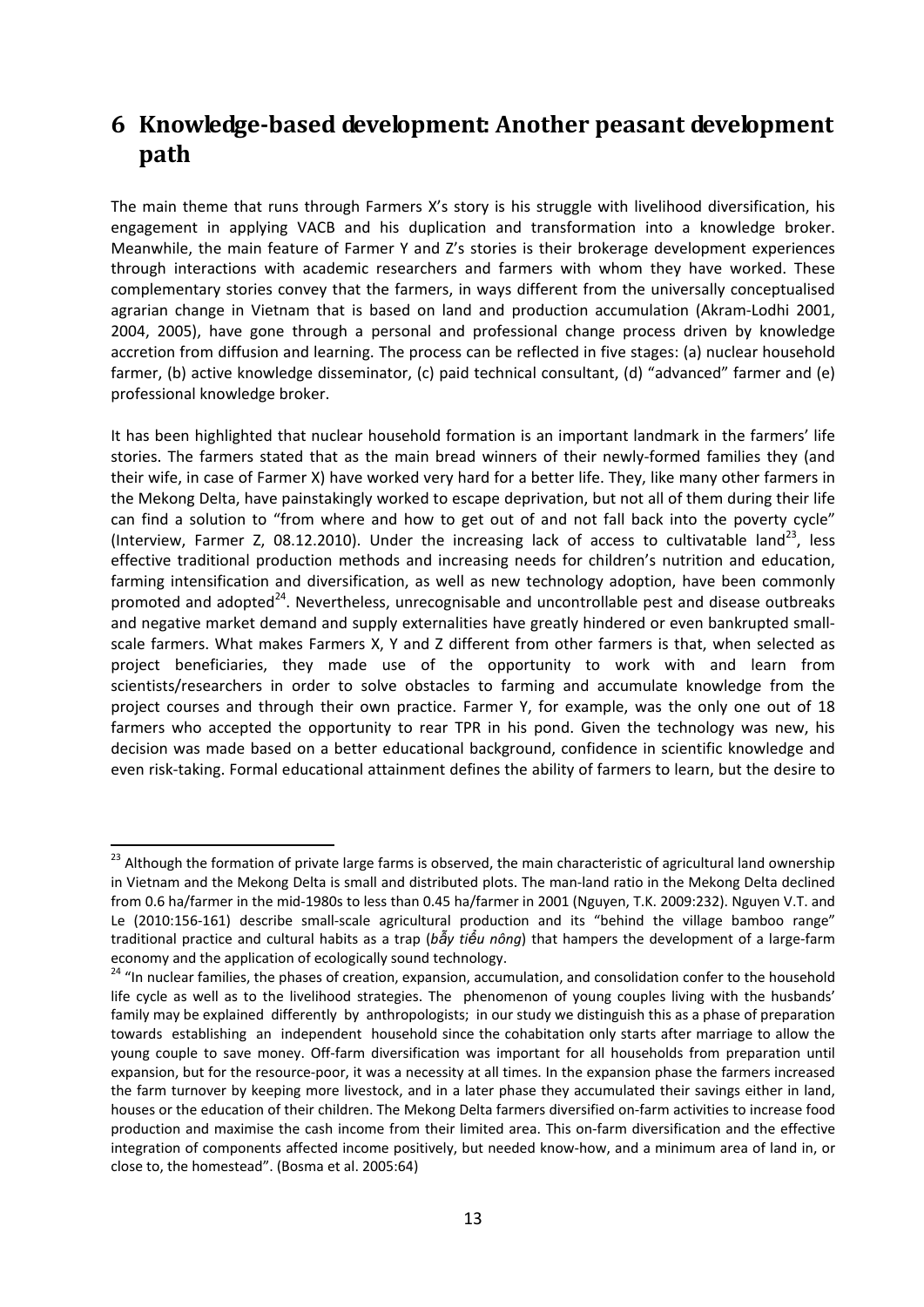learn determines their knowledge diffusion and reproduction achievements<sup>25</sup>. The farmers gradually manipulated new knowledge for the benefit of productivity and improved livelihoods.

The second development stage involves the farmers' knowledge sharing and diffusion with other project participants and local neighbours. After a (sub)system has been successfully implemented on their farms, the farmers are then instructed by project researchers/technicians to set up the same model for other project participants. Through this process, new knowledge is transferred to other households, whilst the farmers' knowledge and capacity are also enhanced via the training-the-trainer mechanism. They most frequently start their diffusion work with close friends and neighbours through unofficial channels. The three farmers in our case studies expressed a strong commitment to continuing to assist other farmers in an attempt to build up a VACB (sub)system. Knowledge sharing willingness, sometimes coined the "responsibility" of the farmers, can be explained through their relationships with the university researchers who enthusiastically taught and instructed them. Farmer X pointed out that "I am greatly grateful to my mentors – CTU scientists who passionately worked to transfer to us the necessary knowledge and skills to build up and develop the VACB system. Therefore, I promised myself to willingly share what I learned and successfully applied in my house with anyone who needs my help. Currently, I am working closely with my two neighbours on their systems" (Interview, Farmer X, 08.03.2011). Farmer Z explains that there seems to be a natural bond between CTU scientists, who are looking for "advanced" farmers to further disseminate the VACB model, and those in dire need of new knowledge to solve farming problems, and that the best testimony to his mentors is to learn harder so that he can help even more people. As the farmers note, communication skills are very important for any farmers wishing to diffuse VACB knowledge. Farmers X and Y mentioned some other farmers in the project who had achieved the same good results but were not able to systematically re-explain the process they undertook in front of a group of people.

The third stage seems to start when the farmers, following the termination of the project and based on their capacity and personal qualities, are selected from among other project beneficiaries to become collaborators with university faculties. They are paid to assist in running the more technical components of VACB training courses held by the university, and are responsible for on the spot practical training in a certain VACB subsystem, during which they try to link their instruction with the theoretical element taught by university researchers, by using their own language and experience to achieve the course objectives. At this stage, the farmers mainly focus on efficiently using and transferring already produced knowledge or knowledge exploitation (cf. Liu 2006).

In the fourth stage, through the continual process of situated learning in action in close consultation with the researchers, the farmers become what is viewed as "advanced"<sup>26</sup>. Acquiring knowledge can increase their productive ability to grow particular crops and in turn raise their human capital and capability (Howie 2011:73). Very often, "advanced" farmers relate to big land owners with higher economic power, and they sometimes enjoy higher educational attainment compared to average farmers. According to Nguyen, N.D (2006:110ff), "advanced" farmers are characterised as experienced,  $\overline{a}$ 

 $25$  Farmer X, who attained an elementary education, has to spend more time learning and practicing new knowledge delivered by researchers/experts. He does not have many initiatives or innovations compared to other farmers with higher standards of education. Yet, constant learning and practice have provided him with the knowledge and confidence to broker VACB knowledge to his wider community.

<sup>&</sup>lt;sup>26</sup> Different from "good" farmers, an officially certified category used by farmers' unions, the "advanced" farmer tag is used by local agricultural officials and extensionists to refer to de facto technologically progressive and socially respected farmers in a community, whether or not they are "good" farmers. The differentiation between the two categories remains possibly due to the fact that decisions on the certification process are made within the hierarchical structure of farmers' unions at all levels (as our interviews point out whereby agricultural officials and extension workers are frequently not informed about the "good" farmer list) and selection criteria are largely biased towards economic profit records.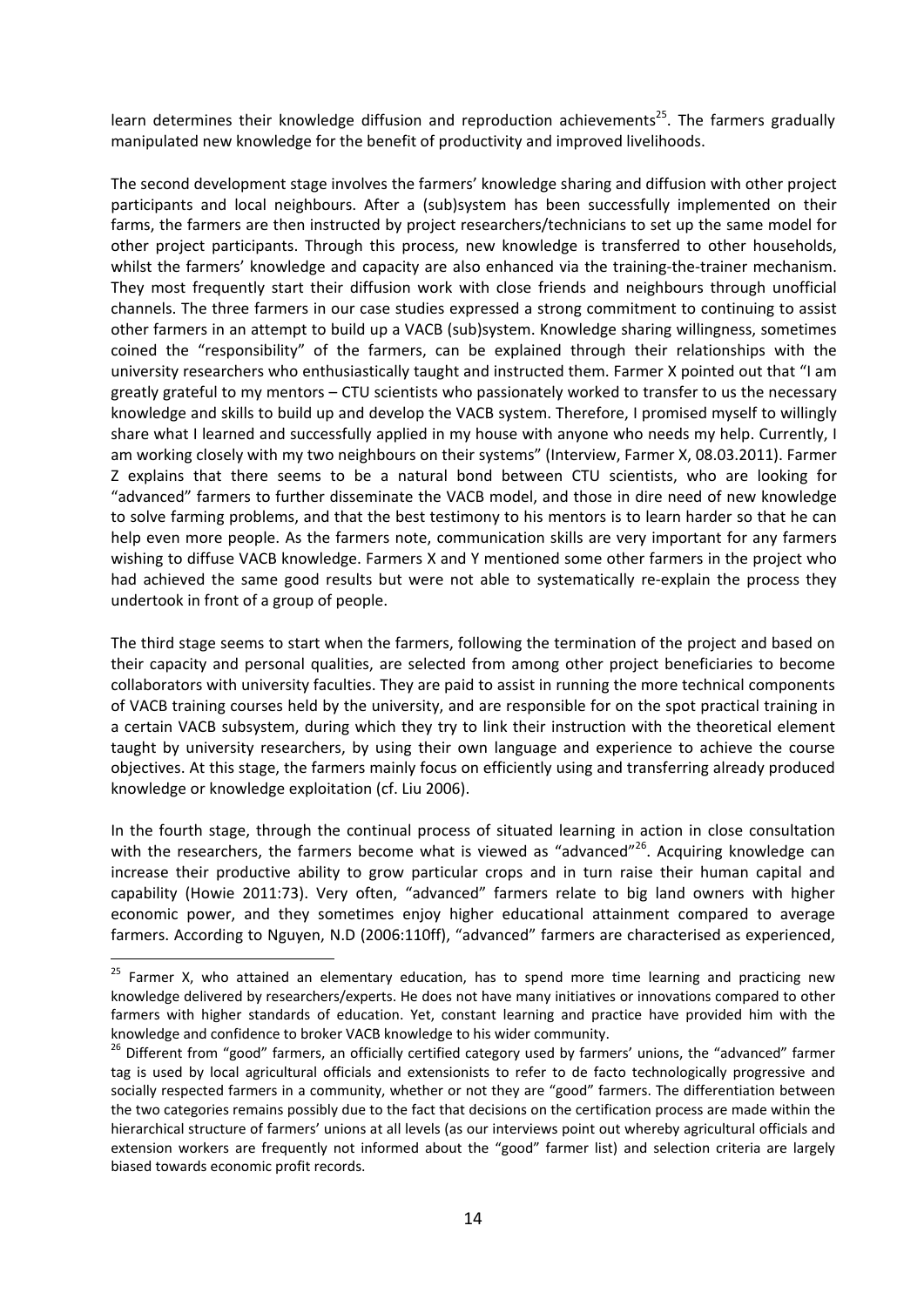technologically progressive, economically well‐off and socially prestigious. For this reason, they are usually selected by project leaders to be the models of new technology introduction. One common pathway to becoming an "advanced" farmer is through the accumulation of cultivated land, which leads to the demand and consequent application of new technology. However, an "advanced" farmer does not always mean someone who advances knowledge sharing. The cases of Farmers X, Y and Z provide another development roadmap of "advanced" farmers, with its departure based on advanced technology/knowledge acquisition and mastering. Their economic growth is generated from intensive farming on their current land, while proactive knowledge sharing and brokering bring them professional confidence and local trust and respect.

Reputation facilitates the farmers to expand their knowledge brokering services beyond the university network in which they started. Particularly in the cases of Farmers Y and Z, they have developed partnerships with international non‐governmental organisations and local authorities and inter‐ provincial client groups. Their job has also become more professional through diversified farmer clients and new issues and problems they have faced. Besides technological transfer, they have to take care of the whole course of knowledge transfer and practical application of their clients while maintaining interest in their colleagues' motivations, investment capacity and other traditional and cultural factors that influence the transfer process. To make VACB knowledge/technology locally useable and upscaleable, brokering farmers are involved in cycles of identification, rescaling, transformation and distribution of knowledge. Through such processes, new values are added to farming initiatives, improvisation and innovations, for example improved biodigester construction or TPRs spawning through the use of less modern equipment developed by Farmer Y, or various TPR rearing scales suggested by Farmer Z. Their brokerage professionalism has triggered the moving from mere knowledge exploitation to knowledge exploration at this final stage.

In summary, it has been configured the five stages of development towards a "professional" knowledge broker from a "normal" farmer. Such staging is relative, though, as the phases are not necessarily chronologically distinctive; for example, becoming an "advanced" farmer involves a continuous process of previous phases without clear borders. Furthermore, the knowledge brokerage career of a certain farmer, depending on his/her individual educational background and socio-economic situation, can flourish to professional status or just over some certain stages. The path includes multi-directional learning processes between and among farmers and experts, challenging the single, project-based engagement and development consultation by short-time experts prominent in development cooperation practices (cf. Evers and Gerke 2005:7). It involves a long-term process of selection, apprenticeship training, practice, capacity building and knowledge exchange. Understanding the stages involved in the knowledge brokering development path of the farmers has implications for interventions aiming to develop the number and quality of a cohort in various fields. For example, recent efforts by a research institute in the Mekong Delta to educate fruit farmer experts, through intensive formal training and involvement in mobile fruit tree "doctor" teams, may be oriented to the formation of farmer-based brokerage networks. More potentially, recent research indicates a number of examples of farmers who work as local technicians, local innovators and community motivators (Nguyen, N.D. 2006:101‐108), and who advance from growers to the breeders of new varieties that are then widely adopted (Tran, T.B. 2009:251‐256) in the Mekong Delta.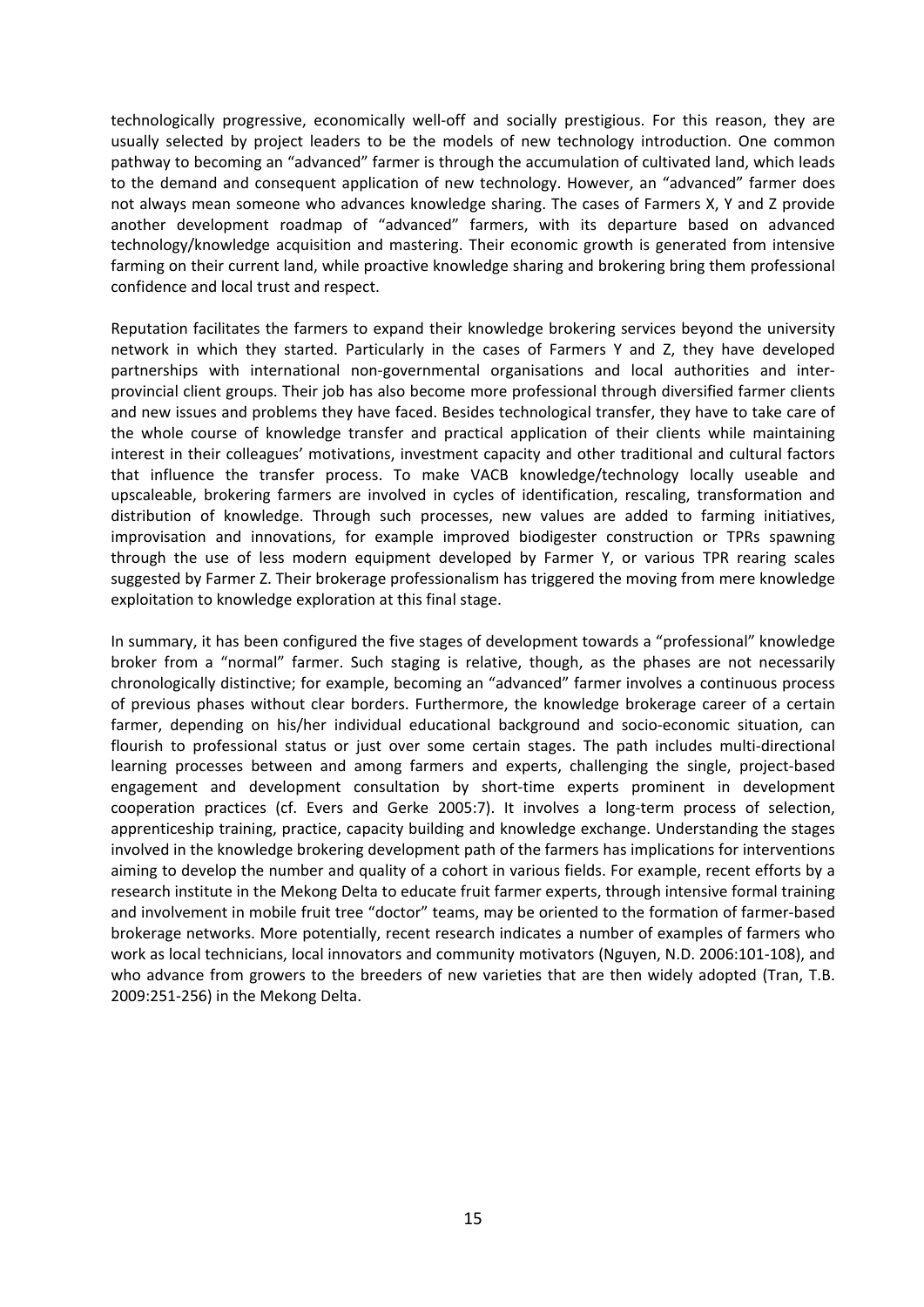# **7 Knowledge brokerage undertakings: Counteracting knowledge stickiness**

As discussed earlier, conventional VACB diffusion, like many governmental agricultural and rural development programmes in Vietnam, adopts a technology‐focused and "model"farmer‐based approach (see Figure 3).



**Figure 3: "**Model" farmer‐based knowledge diffusion

Such a knowledge transfer mode can be captured within a dual system, which includes (1) the institutionalised process whereby knowledge transfer is funded, planned and implemented by project experts and targeted at a certain group of participants and (2) the un-programmed or noninstitutionalised process whereby knowledge is diffused from project participants to the larger farming population. While institutionalised knowledge transfer has concentrated on transporting knowledge from project scientists/researchers to selected "model" farmers, it is widely assumed that in the noninstitutionalised sub-system knowledge is spread from "model" farmers to other farmers – without difficulty – via farm visits and observations. A senior researcher in Can Tho explained:

"Training is the main channel through which we transfer our research results or new techniques to farmers. We cannot manage to work with all farmers individually. Through training, some "advanced" farmers will adopt new technology and develop "model" farms where other farmers can come to learn. Normal farmers participate in training merely to receive information; they take action only when they see good results from model farmers. Through this natural process, new technology can gradually spread. We have no time and resources to support an apprenticeship approach" (Interview, CTU senior researcher, female, 06.10.2010).

We argue that in a less exchange-enabling environment, horizontal farmer-to-farmer knowledge transfer can be impeded further by amalgamative conditions and factors such as motivation, capacity and knowledge tacitness<sup>27</sup> (cf. Blackman and Benson 2010; Feng et al. 2010). Obviously, in disseminating

<sup>27</sup> Blackman and Benson (2010:3f) state that knowledge stickiness constitutes inhibitors to the knowledge transfer process through nine main predictors: causal ambiguity, unproven knowledge, source lacks motivation, credibility of source, recipient lacks motivation, recipient lacks absorptive capacity, recipient lacks retentive capacity, arduous relationship and the unrecognised "freedom to" possibilities for learning.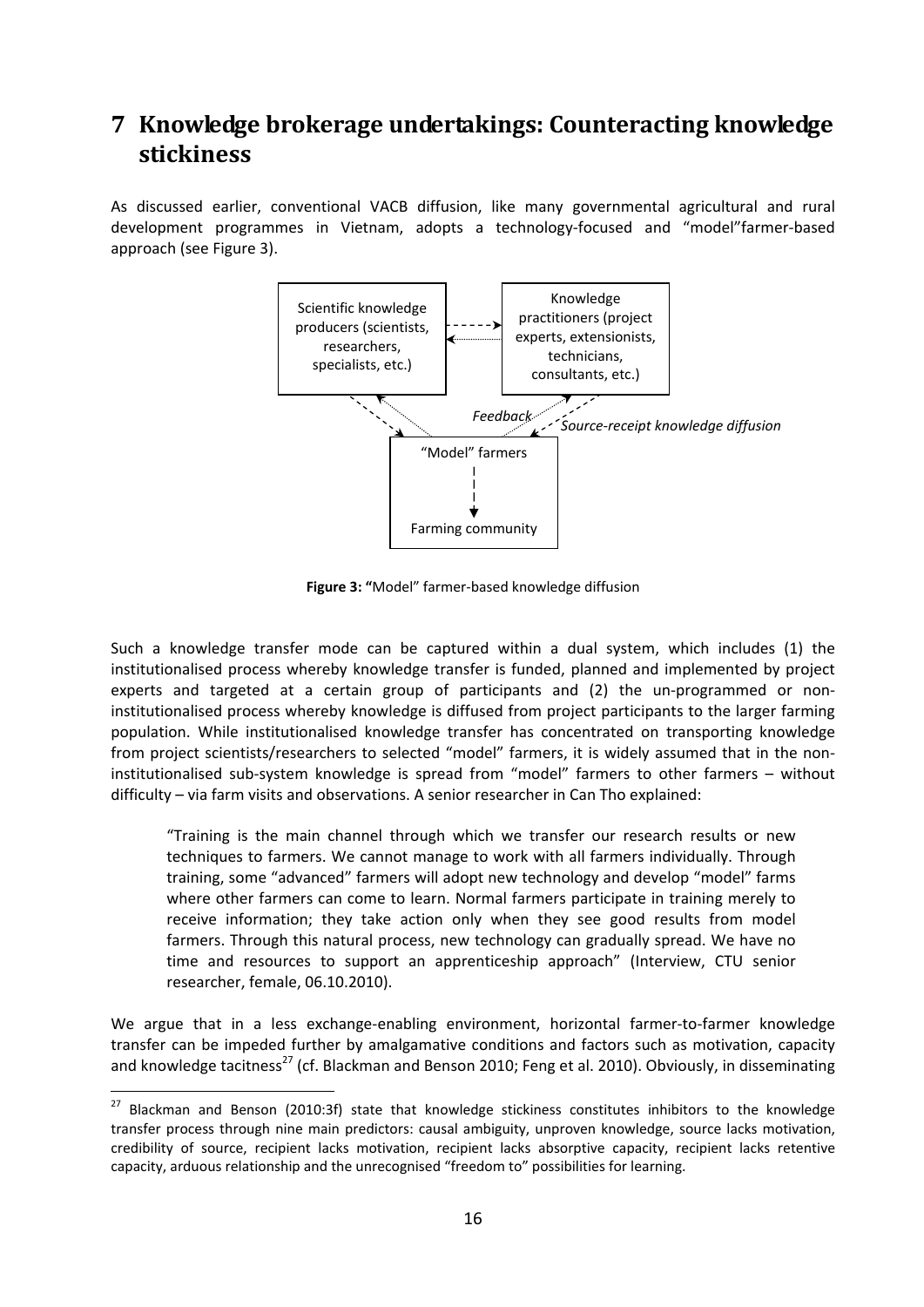the VACB system from model farms to wider communities, knowledge transfer becomes impossible when knowledge sharing and receiving are totally restricted by "model" farmers and/or refused by recipient farmers. From the side of the "model" farmer, the case possibly occurs when the selection and development of "model" farmers are biased and lacking in knowledge transfer orientations. The aforementioned farmers' stories listed a number of "model" farmer selection biases: by project (nicely demonstrated models), by person ("advanced" or "qualified" farmers or those in close relationships with local government officials) or by location (easily accessible for researchers and visitors) (cf. Zolvinski 2008:42f). Accordingly, the "model" farmer's willingness to transfer newly acquired knowledge to wider recipients is not always pledged<sup>28</sup> (as in the farmer cases analysed above). Besides the willingness to share, the ability to share draws more attention, as it suggests that "people have to engage in similar or shared practices to be able to share knowledge about those practices" (Duguid 2005:117). There are many possible reasons why "incomplete" knowledge, with or without being recognised by the transferring side, is transferred from farmer to farmer. Although trained within the project, "model" farmers' dissemination capacity is still in question. Besides that, due to its tacitness, VACB knowledge needs practical involvement and learning from doing and practice, rather than merely through farm visits and talks. More serious than it is very often thought, the application of partially understood knowledge can result in knowledge traps<sup>29</sup>, which are dangerous in the way they mislead localised VACB application, misinterpret its applicability or even undermine the system's philosophy. The breakdown of VACB replication by wider farmers is a lucid explanation of a knowledge trap created from failing to understand the unknown, particularly when confronting the complex system-based knowledge and technology involved in VACB. Equally importantly, experience supremacy triggers knowledge traps. For example, some farmers who insisted on applying higher TPR rearing density than recommended by VACB trainers explained their experience based on visual cues and simple calculations that higher fish rates produce higher yields. In other cases, knowledge traps are caused by complexities, particularly locally specified conditions, for example the situation when Farmer Z correctly applied what Farmer Y instructed but still TPR died.

Keeping inhibitors of farmer‐to‐farmer knowledge diffusion in mind, "model" farmers can only carry out their assigned transfer work if they feature a combination of the willingness to share, the capability to disseminate and an understanding of the environment in which knowledge transfer takes place. In other words, "model" farmers, to some extent, are required to work as knowledge brokers if knowledge is to be transferred appropriately to their farming communities. Our analysis of knowledge exchange and the interaction between CTU academic researchers and farmers suggests an emerging approach in which knowledge brokering farmers continue to spread knowledge to the farming community (see Figure 4).

<sup>&</sup>lt;sup>28</sup> Nguyen, T.T. (2010:137ff) uses the metaphor of a "knowledge oasis" to describe the accumulated knowledge locked in the Vietnamese rural communities. Knowledge is not shared, he proffers, due to the lack of media channels (knowledge oasis on island) or because it becomes a business secret (knowledge oasis in the mindset).

<sup>&</sup>lt;sup>29</sup> Evers et al. (2006:246) elucidate that the knowledge trap "lies in the fact that data, information and knowledge are often taken over without any understanding of the corresponding unknowns. This is particular so when the people acquiring such knowledge simply copy solutions. Failing to import an understanding of the unknown consequently leads to bad investment and stagnation."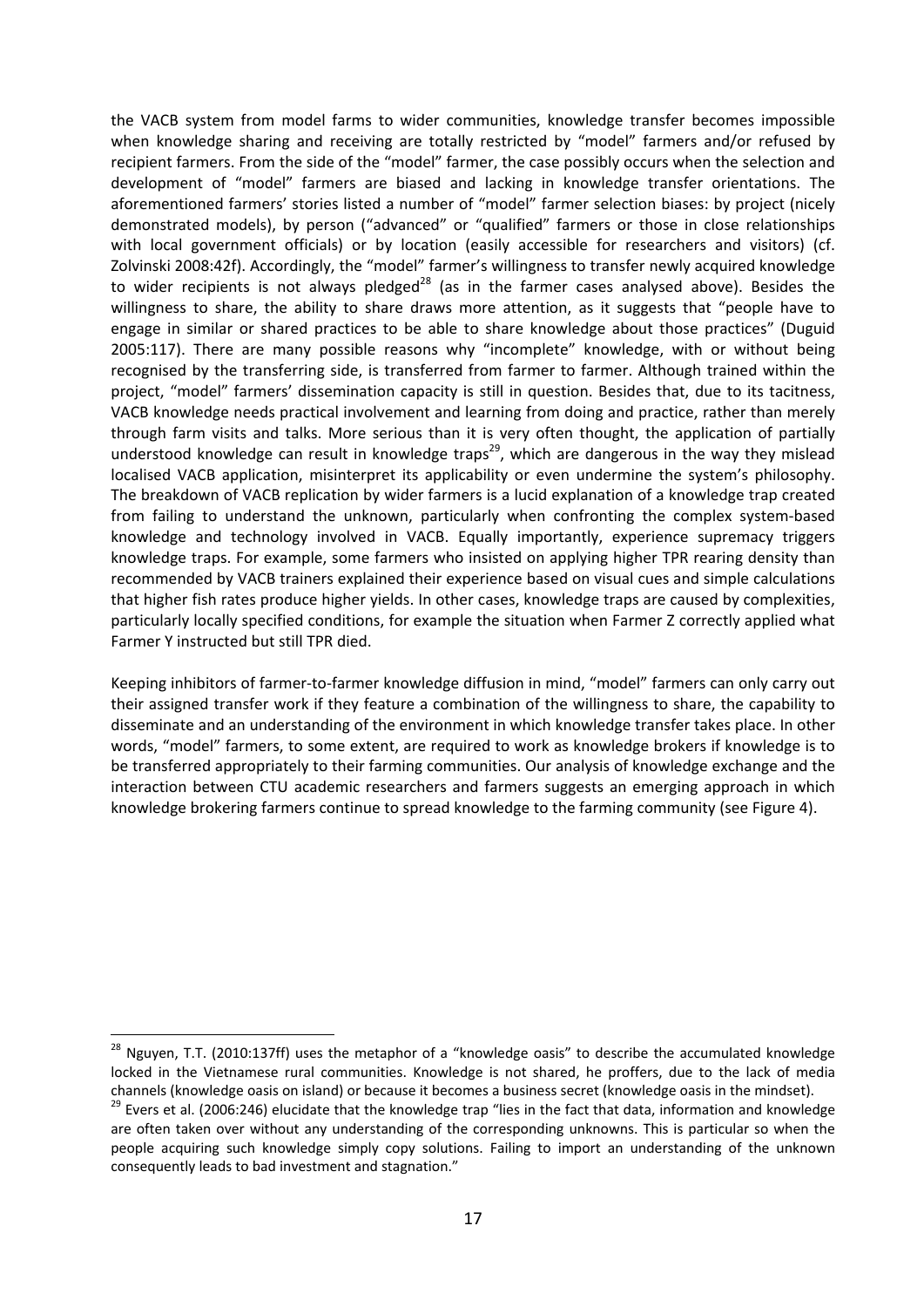

**Figure 4:** Brokering farmer‐based knowledge diffusion

It is evident from our case analysis that farmer‐led knowledge brokering functions as a key link in connecting the complete knowledge diffusion cycle of the VACB farming system to the broader farming community. Farmer knowledge brokers can best perform their task on account of their position between experts and farmers, knowledge users and knowledge generators, producers and consumers. To start their brokerage work, Farmers X, Y and Z voluntarily helped neighbours to set up VACB systems through regular contact. Now paid to carry out this task, mainly in the form of travel and working day allowances, in neighbouring provinces, Farmers Y and Z stay and work with local people for days until related theory and practical processes are completed. System monitoring visits are also planned. Expressions in local language, the development of locally appropriate options for innovation adoption and exemplification of their own lessons learnt are effective ways and methods of brokering farmers that external experts rarely have:

Living the same life other farmers are experiencing, Farmer Y finds it easier to explain, illustrate and clarify any hitches or problems farmers encounter. He uses more dialects and simplified expressions, for example 10 "*tấc*" instead of 10 centimetres, or "fish can live in different places" instead of "fish can be adaptive to different water environments" (Extract from Farmer Y's narrative).

The options were what Farmer Z tried to develop his trainees, as he understood the heterogeneous nature of the other farmers. In fish classes, he provided three fish density‐ based structures including natural, landscape and industrial models relevant for poor, average and better‐off farmer groups. This method facilitated the decision‐making of his colleagues based on their own socio‐economic situations. However, not all trainee farmers followed his guidance because of their strongly perceived high density, high productivity correlation unless some of their crops failed. He said he had to pay a lot so that his fellows could avoid these mistakes; otherwise, they themselves would have to pay, which sometimes cost too much and led to rumours of a model's dismal failure (Extract from Farmer Z's narrative).

From a farmer's error, Farmer X recognised and used it as an example in other classes that the biogas tube should not be fixed in the ground (for aesthetic reasons), as methane liquidises in a cool environment (Extract from Farmer Y's narrative).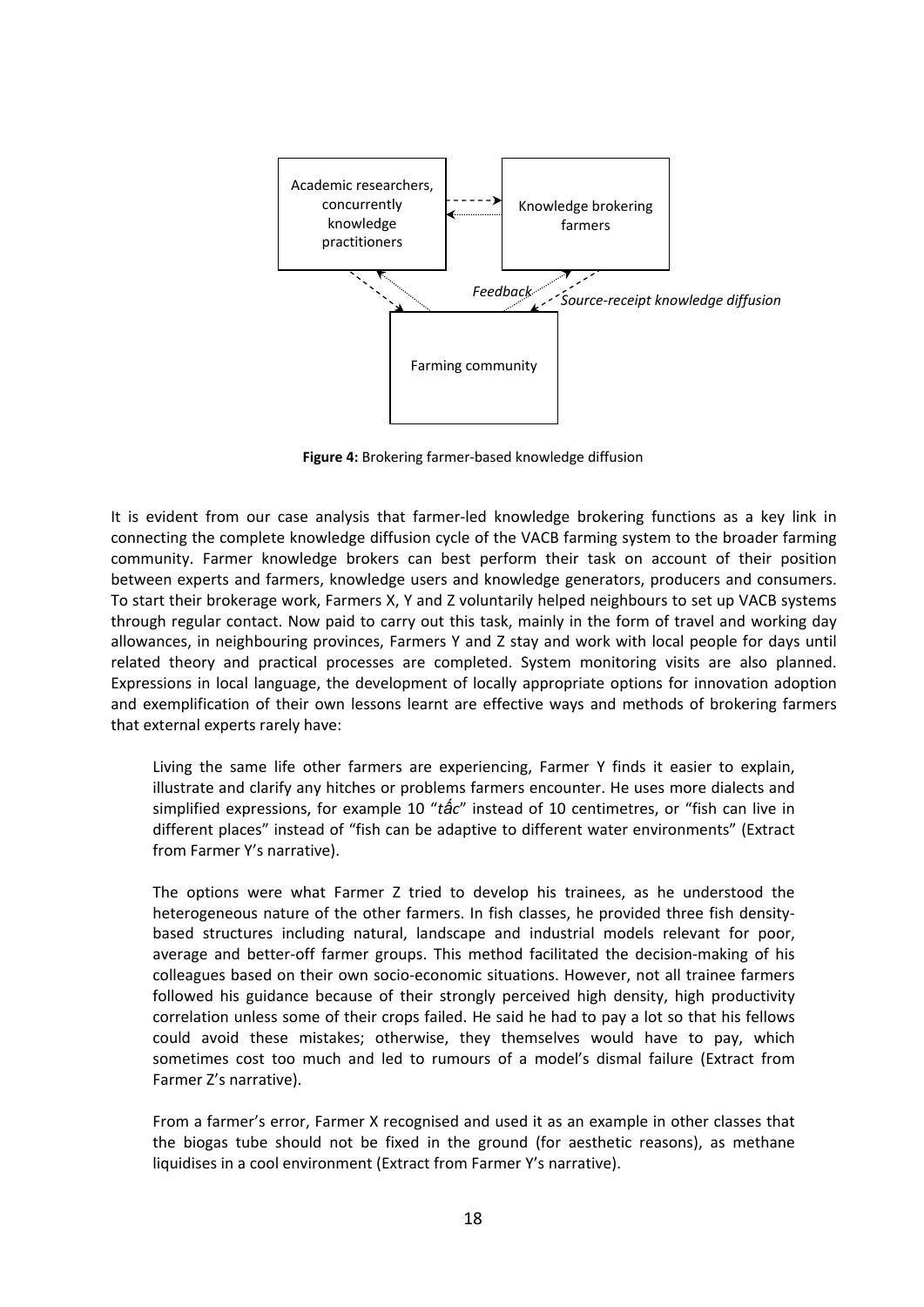Understanding local natural conditions, power structures and cultural values helps broker farmers accomplish their brokering jobs in a more sustainable manner.

The construction of biogas plants was very much dependent on the type of local soil in deciding suitable size and construction types for the digester's main ditches. Farmer Z suggested a simple construction for biodigester ditches in one province, while in more sandy areas he insisted on a cement‐solidified construction, which did not please farmers from the outset because of the higher costs. However, his one month later the very same farmers were offering high praise for the good operation of their biodigesters (Extract from Farmer Z's narrative).

In one of CTU project, in which he participated as a technical consultant, some days before the course was officially started with community participation, Farmer Y managed to talk to and present all the tactics of fish spawning to the village head. Convinced of the viability of the scheme, and armed with the necessary knowledge, the village head agreed to be a knowledge transfer facilitator for the community's households. In another project, he recalled, each project beneficiary was provided with two cows, 20 kilograms of fish eggs and a biodigester construction, as well as training courses. Many householders who were relatives of commune leaders, and even better off in some cases, were selected, which threatened the success of the model transfer. He discovered this when he made a field tour around the project area, but he could not change the situation because the list was approved by the local government. What he could do, though, was to persuade the project management board to accept one more local "real" poor farmer whom he met during the field investigation and who was passionately looking for a development model to change his life. This man, upon the completion of the project, provided the best sample of the project's values. In a biodigester construction project, he called a halt to the local practice of fish toilets by diverting both animal waste and human faeces into the new biogas plants. As project beneficiaries explained that they could not afford a concrete toilet, he proposed a very simple design with an expenditure of approximately VND 100,000, which was accepted by local people. Ultimately, beyond his expectation, only one household constructed a toilet according to his design, whereas the rest invested in nicely constructed ones through their own funding (Extract from Farmer Y's narrative).

Moreover, other factors beyond knowledge acquisition contribute to farmers' determination to run VACB units. Together with technology and knowledge, the financial investment, production input demand and output supply of the new farming system motivates or demotivates its duplication. The way Farmer Z promoted various household resource-based models of TPR raising and organised TPR farmers to control a massive and qualified product supply operation has provided practical solutions throughout the VACB production chain, a task most rural extensionists claim is not their responsibility.

In summary, under the two systems of knowledge diffusion – "model" farmer- and brokering farmerbased – knowledge stickiness has been analysed from various economic, epistemic and ethical perspectives (cf. Duguid 2005). With the help of constant scientific consultation with academic researchers, a high commitment to sharing knowledge with other farmers and learning in practice, a farmer's brokering can better handle locally specified situations and issues, knowledge tacitness, knowledge traps and matters beyond the knowledge transfer boundary, such as production options or marketing issues. Thus, knowledge brokering farmers work across the traditional divide of institutionalised and non‐institutionalised diffusion.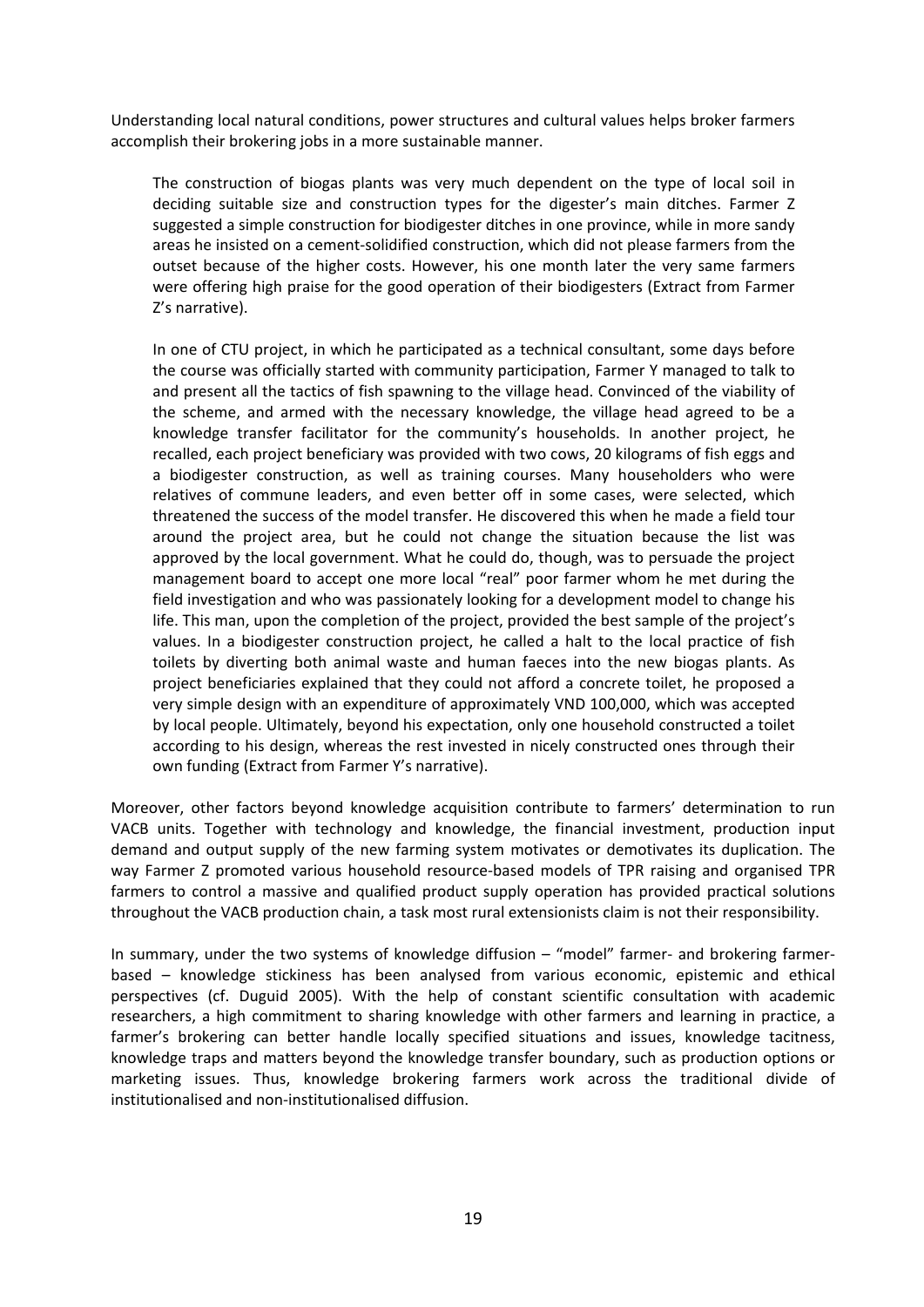# **8 Networks/communities of practice: Coordinating knowledge and innovation flows**

Tracing the farmers' stories and redrawing knowledge flows by connecting their egocentric networks elucidate networks and communities of practice<sup>30</sup> engaged in VACB system brokering/diffusion and its adoption in the studied cases. The following diagram (Figure 5) shows these interwoven networks and communities.



**Figure 5:** A constellation of networks/communities of practice identified within VACB knowledge brokering/diffusion (Notes: Res.: academic researchers; X1‐n, Y1‐n, Z1‐n: farmers 1‐n within the egocentric knowledge networks of Farmers X, Y or Z)

<sup>&</sup>lt;sup>30</sup> Wenger et al. (2002:4) define communities of practice as "groups of people who share a concern, a set of problems, or a passion about a topic, and who deepen their knowledge and expertise in this area by interacting on an ongoing basis". Collaboratively informal, independent, off-the-grid networks, a community of practice consists practitioners who develop shared understandings, engage in work‐relevant knowledge building and create norms of direct reciprocity (Hara 2009:118 cited in Correia et al. 2010:12; McDermott and Archibald 2010). It is a tightly knit group of members who know each other and typically negotiate, communicate and coordinate with each other directly (Wasko and Faraj 2005:37). Three distinctive features of communities of practice include the mutual engagement of participants, a joint enterprise as a process of negotiation and a shared repertoire combining both reificative and participative aspects (Wenger 1998:72‐85). Conversely, networks of practice connote larger and more geographically distributed groups of individuals engaged in a shared practice with weaker relationships than those among the members of a community as participants who may not know each other nor necessarily expect to meet face to face (Tagliaventi and Mattarelli 2006:294; Wasko and Faraj 2005:37). Despite their indirect contacts and unfamiliarity, participants in networks of practice can share and exchange a great deal of knowledge, as "networks often coordinate through third parties such as professional associations, or exchange knowledge through conferences and publications such as specialized newsletters" (Brown and Duguid 2000 cited in Wasko and Faraj 2005:37). Communities and networks of practice are self-organising, open activity systems, which develop on their own depending on the voluntary engagement of their members and internal leadership, and flourish whether or not the organisation/sector recognises them (cf. Wenger et al. 2002:12f).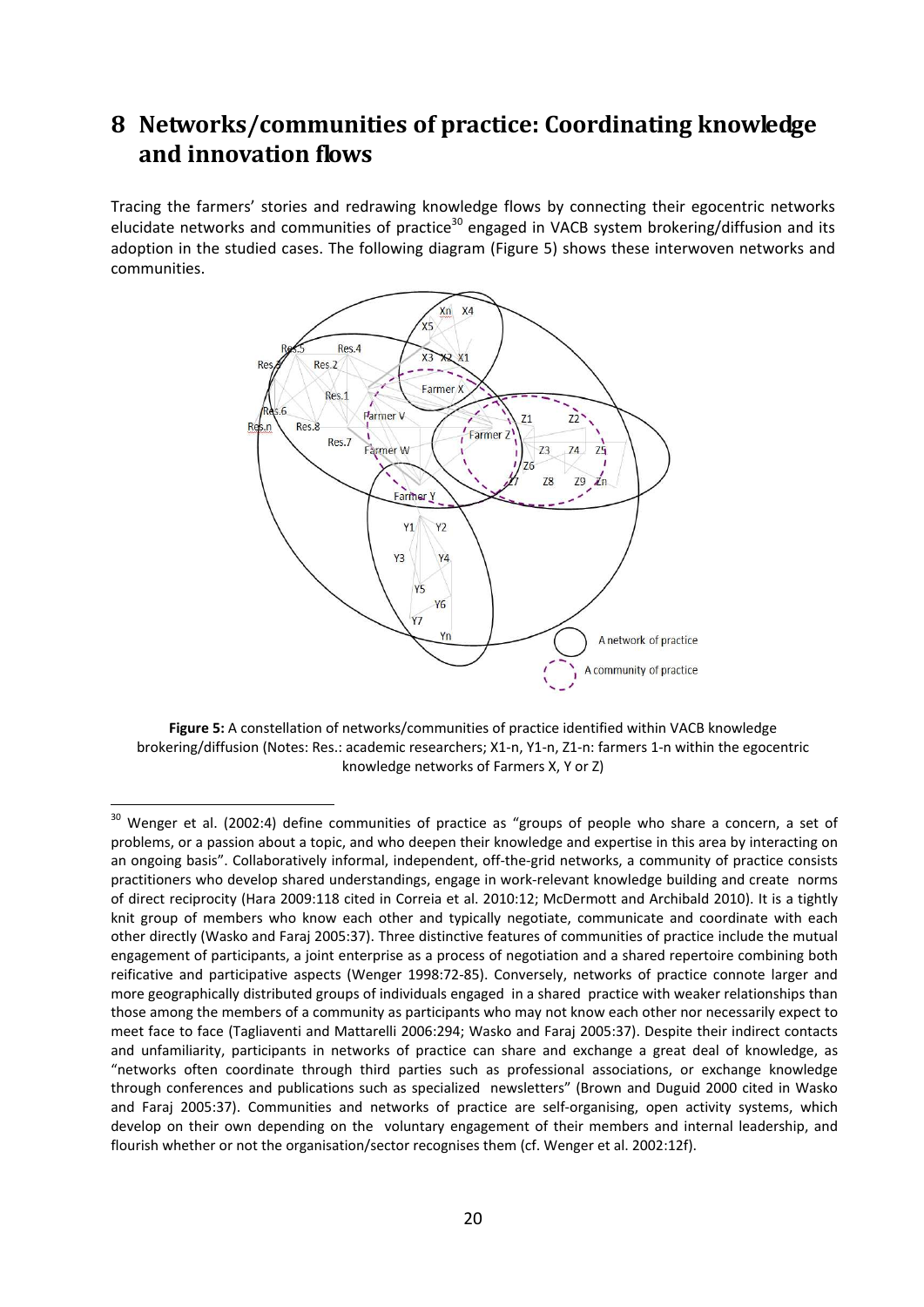As demonstrated in the diagram, three different levels of practice network overlap: VACB farmer networks under brokering farmers X, Y and Z, the network of academic VACB researchers and brokering farmers and the network of academic VACB researchers and farmers. During several years of VACB knowledge brokering, the three farmers and other local farmers working with the VACB system have developed and maintained their own networks of practice. The networks shrink from a wider network of VACB knowledge transfer by connecting only those farmers who follow their farming and living development based on VACB, not all VACB learners. While the networks develop on the active engagement of all members, brokering farmers play the principal roles in maintaining and coordinating the operation of the networks. Furthermore, the working experience and brokerage coverage of brokering farmers determine the network membership size. For example, the network of Farmer X consists of five to ten farmers in the commune, while Farmers Y and have fifty to sixty members from all regions of the Mekong Delta. The domains of the networks are generally described as practical information and knowledge sharing and exchange for the sustainable development of VACB system at the participant's household. Depending on the expertise and the practice of each network, the practice of each network is negotiated and becomes specialised in one or two VACB system components while the whole system structure practice is continued. For instance, the VACB farmer network centered around Farmer Y seems to balance the development of all subsystems, while Farmer X's network tends to focus on the animal husbandry component. More specialised, Farmer Z's network concentrate ostensibly on large‐scale TPR egg production. Through experience sharing and practical idea exchanging, these networks are intended to help members to solve everyday problems related to the application of the VACB system. They flourish accordingly through the expansion of VACB knowledge transfer projects. Farmer X's network, which currently is at its coalescing stage, represents this tendency whereby the network is important in allowing members to exchange and acquire practical knowledge that they cannot find elsewhere. Thus, active interactions between members can be seen in this stage. Farmer Y's network, after nearly 20 years of operation, has now reached maturity, which is characterised by low communication levels among members, who have now mastered the necessary techniques. However, the network cannot help them with new problems such as product consumption or marketing. In contrast, Farmer Z's network seems to maintain the relevance of the domain while finding cutting‐edge practice. The operation of the network depends on the intellectual input of many if not all active members, especially the coordinator, as illustrated by Farmer Z's description of their activities:

"Our grouping is not an officially announced club, nor does it hold any certified establishment decision. We connect together in a so-called *équipe* (a French word synonymous with a team or organised group) to help each other in the production and distribution of our products. It has become a routine whereby members who live nearby meet on Saturday afternoons or Sundays to drink coffee or wine and chat at a member's house or at the coffee house. Such informal talks have no specific themes but go around the current production situation of farmers and the problems we face. Solutions are often gained from sharing experiences of members or new experiments they hear of. Our members who live 10‐20 kilometres away communicate mainly through telephone. We also meet once a year to review the previous year's production and to come up with lessons learnt and evaluate market demand in order to plan our production focuses for the next season. We follow a 'slow but sure' approach. We concentrate our investment in our key product, TPR eggs, but allocate resources to other fish varieties and VACB system components. We build our network on mutual trust and quality control. I do not even meet in person some members of the network, but the quality of our product must be met" (Interview, Farmer Z, 08.12.2010).

The second network of practice comprises academic VACB researchers from CTU and VACB knowledge brokers. This network originates from formal VACB knowledge transfer projects administrated by CTU agricultural scientists who, besides following knowledge transfer objectives, select and train potential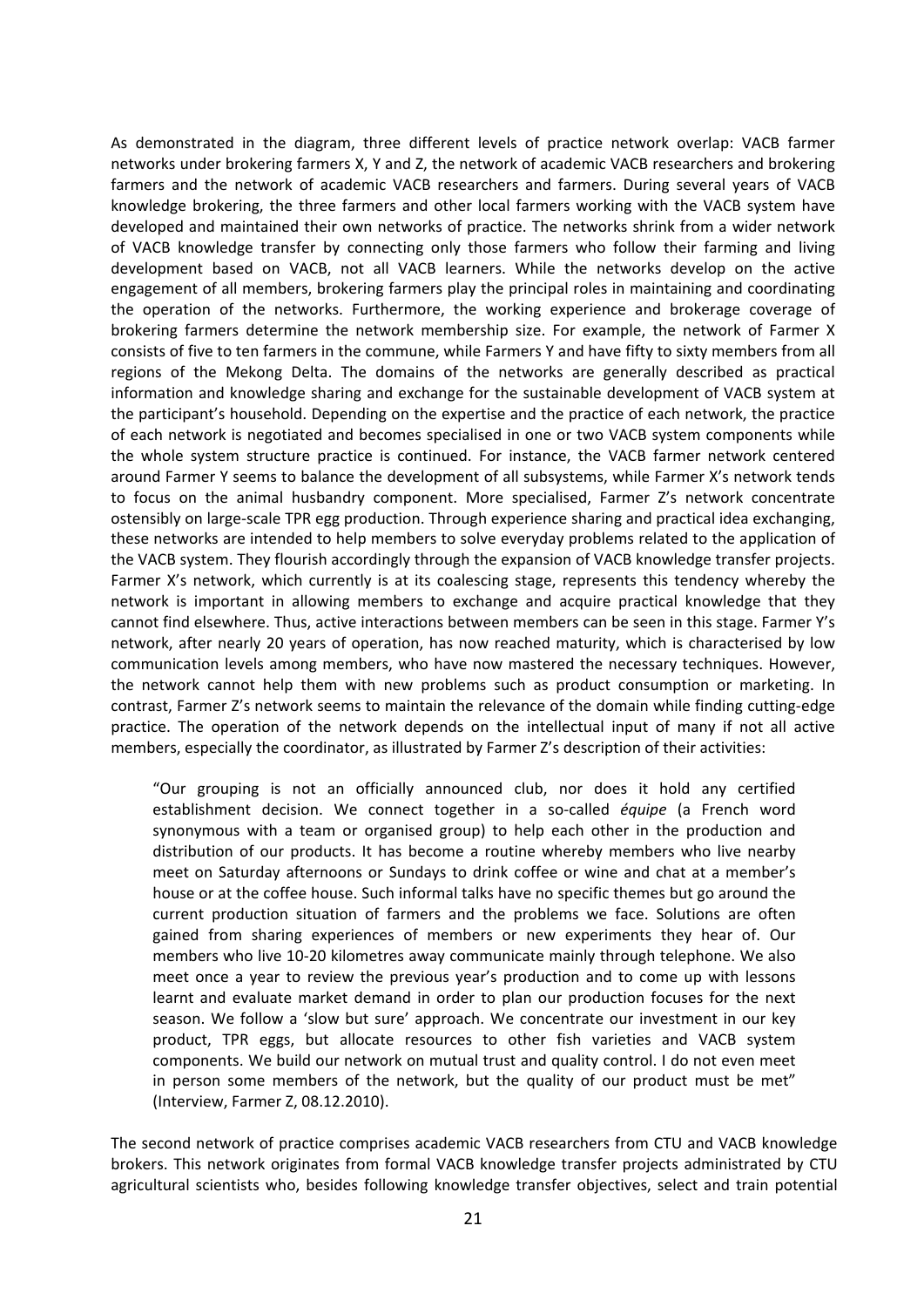farmers to be trainers for up and coming farmers. After project completion, the farmers continue to work closely with some experts in their training or scientific projects, and maintain uninterrupted communication channels with these experts for consultations when the farmers carry out their own brokering (see above sections). Similar to farmer's networks of practice, this type of network is also a subset of the VACB knowledge transfer network. It connects approximately 10‐15 members: half are agronomists, including some currently retired from CTU, and the rest are VACB knowledge brokering farmers, including Farmers X, Y, Z and a few new brokers from other provinces (as Farmers V and W in the above diagram). They meet and work directly with each other during their involvement in projects or when problems require them to do so; otherwise, they communicate via telephone. What makes this network different from farmers' networks of practice is that its domain, apart from helping farming members to share ideas and solve practical problems, focuses on innovation<sup>31</sup> (cf. Wenger et al. 2002:74‐77). Innovative ideas and initiatives offered by the farmers are the results of knowledge exchange and situated practices within the networks:

In his second TPR breeding trial, Farmer Y came up with a method for injecting fish using a washing basin and without oxygen tools, which was afterward approved by his mentor and adopted by many farmers. In order to inject a hormone supplement into brook fish, he was instructed in the first trial that the needle should be inserted directly into the scaleless fin. He found this hard to properly manage, especially as he was an "all fingers and thumbs" farmer, which thus led to an inefficient amount of hormone injected into the fish. He instead suggested injecting the hormone into the most muscular part of the fish, and the result was accepted by CTU researchers. In addition, he proposed a number of modifications for biodigester construction. With concrete biodigesters, he recommended the replacement of PCV hooks with glazed terracotta ones because of their local availability, better durability and leakage prevention (Extract from Farmer Y's narrative).

The farmer's successful application of TPR fish several years previously, the current growing of *Trichanthera gigantae* as a feedstuff for livestock or using methane for lighting besides igniting in the brokering farmers' fields and ponds are also the successes of beyond‐the‐lab experiments carried out by CTU agro‐scientists. It is through their implementation of experiments and testing in local conditions that new ideas and improved products are realised. The energy of the network is fuelled by new research efforts by experts and innovative questions asked by brokering farmers in which they both actively engage to answer.

The third network of practice is the literal combination of all described networks. The domain and practice of the network are not clearly identified. In reality, the performance of the network relies on brokering farmers facilitating knowledge flows from experts to farmers and vice versa. Network analysis shows that knowledge brokering farmers are situated in structural holes, as they bridge the two networks (see Andersson et al. 2007:33), so they have power over controlling the flow of knowledge among networks or actors. The development of this network provides more opportunities for new membership and direct communication between experts and farmers.

The network analysis has also revealed two communities of practice growing inside, and as the core of, networks of practice. One is the community connecting Farmer Z and VACB practitioners living within the province. Their geographical proximity allows for more intensive face‐to‐face contact, thus the domain and practice of the entire network are frequently the upscaled agreement of what has been negotiated in the community. The other is the practice of VACB knowledge brokering farmers. The members are Farmers X, Y, Z and farmers recently trained to become VACB trainers. Again, they reside

<sup>&</sup>lt;sup>31</sup> Innovation, much more than "new" technologies. It connotes "different ways of thinking and different ways of doing things". It relates to strategy, marketing, organisation, management and design (Knickel et al. 2009:138).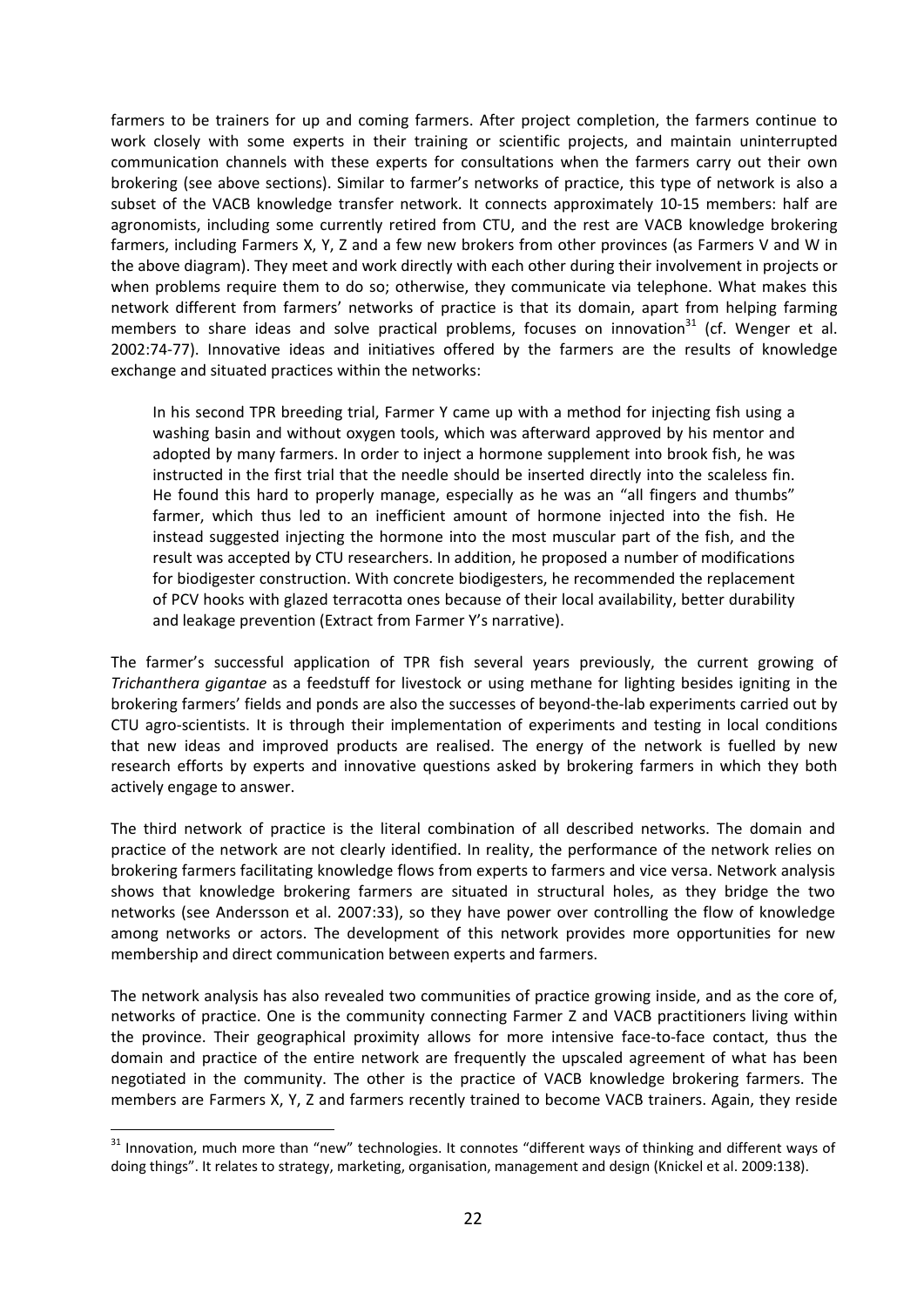close to each other, within two neighbouring districts, which helps them easily to meet face‐to‐face once or twice a week, without fixed schedules and agendas. However, different from the practice of the network, the community focuses on sharing technical VACB knowledge as well as knowledge transfer/brokerage methodologies. Besides its membership inclusion of different "generations", another advantage is that the community links with the expert group, who can provide consultations on issues that members are not able to solve by themselves. Therefore, the community's stock of knowledge is both locally and scientifically defined and embedded in epistemic cultures beyond a single practice (cf. Mørk et al. 2008).

Summing up, the analysis has presented a constellation of networks and communities of practice consisting of knowledge brokering farmers, local farmers and agronomists involved in applying and improving the VACB system in the Mekong Delta. Networks and communities of practice foster an enabling environment for knowledge sharing, especially traverse the stickiness of tacit knowledge which resides in individual skills, understanding and collaborative social arrangements and can only be transferred through the mutual engagement of participants into practice (cf. van Baalen et al. 2005). Not only ways of improving the effectiveness of knowledge sharing and use, they are critical sources of local innovation because of their constant improvisation and active reflection of interactions beyond formal project arrangements and canonical practices (cf. Swan et al. 2002:479). Geographical locality is still a factor in maintaining members' close contacts and active engagement, as shown in the development of communities within networks. The geographical condition becomes significant when a large proportion of network members are connected through telephone communication and without any technological assistance, such as a website. However, physical proximity no longer determines the thriving of networks/communities of practice (cf. Amin and Roberts 2008:335‐336). For example, the lack of new ideas and approaches when new problems arise, as in the case of Farmer Y's network, delays the lively engagement and interactions of members who do not live far from each other. Rather, as stated by Wenger (1998:131), "the relations that constitute practice are primarily defined by learning. As a result, the landscape of practice is an emergent structure in which learning constantly creates localities that configure the geography".

It has highlighted the crucial role of knowledge brokering farmers in coordinating knowledge flows within and between networks/communities of practice and innovation flows initiated by agronomists and experienced brokering farmers, while adding value for the entire networks/communities entails the active engagement of all members. However, as networks/communities of practice are embedded in broader networks and epistemic cultures, inter‐community knowledge communication (cf. Gherardi and Nicolini 2002:420) remains challenging for the managers of agriculture and the rural development sector. Still harnessing the power of such informal and seemingly invisible networks and communities for formal organisational/sectoral development goals is a difficult undertaking (see Cross et al. 2005) that needs further integrated governance efforts.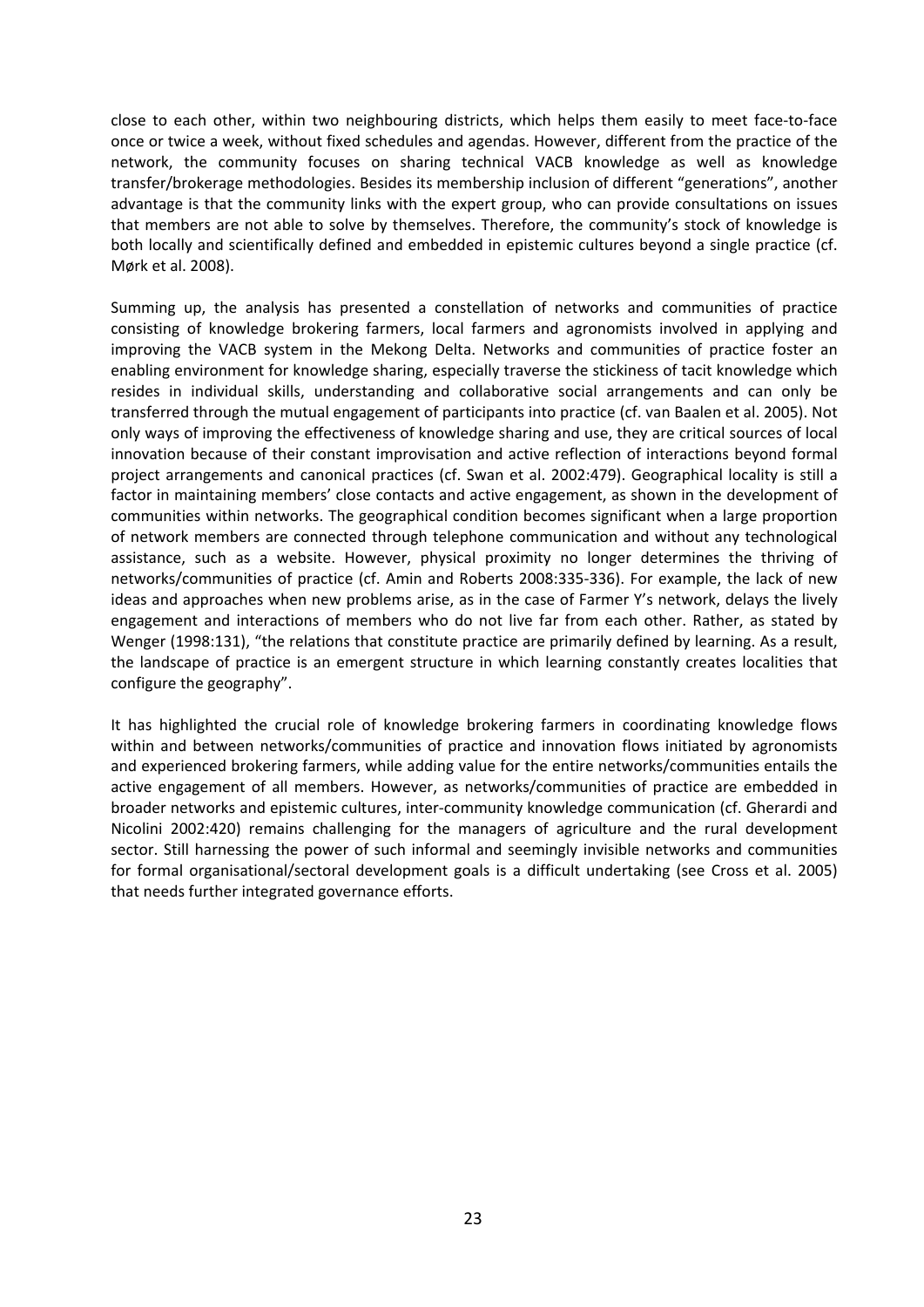# **9 Theoretical reflections: Managing knowledge diffusion**

A recent critique of knowledge management underlines that knowledge should not be reduced to a "thing" (Zeleny 2005:32f) or a "static body of information" (Wenger et al. 2002:9). Rather, from a constructivist perspective, knowledge is "a process which functionally fits into the environmental structure" (Feschl 2007:137). In addition, "Knowledge lives in the human act of knowing" (Wenger et al. 2002:8). Nevertheless, pervasively in the information/knowledge transfer literature, despite varied philosophical foundations (Reed and Simon‐Brown 2006) and mechanisms (Nokes 2009), knowledge diffusion is represented as a process in which knowledge, as scientifically proven, is translated and transported from those who have a good deal of it to those who have less and need to receive it. Thus, the focus on managing knowledge diffusion is restrictively framed within effective transfer outcomes (with a recent expansion to knowledge adoption and application).

Our case analysis of knowledge brokering provides insights in re‐conceptualising knowledge diffusion management<sup>32</sup>. Crystalising dynamics, complexity and the uncertainty of knowledge diffusion, and application in cases such as the VACB system, requires the integration of "successful" knowledge transfer objectives and new knowledge generation cycles. New or extended knowledge as the object of this "second order" of knowledge diffusion management comprises knowledge which is created through interactions of knowledge flows between source and receipt systems and through the management of both knowledge and non-knowledge $^{33}$  or ignorance.

Defined in reference to knowledge, non-knowledge, or ignorance, refers to a lack of knowledge or information. Different from false knowledge, ignorance as a fundamental part of social life attempts to circumscribe the unknown: "Whenever new knowledge arises, the perceived amount of non‐knowledge increases at least proportionally" (Gross 2007:743, cf. Evers and Wall 2006). For the purpose of this analysis, knowledge and ignorance are categorised and defined as follows:

- i. Knowledge: a belief that was justified as true and is accepted by groups or individuals studied by sociologists\*
- ii. Relational ignorance (unknown knowledge): lack of knowledge in one knowledge system<sup>34</sup> in relation to another knowledge system
- iii. Rational ignorance (known unknown): knowledge about the limits of knowledge and knowledge about what is not known, but taking it into account for future planning\*
- iv. Natural ignorance (unknown, nescience): lack of any knowledge, beyond anticipation\*

(\* entry borrowed from Gross 2007:751)

Managing new knowledge generation from knowledge diffusion should consider interactive knowledge flows between the source and the recipient. The added element of relational ignorance is fundamental in widening the knowledge brokering/diffusion framework from its sole planned goal of the successful transfer of knowledge to the negotiated diffusion processes between the source and recipient's

<sup>&</sup>lt;sup>32</sup> "Knowledge" when used in collocation with "transfer/diffusion" and/or "management" in the paper implies knowledge (*sensu lato*) composed of four subsystems within the epistemological pyramid: data, information, knowledge (*sensu stricto*) and wisdom. Senge (1990) clearly distinguishes between the two types of knowledge.

<sup>&</sup>lt;sup>33</sup> The debate on non-knowledge goes back at least to "Socrates' insistence that his 'wisdom' lay in knowing what he did not know". Translated from the German word Nichtwissen, non-knowledge or ignorance is more commonly used than other versions as nescience, not knowing or unawareness. (Gross 2007:743)

<sup>&</sup>lt;sup>34</sup> Ackoff (1971:662) defines a system as "a set of interrelated elements". We see knowledge stocks and knowledge flows to, between and within social systems as the knowledge system (cf. Bell and Albu 1999:1722). For example, Wall (2008) examined peasant, research project and post-Socialist knowledge systems to understand how agricultural knowledge is used differently in the Khorezm province of Uzbekistan.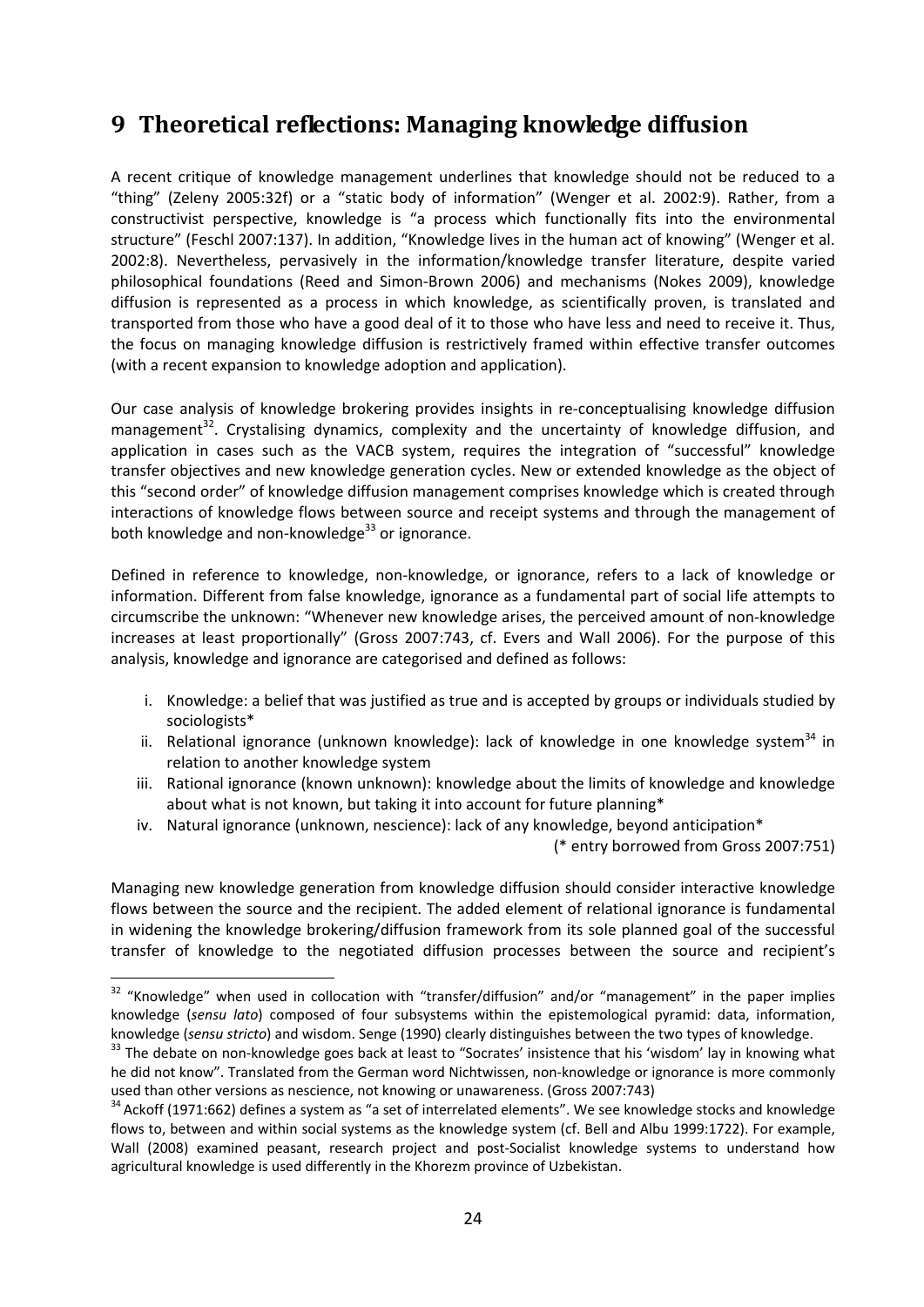knowledge systems. Given the superficially prominent tendency from the source (experts) to the receiver (farmers), it would be a mistake to conclude that "knowledge can be transferred only from a person having a higher knowing level toward a person with a lower knowing level<sup>"35</sup> (Bratianu 2010:198). Interactive knowledge flows occur at any time between the systems, and over time the direction seems to get reversed more from the receiver side when feedback and evaluations are invited. Relational ignorance implies a lack of knowledge of both the recipient and the source about the other. Even from the very start of the transfer, ineffective knowledge circulation between the systems can cause potential failure of the knowledge transfer project. A commonly observed shortcoming of many agricultural knowledge transfer projects, succinctly reviewed by Anderson and Feder (2003:13), is that "research‐extension linkages were generally weak, and neither research nor extension was sufficiently conscious of the need to understand the constraints and potentials of the different farming systems as a basis for determining relevant technology and technology development requirements". The farmers' stories and the above discussion on institutionalised VACB transfer are relevant to the argument made by Chambers (2010) whereby development fails to live up to its expectations when professionals provide solutions built on stereotypes contrasting with the complex realities of poor, marginalised and vulnerable people<sup>36</sup>. It is crucial that knowledge diffusion management should not be trapped in the predisposition that the source "knows better", which sustains a modernist and colonial approach to development (Westoby and Dowling 2009:188). The authors (ibid) advocate an "elicitive" training approach that honours the receiver's knowledge and validates creation through reflection and action over the co-discovery of knowledge transferors and recipients. The achievements and empowerment of VACB knowledge brokering farmers have demonstrated the intensive and long‐term interactions and exchanges between academic experts' and farmers' knowledge systems. It is emphasised here that the adoption of a knowledge partnership mindset and relevant tools in knowledge brokering/diffusion management could provide a multidirectional approach to managing knowledge diffusion processes, as well as new knowledge generation and re-link knowledge management with broader learning and innovation systems.

In one respect, knowledge diffusion management deals with knowledge reproduction and innovations as the outcomes of the diffusion process, while managing VACB brokered knowledge illustrates what this involves. Managing knowledge also needs to take into account both formal and non‐formal

<sup>&</sup>lt;sup>35</sup> In criticising Nonaka's knowledge creation model, among others, which ignores pressure difference in generating the flow of knowledge, Bratianu (2010) adopts another metaphor of "knowledge as energy". Although Bratianu's critical analysis is helpful in broadening our understanding of knowledge transformation processes by questioning the role of knowledge stickiness, reusable knowledge (multiple flows through the cycle) and emotional knowledge (generated by emotions and considered as states of our body and mind), his suggestion of uni‐direction of source‐receipt knowledge flow may misinform the attempt to present holistic knowledge dynamics.

 $36$  The full quote of the argument is: "Non-linearity, adaptive agents, and unpredictability are three concepts which resonate with, illuminate and confirm the realities of poor, marginalised and vulnerable people, and their lives, livelihoods and aspirations. The conditions of the lives and livelihoods of many of them are non‐linear, as we have already seen, typically lcdduu – local, complex, dynamic, diverse, uncontrollable and unpredictable. The farming systems of many small farmers have been characterised as CDR – complex, diverse and risk‐prone […] Farmers in these conditions complicate and diversify their farming systems in many ways to reduce risk as many poor people do in other conditions. A largely valid stereotype may be that to survive, to be more secure and less vulnerable, and to achieve a better livelihood and life depends for them on a committed and energetic search for opportunities, being aware of and sensitive to changing conditions, open to communication and learning, and adapting, improvising, diversifying, complicating and multiplying the activities and linkages in their livelihoods. And most critically, their future is unpredictable.

As we have seen, these realities of poor people contrast with the conditions which many professionals assume or seek to create and where they can exercise their expertise" (Chambers 2010:34).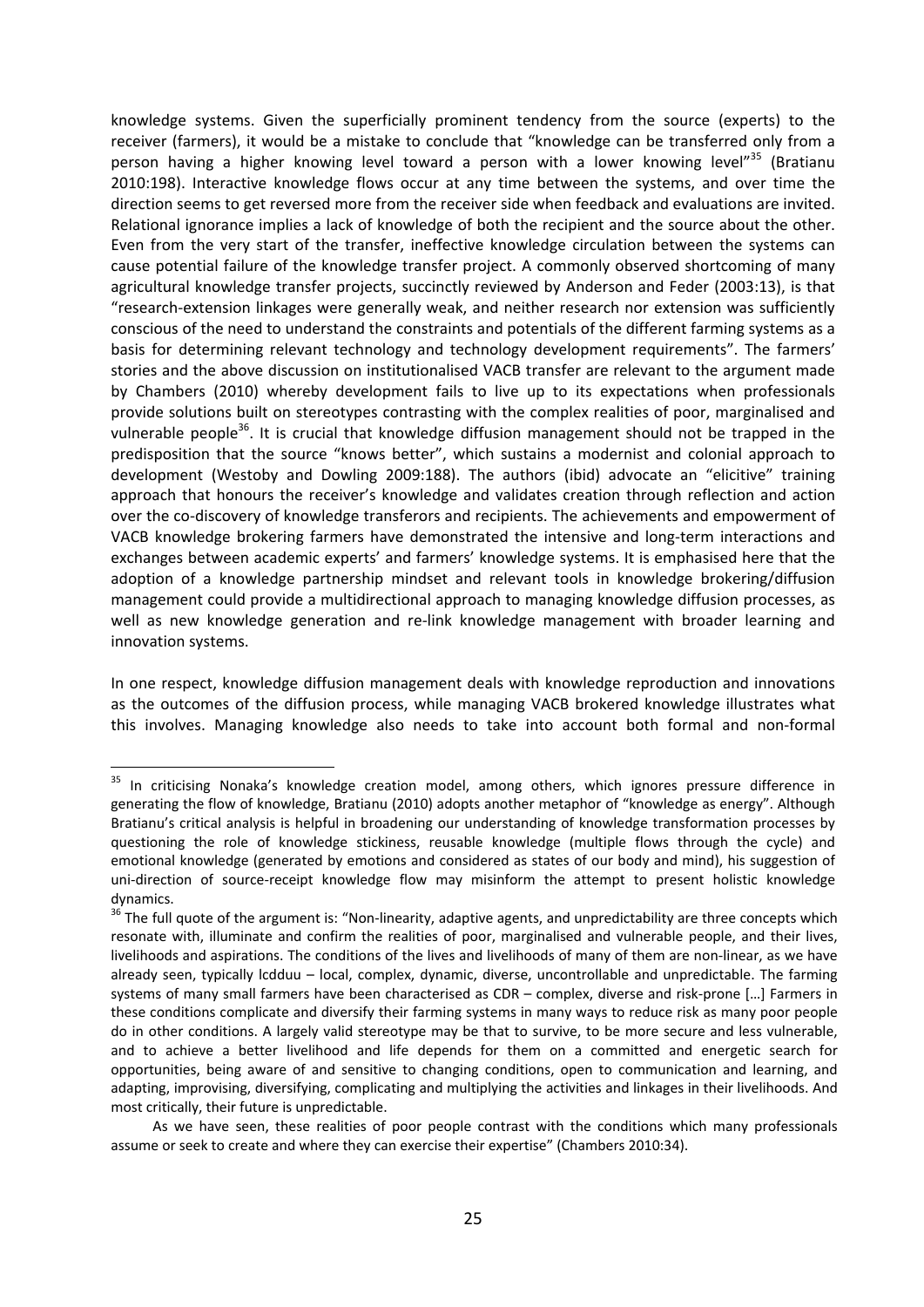knowledge flows. The role of VACB farmer‐centered knowledge networks and communities of practice in promoting tacit knowledge diffusion and local innovations is well‐developed in this paper. However, tacit knowledge, which is interacted with and learnt in such informal practices, is not always responsive in a formal system. "Informally" reproduced knowledge is therefore easily lost, unless it is recognised as properly managed (see Evers and Wall 2011, Wenger et al. 2002:9).

The second relates to managing knowledge about the unknown or rational ignorance. The earlier discussion on the challenges of VACB transfer demonstrates a number of unknowns in terms of the optimalised development of the system's "contents" over the time‐space axis. For example, the first TPR experiments on farms required new knowledge generation and application provided by interactive expert and farmer knowledge systems. Newly‐developed incurable diseases in crops, such as citrus greening disease, or in fish and animals are more visible examples of the unknowns that need to be managed for further research and practical solutions. Consequently, scientists working in cooperation/coordination with knowledge brokering farmers can also frame and formulate problems, which can generate new values (Heiman et al. 2009) and maintain the learning cycle in complex environments.

By and large, as a conceptual framework, "second order" knowledge diffusion management attempts to integrate knowledge and non‐knowledge, and formal and informal knowledge, flows into interactions of knowledge systems when managing knowledge diffusion and new knowledge creation (see Figure 6). At the operational level, within an institutionalised social structure, for example research institutes or programmes/projects, the application of the model can be effected by implementing management strategies in its departments, sections or project teams in their organisational context. Nevertheless, it requires much more time and effort to maintain the success of integrated knowledge diffusion management in a social environment where actors are distributed in both spatial and temporal scales. Farmer‐led and informal learning networks/communities in practice should be used as prime examples of managing knowledge.



**Figure 6:** "Second order" knowledge diffusion management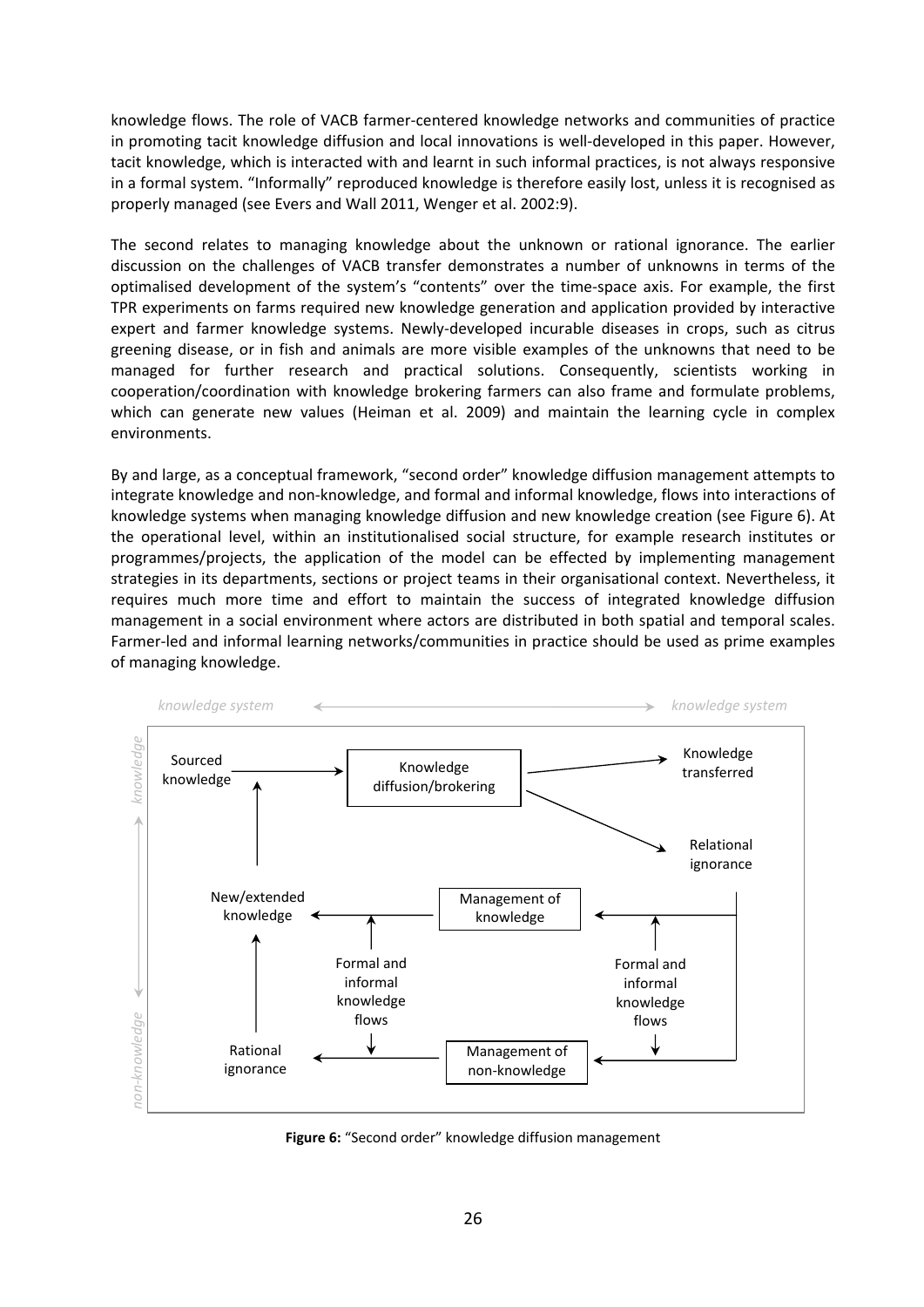# **10 Conclusions**

"The boundaries between knowledge and society are blurred and epistemic cultures are complex blobs of knowledge, actions and emotions" (Evers 2005:15). Set in the Mekong Delta's context of integrated farming knowledge diffusion, this analysis contributes to the growing body of research on knowledge for development by illustrating cases of farmers who act as knowledge brokers, a profession which is largely claimed to be that of experts. Another suggestion is an alternate approach to research into agrarian change and rural differentiation in contemporary Vietnam, a knowledge‐based peasant development, apart from the classical political economy viewpoint which focuses on production and accumulation. Above all, the findings have constructed new dimensions of the epistemic culture of agricultural development, in which interactions and networking in practice between local agronomists (pursuing the dual profession as a researcher and a knowledge practitioner) and horticulturists (taking the dual work as a farmer and a knowledge broker) have further extended and co-created knowledge and innovative alternatives for the sustainable development of small‐scale farming communities.

Farmers are no longer merely homogenous recipients of knowledge for development, evidenced by those in our cases, who have actively engaged in knowledge diffusion through brokerage practices and networking. They also play a crucial role in cultivating networks/communities of practice and connecting experts in the fields and farmers across the delta, from whom knowledge is shared, used and reproduced, as well as the unknowns framed and formulated. Thus, managing knowledge diffusion should involve managing knowledge transfer and creation processes encompassing knowledge from the source and receiving actors, the knowns and (relational and rational) unknowns. It should also appreciate farmer-led learning structures in practice and encourage the connection of frequently ignored informal knowledge flows with the common "knowledge for development" goals of responsible organisations and the agricultural/rural development sector. In other words, the agricultural extension system, knowledge system and innovation system need to place significant emphasis on multi-agents, multidimensions and interactive learning in agricultural and rural research and development.

Practical implications for knowledge diffusion project managers are as follows. First, ecologically sound agricultural systems that inform small‐scale farming such as VABC should receive further research and development efforts for improvement and adoption, and aim to promote sustainable development in the Mekong Delta and Vietnam.

Second, interventions should facilitate farmers' personal development and learning processes. It is evident from our study that "training the trainer" is appropriate for building the capacity of farmers, who potentially continue to diffuse technology and knowledge to their wider rural community. The training of trainers is a long‐term process involving the careful selection of participants, communication design and monitoring mechanisms. It is important to create chances for these trainers to get involved in training and in different environments. This task relates to human resource development strategy rather than immediate transfer quantity focus. Research/development projects should put forward the objective to generate more farmers who will and can share knowledge rather than more better off and technology haboured ones.

And third, the farmers' stories imply that the learning process is not well defined and newly explored knowledge is not codified or externalised. A learning cycle can be conducted by the construction of a feedback loop, which not only provides a participatory tool for a project's evaluation, but also helps to manage new knowledge produced and lessons learnt.

For managers in the agricultural and rural development sector, firstly, research/development projects conducted by scientists with the participation of farmers should be encouraged and prioritised for funding. The study cases show that "professional" knowledge brokering farmers interact and work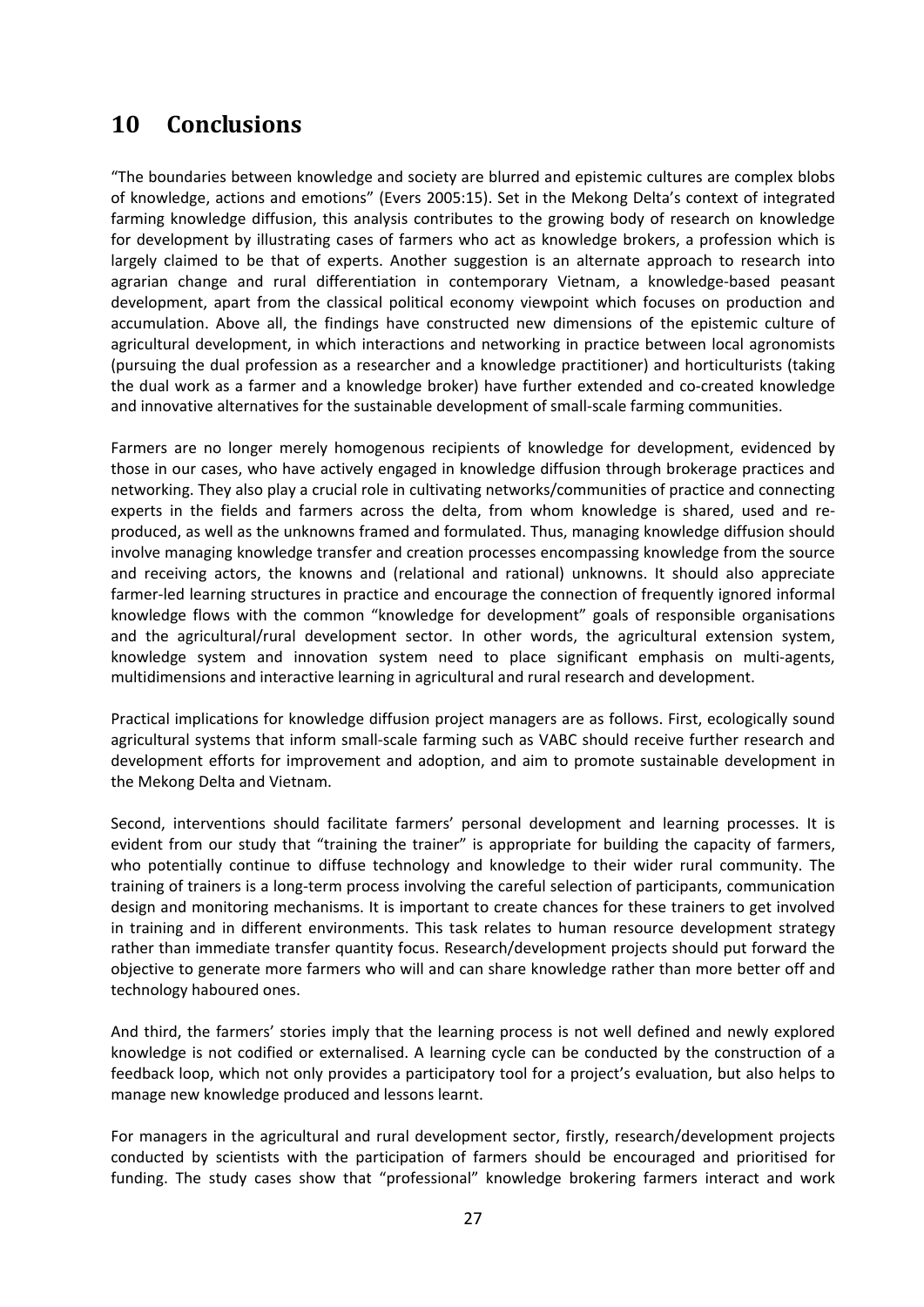together with project scientists/researchers to generate new knowledge through problem solving or by framing and formulating problems to create new values and maintain the learning cycle in complex environments. Local extension workers should consider the imitation of the participatory research approach, though less elaborate, in their diffusion planning (cf. Ton 2005). Secondly, besides recognised formal farmers' groups and associations, farmers connect in networks and communities of practice to help each other to develop, including sharing and exchanging knowledge. Despite their effective contributions to sector development, such networks and communities tend to be invisible to managers. As such, local rural development agencies should identify these networks and communities to cultivate their learning culture and/or inter‐community learning. Some concrete interventions or measures could involve: participation directory compilation; training invitations to coordinators; experience, techniques and stories selected and published; invitations to deliver presentations in seminars/conferences, utilisation of lessons learnt of the community/network as well as other motivation/incentive mechanisms. Thirdly, the way farmers organise their communities/networks of practice calls for an alternative approach to managing knowledge flows beyond the traditional administrative boundaries. In the case of Farmer Z's network, management interventions and support can be more effectively implemented via the NAVG, as a national professional association, and provincial sectors rather than single, unconnected efforts only at the local level.

To understand knowledge for development practices that are locally specified and culturally contingent, further research will have to consider the dynamics of knowledge alliancing and networking between and among actors in the agricultural and rural development sectors. Knowledge diffusion and brokering can be researched within the epistemic cultures in which they are embedded and/or knowledge management and governance frameworks. Knowledge sharing between communities of practice could also be further investigated, while research on contemporary Vietnamese farmers could explore how technology and knowledge are adopted and how they impact on production and the lives of different groups of farmers, or how knowledge is extended within formal arrangements set up by external interventions in comparison with informal networks built up by the rural community to promote knowledge and experience sharing for their own development.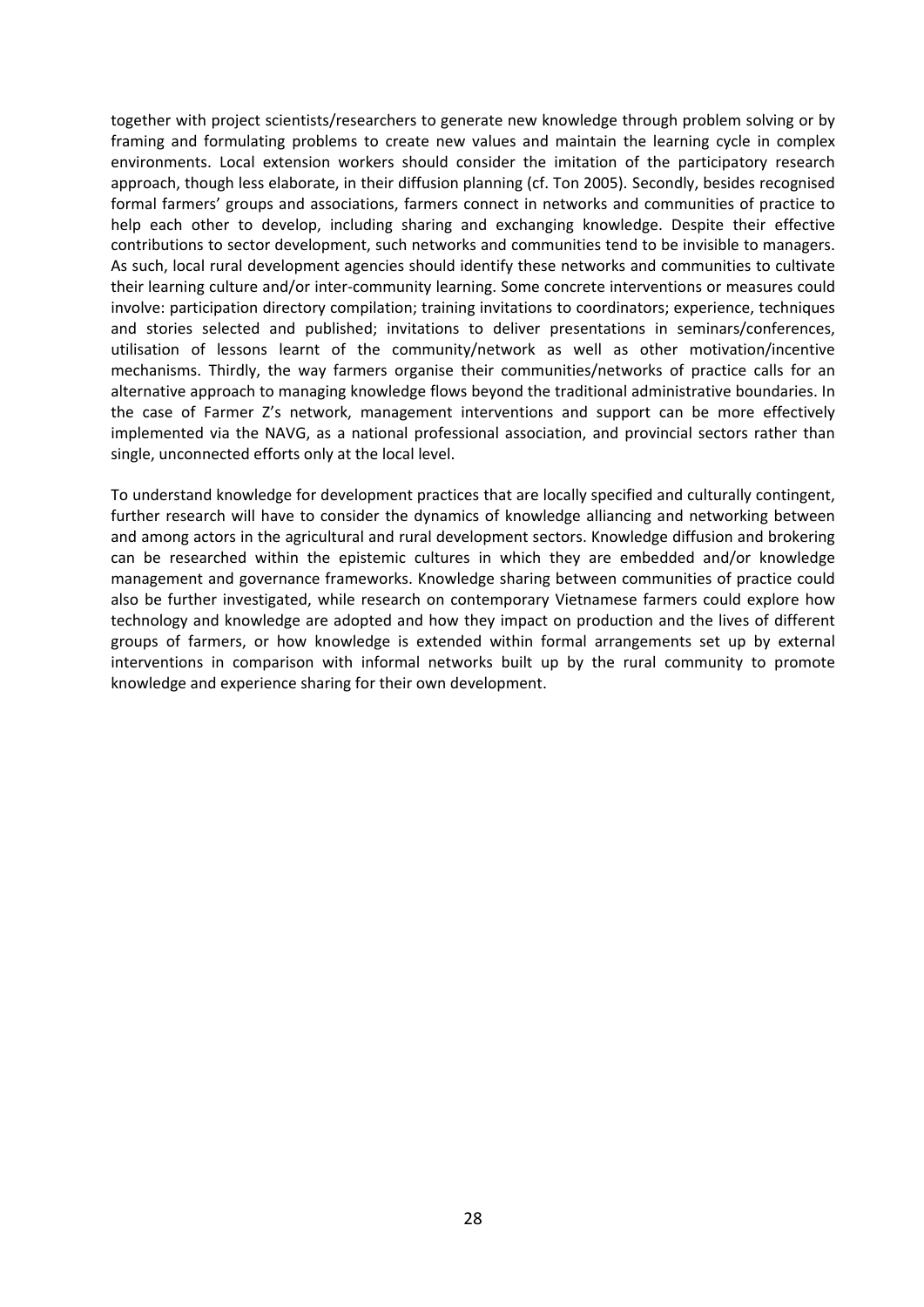## **11 References**

Ackoff, R. L. (1971) 'Towards a System to Systems Concepts', *Management Science* 17(11): 661‐671.

Akram‐Lodhi, A. H. (2001) Vietnam's Agriculture: Is there an Inverse Relationship? *Institute of Social Studies Working Paper Series*. The Hague.

- Akram‐Lodhi, A. H. (2004) 'Are 'Landlords Taking Back the Land'? An Essay on the Agrarian Transition in Vietnam', *The European Journal of Development Research* 16(4): 757‐789.
- Akram‐Lodhi, A. H. (2005) 'Vietnam's Agriculture: Processes of Rich Peasant Accumulation and Mechanisms of Social Differentiation', *Journal of Agrarian Change* 4 (1&2): 73‐116.
- Amin, A. and Roberts, J. (2008) 'Knowing in Action: Beyond Communities of Practice', *Research Policy* 37(2008): 353‐369.
- Anderson, J. R. and Feder, G. ( 2003) Rural Extension Services *World Bank Policy Research Working Paper*. Washington, DC.
- Andersson, U., Holm, D. B. and Johanson, M. (2007) 'Moving or Doing? Knowledge Flow, Problem Solving and Change in Industrial Networks', *Journal of Business Research* 60(1): 32‐40.
- Bell, M. and Albu, M. ( 1999) 'Knowledge Systems and Technological Dynamism in Industrial Clusters in Developing Countries', *World Development* 27(9): 1715‐1734.
- Blackman, D. and Benson, A. M. (2010) 'Overcoming Knowledge Stickiness in Scientific Knowledge Transfer', *Public Understanding of Science*: 1‐17.
- Bosma, R. H., Udo, H. M. J., Verreth, J. A. J., Visser, L. E. and Cao, Q. N. (2005) 'Agriculture Diversification in the Mekong Delta: Farmers' Motives and Contributions to Livelihoods', *Asian Journal of Agriculture and Development* 2(1&2): 49‐66.
- Bratianu, C. (2010) 'A Critical Analysis of Nonaka's Model of Knowledge Dynamics', *Electronic Journal of Knowledge Management* 8(2): 193‐200.
- CCRD (The Centre for Rural Community Research and Development) (nd) VACVINA Biogas Model.
- Chambers, R. (2010) Paradigms, Poverty and Adaptive Pluralism *Institute of Development Studies (IDS) Working Paper*. Brighton.
- Correia, A. M. R., Paulos, A. and Mesquita, A. (2010) 'Virtual Communities of Practice: Investigating Motivations and Constraints in the Processes of Knowledge Creation and Transfer', *Electronic Journal of Knowledge Management* 8(1): 11‐20.
- Corvellec, H. ( 2006) Elements of Narrative Analysis *GRI‐rapport* vol. 6. Göteborg: Göteborg University, Gothenburg Research Institute GRI.
- Cross, R., Liedtka, J. and Weiss, L. (2005) 'A Practical Guide to Social Networks', *Harvard Business Review*: 124‐132.
- Duguid, P. (2005) '"The Art of Knowing": Social and Tacit Dimensions of Knowledge and the Limits of the Community of Practice', *The Information Society* 21(2): 109‐118.
- Duong, N. K. and Le, M. T. ( 2002) Transferring the Low Cost Plastic Film Biodigester Technology to Farmers *International Workshop ‐ Research and Development on Use of Biodigesters in SE Asia Region*. Ho Chi Minh City.
- Elliott, J. ( 2005) *Using Narrative in Social Research: Qualitative and Quantitative Approaches*, London: Sage Publications.
- Evers, H.‐D. (2005) Global Knowledge: The Epistemic Culture of Development. in R. Hassan (ed.) *Local and Global: Social Transformation in Southeast Asia*. Leiden and Boston: Brill.
- Evers, H.‐D. and Gerke, S. (2005) Knowledge is Power: Experts as Strategic Group *ZEF Working Paper Series*. Bonn.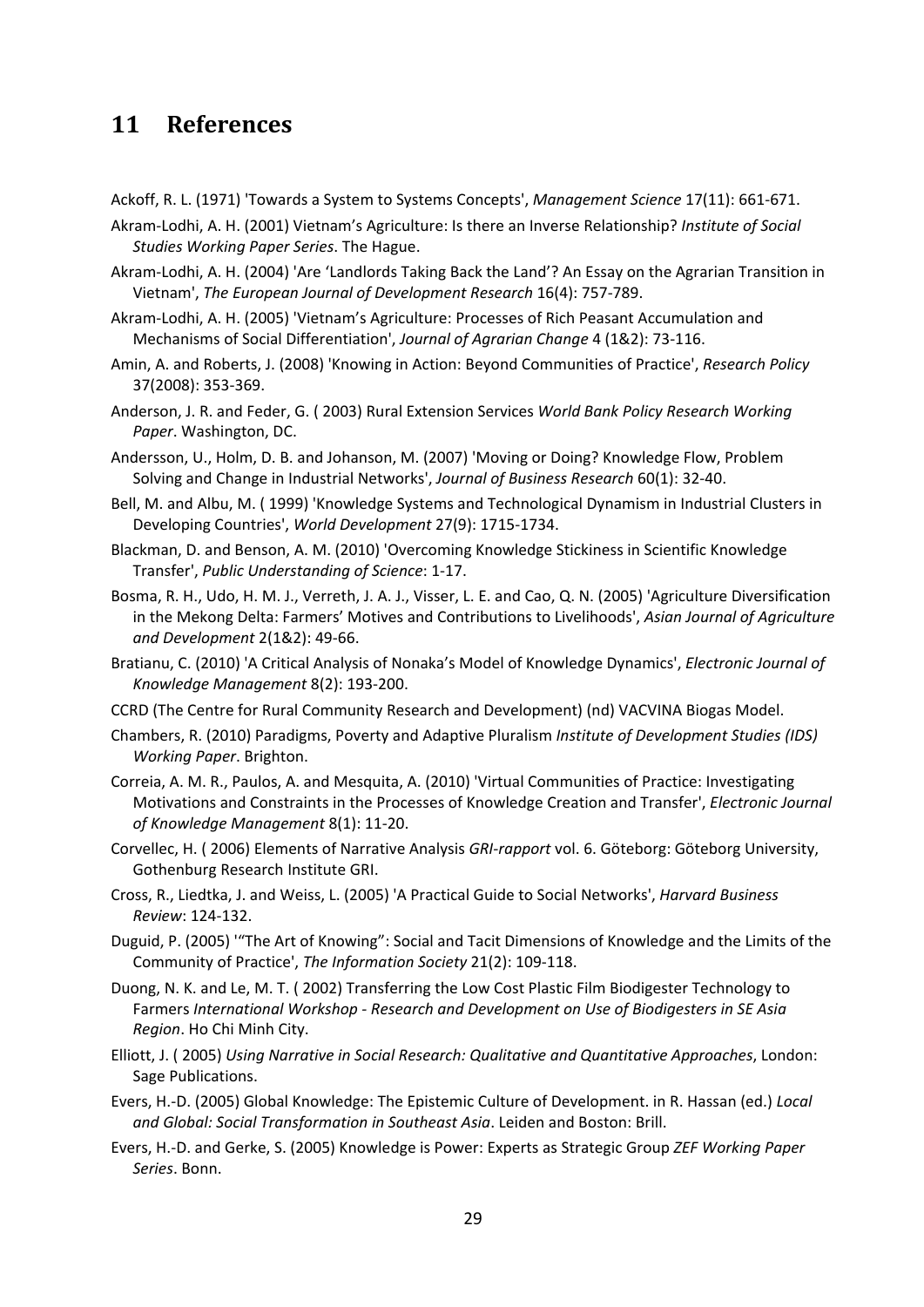- Evers, H.‐D., Gerke, S. and Menkhoff, T. (2006) 'Little‐Understood Knowledge Trap', *Development and Cooperation* 33(6): 246‐247.
- Evers, H.‐D., Kaiser, M. and Müller, C. (2009) 'Knowledge in Development: Epistemic Machineries in a global Context', *International Social Science Journal* 195: 55‐68.
- Evers, H.‐D. and Menkhoff, T. (2010) 'Reflections about the Role of Expert Knowledge and Consultants in an Emerging Knowledge‐based Economy. in T. Menkhoff H.‐D. Evers and Y. W. Chay (eds.) *Governing and Managing Knowledge in Asia (2nd ed.)*. Singapore and London: World Scientific.
- Evers, H.‐D. and Wall, C. (2006) Knowledge Loss: Managing Local Knowledge in Rural Uzbekistan *ZEF Working Paper Series*. Bonn.
- Evers, H.‐D. and Wall, C. (2011) Knowledge Loss: Managing Local Knowledge in Rural Uzbekistan. in T. Menkhoff H.‐D. Evers Y. W. Chay and E. F. Pang (eds.) *Beyond the Knowledge Trap: Developing Asia's Knowledge‐Based Economies*. Singapore and London: World Scientific.
- Evers, H.‐D. and Benedikter, S. (2009) Strategic Group Formation in the Mekong Delta: The Development of a Modern Hydraulic Society *ZEF Working Paper Series*. Bonn.
- Feng, W., Li, D., Duan, Y. and Fu, Z. (2010) 'A Survey of Stickiness of Agriculture Knowledge Acquisition in China', *Sensor Letters* 8(1): 198‐202.
- Feschl, M. F. (2007) 'Triple‐Loop Learning as Foundation for Profound Change, Individual Cultivation, and Radical Innovation: Construction Processes beyond Scientific and Rational Knowledge', *Constructivist Foundations* 2(2‐3): 136‐145.
- Gherardi, S. and Nicolini, D. (2002) 'Learning In A Constellation of Interconnected Practices: Canon or Dissonance?', *Journal of Management Studies* 39(4): 419‐36.
- Gross, M. (2007) 'The Unknown in Process: Dynamic Connections of Ignorance, Non‐Knowledge and Related Concepts', *Current Sociology* 55(5): 742‐759.
- Heiman, B., Nickenson, J. and Zenger, T. (2009) Governing Knowledge Creation: A Problem‐Finding and Problem‐Solving Perspective. in N. J. F. a. S. Michailova (ed.) *Knowledge Governance: Processes and Perspectives*. Oxford: Oxford University Press.
- Howie, C. A. (2011) Co‐operation and Contestation: Farmer‐State Relations in Agricultural Transformation, An Giang Province, Vietnam *Department of Geography*, PhD thesis. London: University of London.
- Ikeguchi, A., Lam, M. L. and Duong, N. L. (2008) 'The Rice‐Fish Aquaculture System and Marketing in the Mekong Delta, Vietnam', *Journal of the Faculty of Education and Human Sciences* 10: 11‐27.
- Knickel, K., Brunori, G., Rand, S. and Proost, J. (2009) 'Towards a Better Conceptual Framework for Innovation Processes in Agriculture and Rural Development: From Linear Models to Systemic Approaches', *The Journal of Agricultural Education and Extension* 15(2): 131‐146.
- Kronenwett, M. (2009) VennMaker 0.9.5 VIP Manual. Trier: Universität Trier.
- Lemmer, E. M. (2009) 'Empowerment of Women Students through Educational Achievement: A Narrative Enquiry', *Africa Education Review* 6(1): 80‐95.
- Li, C.‐Y. and Hsieh, C.‐T. (2009) 'The Impact of Knowledge Stickiness on Knowledge Transfer Implementation, Internalization, and Satisfaction for Multinational Corporations', *International Journal of Information Management* 29(6): 425‐435.
- Liu, W. (2006) 'Knowledge Exploitation, Knowledge Exploration, and Competency Trap', *Knowledge and Process Management* 13(3): 144‐161.
- Lomas, J. (2007) 'The In‐between World of Knowledge Brokering', *BMJ* 334: 129‐132.
- McDermott, R. and Archibald, D. (2010) 'Harnessing Your Staff's Informal Networks', *Harvard Business Review*: 82‐89.
- Meyer, M. (2010) 'The Rise of the Knowledge Broker', *Science Communication* 32(1): 118‐127.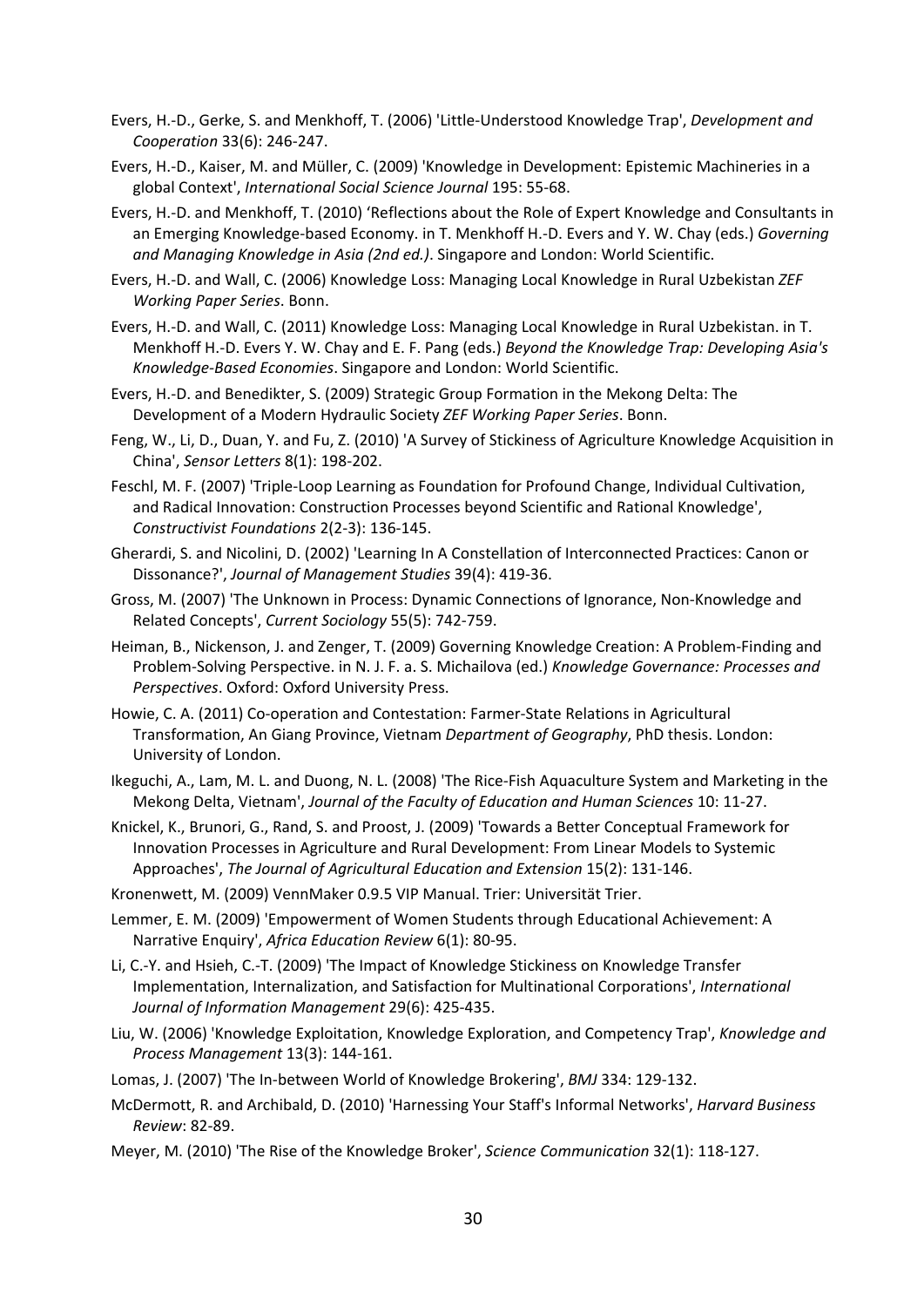- Micheals, S. (2009) 'Matching Knowledge Brokering Strategies to Environmental Policy Problems and Settings', *Environmental Science Policy* 12(7): 994‐1011.
- Mørk, B. E., Aanestad, M., Hanseth, O. and Grisot, M. (2008) 'Conflicting Epistemic Cultures and Obstacles for Learning across Communities of Practice', *Knowledge and Process Management* 15(1): 12‐23.
- NAVG (National Association of Vietnamese Gardeners) (1995) 'lntensive Small‐Scaled Farming in Vietnam', *ILEIA Newsletter* 11(1): 4‐5.
- Nguyen, D. C. (2008) 'Quan Sat Xa Hoi Hoc ve Bien Doi Xa Hoi o mot Lang Viet Co Truyen Chau Tho Song Hong sau Hai Muoi Nam Doi Moi (Social Investigation into Social Changes in a Vietnamese Traditional Village in Red River Delta after 20 Years of Renovation)', *Tap chi Khoa hoc Xa hoi (Social Science Journal)* 3(115): 14‐25.
- Nguyen, N. D. (2006) *Farmers, Agriculture and Rural Development in the Mekong Delta of Viet Nam*, Hanoi: Education Publishing House.
- Nguyen, N. D., Uchiyama, T. and O'hara, K. (2005) 'Vietnam Agricultural Extension: Its Roles, Problems and Opportunities', *Bulletin of Faculty of Bioresources* 32.
- Nguyen, T. K. (2009) Lowland Rice System and the Mekong Delta Economy, Vietnam *CLRRI‐IRRI International Conference: Better Rice, Better Environment and Better Life*. Ho Chi Minh City: Cuu Long Delta Rice Research Institute.
- Nguyen, T. L., Vo, T. B. C., Nguyen, T. N., Tran, T. B. H., Nguyen, T. P. C. and Nguyen, T. N. (2010) 'Exploitation of *Beauveria bassiana* and *Metarhizium anisopliae* as Potential Biocontrol Agents in Integrated Pest Management (IPM) on Citrus', *Omonrice* 17: 152‐163.
- Nguyen, T. T. (2010) *Knowledge Economy and Sustainable Economic Development: A Critical Review*, New York: De Gruyter Saur.
- Nguyen, V. T. and Le, S. T. (2010) *Nong Nghiep Viet Nam sau khi Gia Nhap WTO: Thoi Co va Thach Thuc (Vietnam's Agriculture Post‐WTO Accession: Opportunities and Challenges)*, Hanoi: Nha xuat ban Lao dong‐Xa hoi (Labour and Society Publisher).
- Nokes, T. J. (2009) 'Mechanisms of knowledge transfer', *Thinking & Reasoning* 15(1): 1‐36.
- Noy, C. ( 2008) 'Sampling Knowledge: The Hermeneutics of Snowball Sampling in Qualitative Research', *International Journal of Social Research Methodology* 11(4): 327‐344.
- Oldham, G. and McLean, R. (1997) Approaches to Knowledge‐Brokering *IISD Publications*.
- Poussard, H. (1999) 'Building an Extension Network in Vietnam', *The Journal of Agricultural Education and Extension* 6(2): 123‐130.
- Rambo, T. A. (1973) *A Comparison of Peasant Social Systems of Northern and Southern Vietnam: A Study of Ecological Adaptation, Social Succession and Cultural Evolution,* Carbondale: Center for Vietnamese Studies, Southern Illinois University.
- Reed, A. S. and Simon‐Brown, V. (2006) Fundamentals of Knowledge Transfer. in A. H. Perera L. Buse and T. Crow (eds.) *Forest Landscape Ecology: Transferring Knowledge to Practice*. New York: Springer.
- Reis, N. and Mollinga, P. P. (2009) Microcredit for Rural Water Supply And Sanitation in the Mekong Delta: Policy Implementation Between the Needs for Clean Water and 'Beautiful Latrines' *ZEF Working Paper Series*. Bonn.
- Rogers, E. M. ([1962] 2003) *Diffusion of Innovations (5th ed.)*, New York: Free Press.
- Rosales, M. (1997) *'Trichanthera gigantea* (Humboldt & Bonpland) Nees: A review', *Livestock Research for Rural Development* 9(4): 46‐53.
- Senge, P. M. (1990) *The Fifth Discipline: The Art and Practice of the Learning Organization*, New York: Doubleday/Currency.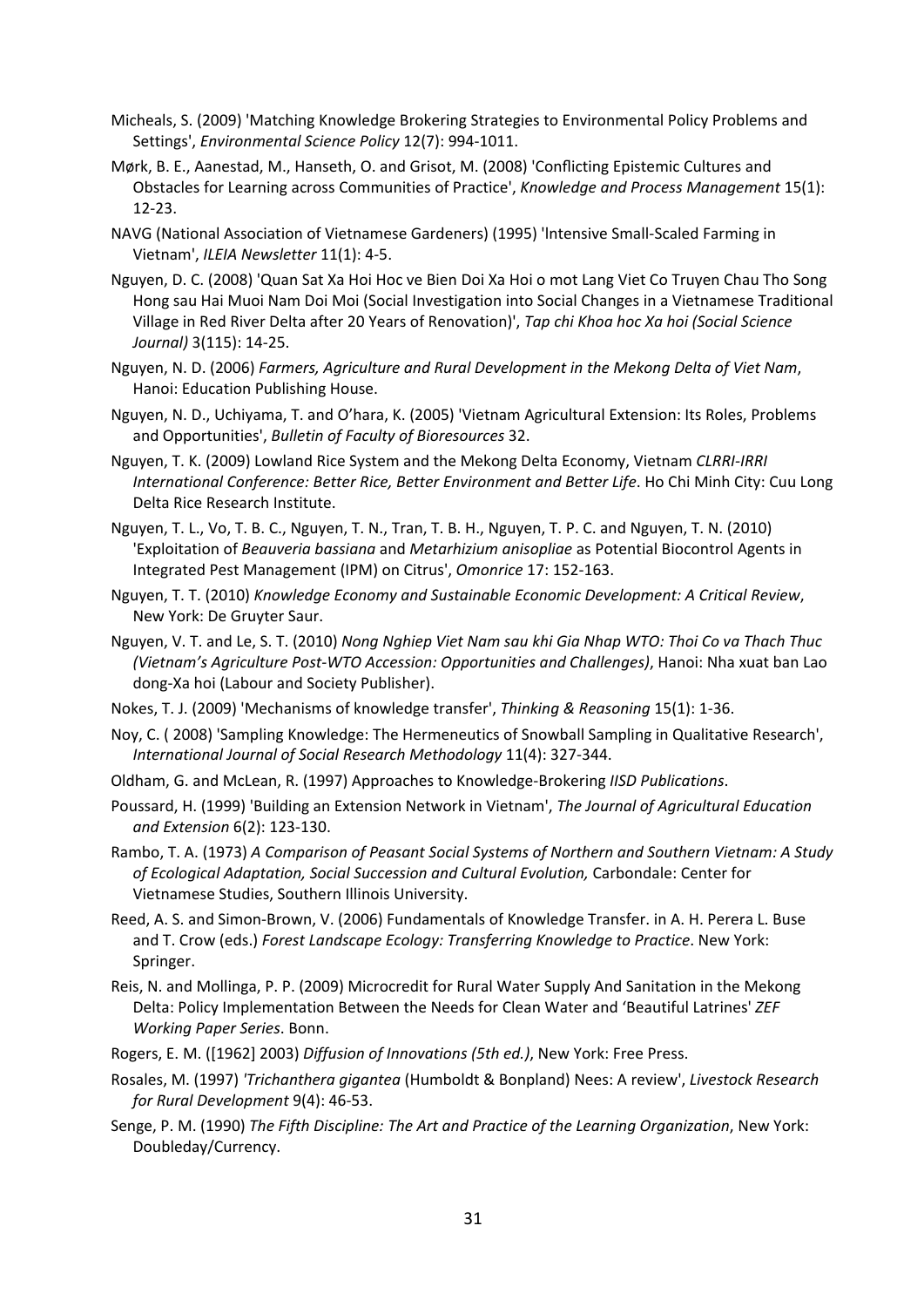- Shkedi, A. (2005) *Multiple Case Narrative: A Qualitative Approach to Studying Multiple Populations*, Amsterdam: John Benjamins Publishing Company.
- Sié, L. and Yakhlef, A. (2009) 'Passion and Expertise Knowledge Transfer', *Journal of Knowledge Management* 13(4): 175‐186.
- Swan, J., Scarbrough, H. and Robertson, M. ( 2002) 'The Construction of 'Communities of Practice' in the Management of Innovation', *Management Learning* 33(4): 477‐496.
- Tagliaventi, M. R. and Mattarelli, E. (2006) 'The Role of Networks of Practice, Value Sharing, and Operational Proximity in Knowledge Flows between Professional Groups', *Human Relations* 59(3): 291‐319.
- Ton, W. (2005) Participatory Research and Extension in Agriculture: Organisation of Learning in Participatory Research and Extension Approaches *Faculty of Behavioural Sciences*, Master thesis. Enschede: University of Twente.
- Tran, T. B. (2009) Mekong Delta Rice Farmers: From Growers to Breeders *CLRRI‐IRRI International Conference: Better Rice, Better Environment and Better Life*. Ho Chi Minh City: Cuu Long Rice Research Institute.
- van Baalen, P., Bloemhof‐Ruwaard, J. and van Heck, E. (2005) Knowledge Sharing in an Emerging Network of Practice: The Role of a Knowledge Portal *ERIM Report Series Research in Management*. Rotterdam: Erasmus Universiteit Rotterdam.
- Vormoor, K. (2010) Water Engineering, Agricultural Development and Socio‐Economic Trends in the Mekong Delta, Vietnam *ZEF Working Paper Series*. Bonn.
- Waibel, G. (2010) State Management in Transition: Understanding Water Resources Management in Vietnam *ZEF Working Paper Series* Bonn.
- Wall, C. R. L. (2008) *Argorods of Western Uzbekistan: Knowledge Control and Agriculture in Khorezm*, Berlin: Lit Verlag.
- Ward, V. L., House, A. O. and Hamer, S. (2009) 'Knowledge Brokering: Exploring the Process of Transferring Knowledge into Action', *BMC Health Services Research* 9(12): 1‐6.
- Wasko, M. M. and Faraj, S. (2005) 'Why Should I Share? Examining Social Capital and Knowledge Contribution in Electronic Networks of Practice', *MIS Quarterly* 29(1): 35‐57.
- Wenger, E. (1998) *Communities of Practice: Learning, Meaning and Identity*, New York: Cambridge University Press.
- Wenger, E., McDermott, R. and Snyder, W. M. (2002) *Cultivating Communities of Practice: A Guide to Managing Knowledge*, Boston, Massachusetts: Harvard Business School Press.
- Westoby, P. and Dowling, G. (2009) *Dialogical Community Development with Depth, Solidarity and Hospitality*, Brisbane: Tafina Press.
- Wieneke, F. (2005) Acceptance Analysis of New Technology for Sustainable Water Management and Sanitation: A Case Study of Operating Farm Households in the Mekong Delta, Vietnam, vol. PhD. Bonn: University of Bonn.
- Zeleny, M. (2005) Knowledge of Enterprise: Knowledge Management or Knowledge Technology? in T. Menkhoff H.‐D. Evers and C. Y. Wah (eds.) *Governing and Managing Knowledge in Asia*. Singapore: World Scientific Publishing.
- Ziai, A. (2011) Some Reflections on the Concept of 'Development' *ZEF Working Paper Series* Bonn.
- Zolvinski, S. (2008) Listening to Farmers: Qualitative Impact Assessments in Unfavorable Rice Environments *IRRI Technical Bulletin* vol. 12. Los Baños (Philippines): International Rice Research Institute.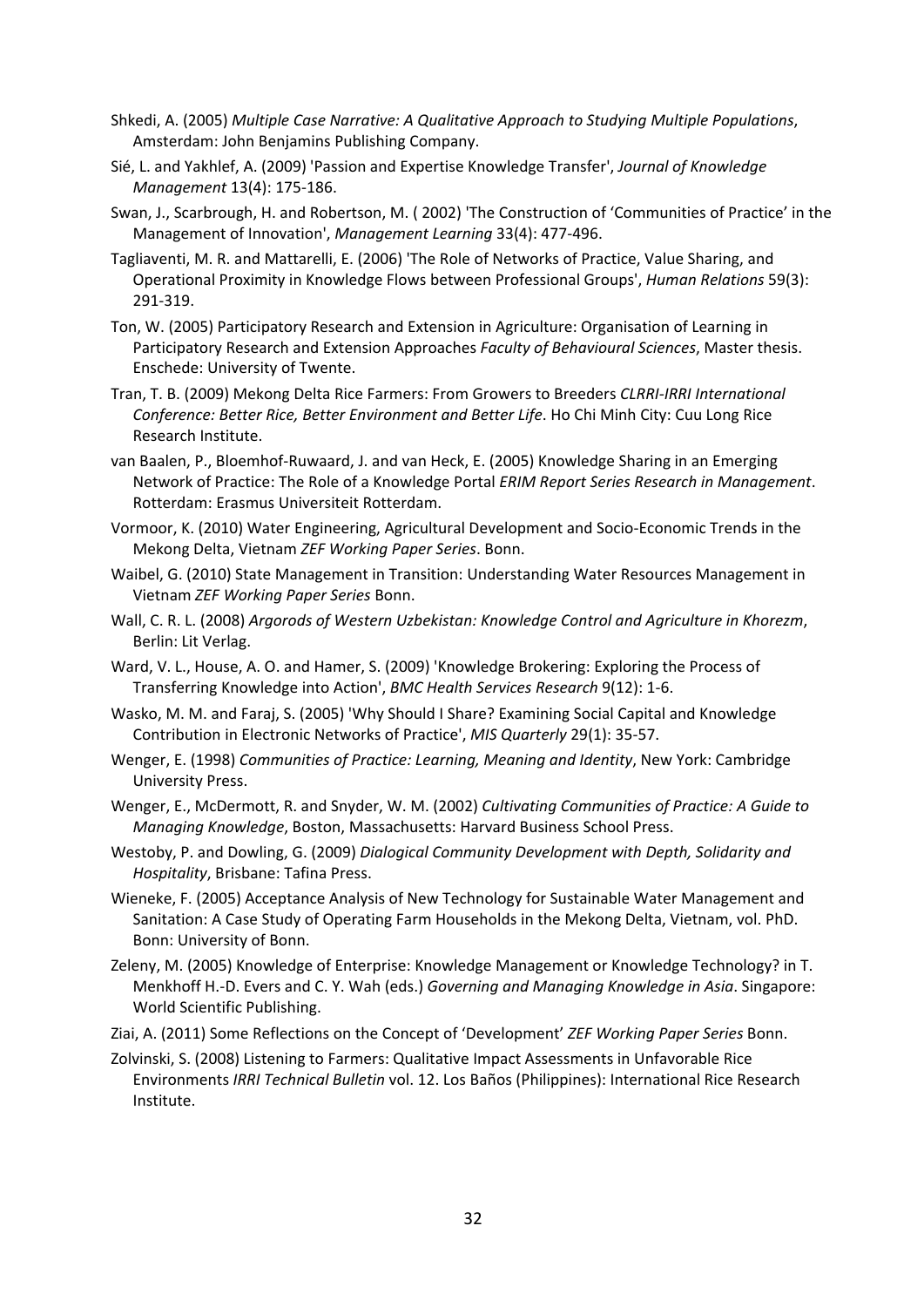ZEF Working Paper Series, ISSN 1864‐6638

Department of Political and Cultural Change

Center for Development Research, University of Bonn

Editors: Joachim von Braun, Manfred Denich, Solvay Gerke, Anna‐Katharina Hornidge and Conrad Schetter

- **1.** Evers, Hans‐Dieter and Solvay Gerke (2005). Closing the Digital Divide: Southeast Asia's Path Towards a Knowledge Society.
- **2.** Bhuiyan, Shajahan and Hans‐Dieter Evers (2005). Social Capital and Sustainable Development: Theories and Concepts.
- **3.** Schetter, Conrad (2005). Ethnicity and the Political Reconstruction of Afghanistan.
- **4.** Kassahun, Samson (2005). Social Capital and Community Efficacy. In Poor Localities of Addis Ababa Ethiopia.
- **5.** Fuest, Veronika (2005). Policies, Practices and Outcomes of Demand-oriented Community Water Supply in Ghana: The National Community Water and Sanitation Programme 1994 – 2004.
- **6.** Menkhoff, Thomas and Hans‐Dieter Evers (2005). Strategic Groups in a Knowledge Society: Knowledge Elites as Drivers of Biotechnology Development in Singapore.
- **7.** Mollinga, Peter P. (2005). The Water Resources Policy Process in India: Centralisation, Polarisation and New Demands on Governance.
- **8.** Evers, Hans‐Dieter (2005). Wissen ist Macht: Experten als Strategische Gruppe.
- **8.a** Evers, Hans‐Dieter and Solvay Gerke (2005). Knowledge is Power: Experts as Strategic Group.
- **9.** Fuest, Veronika (2005). Partnerschaft, Patronage oder Paternalismus? Eine empirische Analyse der Praxis universitärer Forschungskooperation mit Entwicklungsländern.
- **10.** Laube, Wolfram (2005). Promise and Perils of Water Reform: Perspectives from Northern Ghana.
- **11.** Mollinga, Peter P. (2004). Sleeping with the Enemy: Dichotomies and Polarisation in Indian Policy Debates on the Environmental and Social Effects of Irrigation.
- **12.** Wall, Caleb (2006). Knowledge for Development: Local and External Knowledge in Development Research.
- 13. Laube, Wolfram and Eva Youkhana (2006). Cultural, Socio-Economic and Political Con-straints for Virtual Water Trade: Perspectives from the Volta Basin, West Africa.
- **14.** Hornidge, Anna‐Katharina (2006). Singapore: The Knowledge‐Hub in the Straits of Malacca.
- **15.** Evers, Hans‐Dieter and Caleb Wall (2006). Knowledge Loss: Managing Local Knowledge in Rural Uzbekistan.
- 16. Youkhana, Eva; Lautze, J. and B. Barry (2006). Changing Interfaces in Volta Basin Water Management: Customary, National and Transboundary.
- 17. Evers, Hans-Dieter and Solvay Gerke (2006). The Strategic Importance of the Straits of Malacca for World Trade and Regional Development.
- **18.** Hornidge, Anna‐Katharina (2006). Defining Knowledge in Germany and Singapore: Do the Country‐Specific Definitions of Knowledge Converge?
- **19.** Mollinga, Peter M. (2007). Water Policy Water Politics: Social Engineering and Strategic Action in Water Sector Reform.
- **20.** Evers, Hans‐Dieter and Anna‐Katharina Hornidge (2007). Knowledge Hubs Along the Straits of Malacca.
- 21. Sultana, Nayeem (2007). Trans-National Identities, Modes of Networking and Integration in a Multi-Cultural Society. A Study of Migrant Bangladeshis in Peninsular Malaysia.
- **22.** Yalcin, Resul and Peter M. Mollinga (2007). Institutional Transformation in Uzbekistan's Agricultural and Water Resources Administration: The Creation of a New Bureaucracy.
- **23.** Menkhoff, T.; Loh, P. H. M.; Chua, S. B.; Evers, H.‐D. and Chay Yue Wah (2007). Riau Vegetables for Singapore Consumers: A Collaborative Knowledge‐Transfer Project Across the Straits of Malacca.
- **24.** Evers, Hans‐Dieter and Solvay Gerke (2007). Social and Cultural Dimensions of Market Expansion.
- **25.** Obeng, G. Y.; Evers, H.‐D.; Akuffo, F. O., Braimah, I. and A. Brew‐Hammond (2007). Solar PV Rural Electrification and Energy‐Poverty Assessment in Ghana: A Principal Component Analysis.
- **26.** Eguavoen, Irit; E. Youkhana (2008). Small Towns Face Big Challenge. The Management of Piped Systems after the Water Sector Reform in Ghana.
- **27.** Evers, Hans‐Dieter (2008). Knowledge Hubs and Knowledge Clusters: Designing a Knowledge Architecture for Development
- **28.** Ampomah, Ben Y.; Adjei, B. and E. Youkhana (2008). The Transboundary Water Resources Management Regime of the Volta Basin.
- 29. Saravanan.V.S.; McDonald, Geoffrey T. and Peter P. Mollinga (2008). Critical Review of Integrated Water Resources Management: Moving Beyond Polarised Discourse.
- **30.** Laube, Wolfram; Awo, Martha and Benjamin Schraven (2008). Erratic Rains and Erratic Markets: Environmental change, economic globalisation and the expansion of shallow groundwater irrigation in West Africa.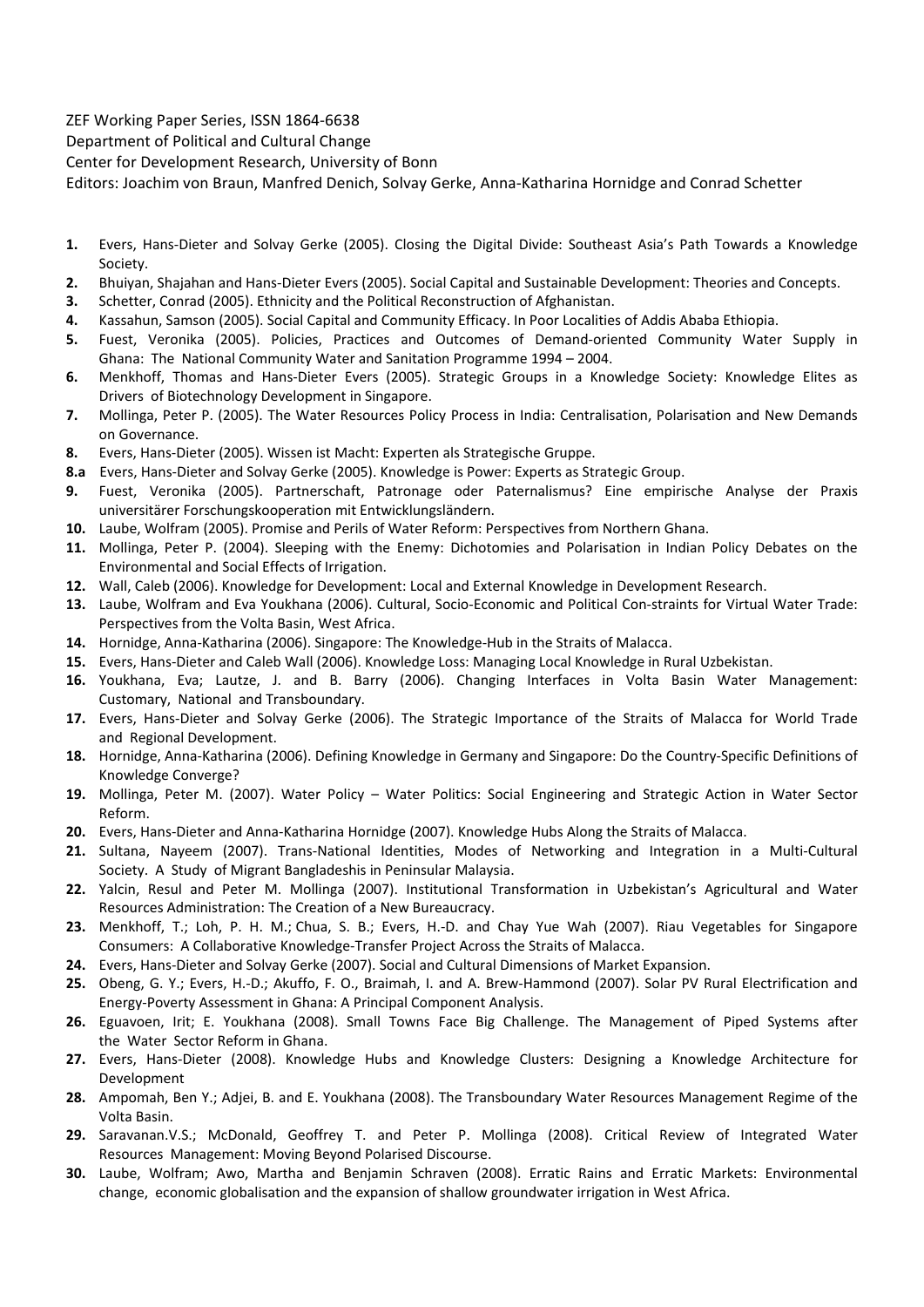- **31.** Mollinga, Peter P. (2008). For a Political Sociology of Water Resources Management.
- **32.** Hauck, Jennifer; Youkhana, Eva (2008). Histories of water and fisheries management in Northern Ghana.
- **33.** Mollinga, Peter P. (2008). The Rational Organisation of Dissent. Boundary concepts, boundary objects and boundary settings in the interdisciplinary study of natural resources management.
- **34.** Evers, Hans‐Dieter; Gerke, Solvay (2009). Strategic Group Analysis.
- **35.** Evers, Hans-Dieter; Benedikter, Simon (2009). Strategic Group Formation in the Mekong Delta The Development of a Modern Hydraulic Society.
- **36.** Obeng, George Yaw; Evers, Hans‐Dieter (2009). Solar PV Rural Electrification and Energy‐Poverty: A Review and Conceptual Framework With Reference to Ghana.
- **37.** Scholtes, Fabian (2009). Analysing and explaining power in a capability perspective.
- **38.** Eguavoen, Irit (2009). The Acquisition of Water Storage Facilities in the Abay River Basin, Ethiopia.
- **39.** Hornidge, Anna‐Katharina; Mehmood Ul Hassan; Mollinga, Peter P. (2009). 'Follow the Innovation' A joint experimentation and learning approach to transdisciplinary innovation research.
- **40.** Scholtes, Fabian (2009). How does moral knowledge matter in development practice, and how can it be researched?
- **41.** Laube, Wolfram (2009). Creative Bureaucracy: Balancing power in irrigation administration in northern Ghana.
- **42.** Laube, Wolfram (2009). Changing the Course of History? Implementing water reforms in Ghana and South Africa.
- 43. Scholtes, Fabian (2009). Status quo and prospects of smallholders in the Brazilian sugarcane and ethanol sector: Lessons for development and poverty reduction.
- **44.** Evers, Hans‐Dieter; Genschick, Sven; Schraven, Benjamin (2009). Constructing Epistemic Landscapes: Methods of GIS‐ Based Mapping.
- **45.** Saravanan V.S. (2009). Integration of Policies in Framing Water Management Problem: Analysing Policy Processes using a Bayesian Network.
- **46.** Saravanan V.S. (2009). Dancing to the Tune of Democracy: Agents Negotiating Power to Decentralise Water Management.
- **47.** Huu, Pham Cong; Rhlers, Eckart; Saravanan, V. Subramanian (2009). Dyke System Planing: Theory and Practice in Can Tho City, Vietnam.
- **48.** Evers, Hans‐Dieter; Bauer, Tatjana (2009). Emerging Epistemic Landscapes: Knowledge Clusters in Ho Chi Minh City and the Mekong Delta.
- **49.** Reis, Nadine; Mollinga, Peter P. (2009). Microcredit for Rural Water Supply and Sanitation in the Mekong Delta. Policy implementation between the needs for clean water and 'beautiful latrines'.
- **50.** Gerke, Solvay; Ehlert, Judith (2009). Local Knowledge as Strategic Resource: Fishery in the Seasonal Floodplains of the Mekong Delta, Vietnam
- **51.** Schraven, Benjamin; Eguavoen, Irit; Manske, Günther (2009). Doctoral degrees for capacity development: Results from a survey among African BiGS‐DR alumni.
- **52.** Nguyen, Loan (2010). Legal Framework of the Water Sector in Vietnam.
- **53.** Nguyen, Loan (2010). Problems of Law Enforcement in Vietnam. The Case of Wastewater Management in Can Tho City.
- **54.** Oberkircher, Lisa et al. (2010). Rethinking Water Management in Khorezm, Uzbekistan. Concepts and Recommendations.
- **55.** Waibel, Gabi (2010). State Management in Transition: Understanding Water Resources Management in Vietnam.
- **56.** Saravanan V.S.; Mollinga, Peter P. (2010). Water Pollution and Human Health. Transdisciplinary Research on Risk Governance in a Complex Society.
- **57.** Vormoor, Klaus (2010). Water Engineering, Agricultural Development and Socio‐Economic Trends in the Mekong Delta, Vietnam.
- **58.** Hornidge, Anna‐Katharina; Kurfürst, Sandra (2010). Envisioning the Future, Conceptualising Public Space. Hanoi and Singapore Negotiating Spaces for Negotiation.
- **59.** Mollinga, Peter P. (2010). Transdisciplinary Method for Water Pollution and Human Health Research.
- **60.** Youkhana, Eva (2010). Gender and the development of handicraft production in rural Yucatán/Mexico.
- **61.** Naz, Farha; Saravanan V. Subramanian (2010). Water Management across Space and Time in India.
- **62.** Evers, Hans‐Dieter; Nordin, Ramli, Nienkemoer, Pamela (2010). Knowledge Cluster Formation in Peninsular Malaysia: The Emergence of an Epistemic Landscape.
- **63.** Mehmood Ul Hassan; Hornidge, Anna‐Katharina (2010). 'Follow the Innovation' The second year of a joint experimentation and learning approach to transdisciplinary research in Uzbekistan.
- **64.** Mollinga, Peter P. (2010). Boundary concepts for interdisciplinary analysis of irrigation water management in South Asia.
- **65.** Noelle‐Karimi, Christine (2006). Village Institutions in the Perception of National and International Actors in Afghanistan. (Amu Darya Project Working Paper No. 1)
- **66.** Kuzmits, Bernd (2006). Cross‐bordering Water Management in Central Asia. (Amu Darya Project Working Paper No. 2)
- **67.** Schetter, Conrad; Glassner, Rainer; Karokhail, Masood (2006). Understanding Local Violence. Security Arrangements in Kandahar, Kunduz and Paktia. (Amu Darya Project Working Paper No. 3)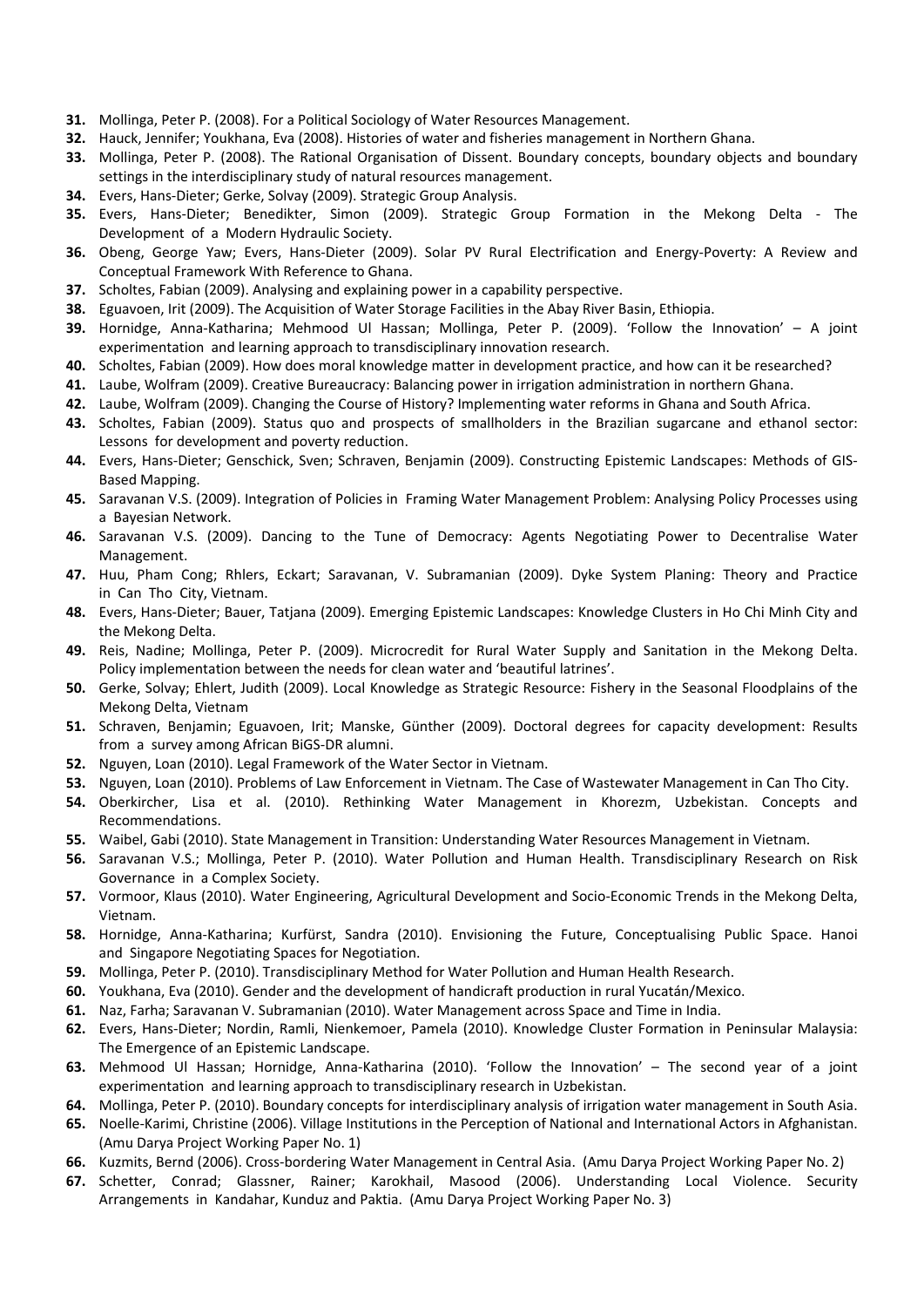- **68.** Shah, Usman (2007). Livelihoods in the Asqalan and Sufi‐Qarayateem Canal Irrigation Systems in the Kunduz River Basin. (Amu Darya Project Working Paper No. 4)
- **69.** ter Steege, Bernie (2007). Infrastructure and Water Distribution in the Asqalan and Sufi‐Qarayateem Canal Irrigation Systems in the Kunduz River Basin. (Amu Darya Project Working Paper No. 5)
- **70.** Mielke, Katja (2007). On The Concept of 'Village' in Northeastern Afghanistan. Explorations from Kunduz Province. (Amu Darya Project Working Paper No. 6)
- **71.** Mielke, Katja; Glassner, Rainer; Schetter, Conrad; Yarash, Nasratullah (2007). Local Governance in Warsaj and Farkhar Districts. (Amu Darya Project Working Paper No. 7)
- **72.** Meininghaus, Esther (2007). Legal Pluralism in Afghanistan. (Amu Darya Project Working Paper No. 8)
- **73.** Yarash, Nasratullah; Smith, Paul; Mielke, Katja (2010). The fuel economy of mountain villages in Ishkamish and Burka (Northeast Afghanistan). Rural subsistence and urban marketing patterns. (Amu Darya Project Working Paper No. 9)
- **74.** Oberkircher, Lisa (2011). 'Stay We Will Serve You Plov!'. Puzzles and pitfalls of water research in rural Uzbekistan.
- **75.** Shtaltovna, Anastasiya; Hornidge, Anna‐Katharina; Mollinga, Peter P. (2011). The Reinvention of Agricultural Service Organisations in Uzbekistan – a Machine‐Tractor Park in the Khorezm Region.
- **76.** Stellmacher, Till; Grote, Ulrike (2011). Forest Coffee Certification in Ethiopia: Economic Boon or Ecological Bane?
- **77.** Gatzweiler, Franz W.; Baumüller, Heike; Ladenburger, Christine; von Braun, Joachim (2011). Marginality. Addressing the roots causes of extreme poverty.
- **78.** Mielke, Katja; Schetter, Conrad; Wilde, Andreas (2011). Dimensions of Social Order: Empirical Fact, Analytical Framework and Boundary Concept.
- **79.** Yarash, Nasratullah; Mielke, Katja (2011). The Social Order of the Bazaar: Socio‐economic embedding of Retail and Trade in Kunduz and Imam Sahib
- **80.** Baumüller, Heike; Ladenburger, Christine; von Braun, Joachim (2011). Innovative business approaches for the reduction of extreme poverty and marginality?
- **81.** Ziai, Aram (2011). Some reflections on the concept of 'development'.
- **82.** Saravanan V.S., Mollinga, Peter P. (2011). The Environment and Human Health ‐ An Agenda for Research.
- 83. Eguavoen, Irit; Tesfai, Weyni (2011). Rebuilding livelihoods after dam-induced relocation in Koga, Blue Nile basin, Ethiopia.
- **84.** Eguavoen, I., Sisay Demeku Derib et al. (2011). Digging, damming or diverting? Small‐scale irrigation in the Blue Nile basin, Ethiopia.
- **85.** Genschick, Sven (2011). Pangasius at risk ‐ Governance in farming and processing, and the role of different capital.
- **86.** Quy‐Hanh Nguyen, Hans‐Dieter Evers (2011). Farmers as knowledge brokers: Analysing three cases from Vietnam's Mekong Delta.